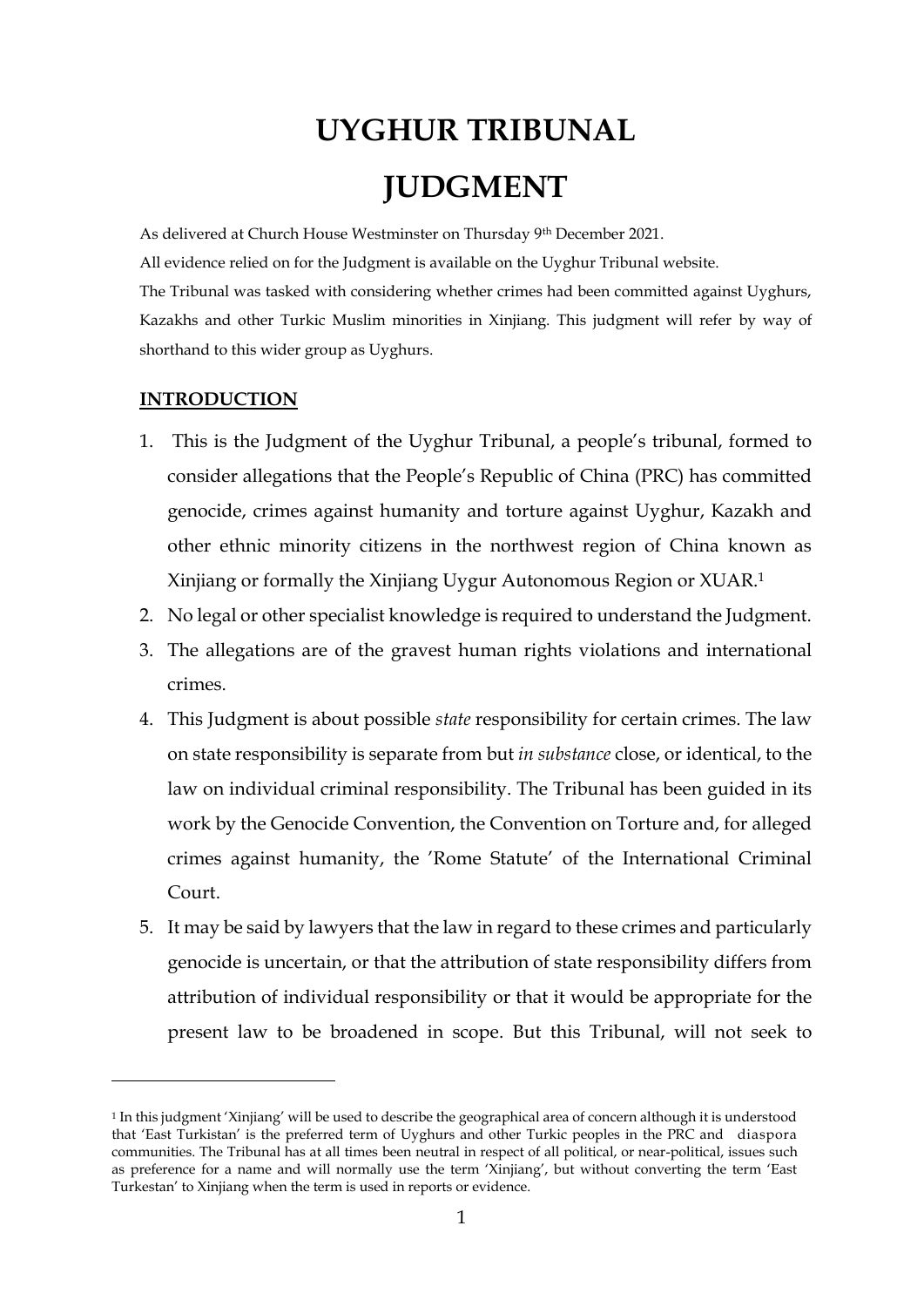interpret, enlarge or narrow the established law. Instead, acting much like a jury, the Tribunal, working *pro bono*<sup>2</sup>, has heard evidence, has determined which facts are proved and has applied relevant existing law, as advised by experts in the law. That advice has been reduced to the equivalent of what might be said by a judge in a trial providing a direction to be easily understood by a jury. Just as a jury announces its decision and its work is done, so will the work of this Tribunal be done today.

- 6. Bringing any state to accountability for the type of crimes under consideration is, it is accepted, very different from bringing an individual to account. Neither process is something for the Tribunal to initiate but, if at all, for others to do.
- 7. One feature of the international legal landscape, relevant whenever genocide is considered, is Article 1 of the Genocide Convention which reads:

'The Contracting Parties confirm that genocide, whether committed in time of peace or in time of war, is a crime under international law which they undertake to prevent and to punish.'

For short history of law on genocide see Appendix\_

8. The undertaking, to which 152 countries including the PRC, USA, and UK are committed, is an obligation about which the world's highest court, the International Court of Justice (ICJ), has said:

'In fact, a State's obligation to prevent, and the corresponding duty to act, arise at the instant that the State learns of, or should normally have learned of, the existence of a serious risk that genocide will be committed.'<sup>3</sup>

9. The duty to act *as soon as a state learns of a genocide* has rarely been discharged. Instead, awareness of the duty may have made states disinclined even to *acknowledge* genocides may be occurring in order to avoid the duty that would drive them to act. That disinclination to follow the Convention, on learning of the allegations against the PRC, may have led to the many reports and opinions

<sup>3</sup> Judgment of the ICJ in Bosnia v Serbia paragraph 431

<sup>2</sup> In other parts of the world the term can have different meanings, some of which allow the person providing a *pro-bono* service to be paid. For this Tribunal the UK model of *pro bono publico,* as regularly engaged in by UK lawyers and others, applies and the term means precisely what it says - for the public good entirely without financial return. Funding required for other purposes – witness travel, venue hire, and for some of those working on the Tribunal - came initially from the World Uyghur Congress.

https://www.icj-cij.org/public/files/case-related/91/091-20070226-JUD-01-00-EN.pdf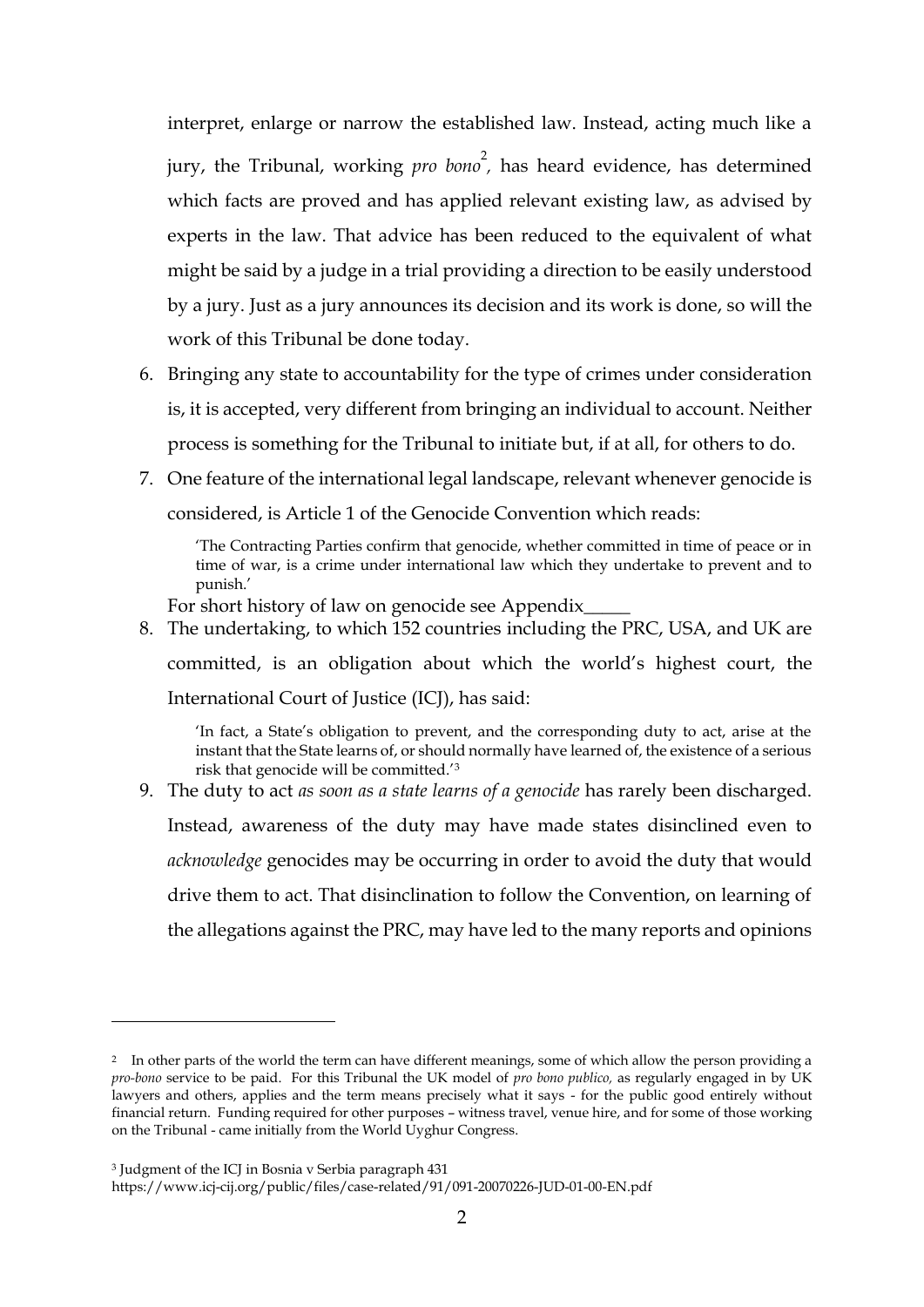- referred to later - pressing governments to do their duty; even to this Tribunal coming into existence.

- 10. The Tribunal Members, working with no preconceptions, have assessed evidence to decide whether the PRC, a great, powerful and successful nation, has been and is *attacking* with the intent of *destroying* a *part*, or *parts*, of its own population.
- 11. If so, it has done so sometimes in full view on the streets, sometimes behind closed doors, sometimes in hospitals, sometimes in purpose-built detention centres and sometimes in people's own homes.
- 12. These allegations have not been dealt with in a public evidence-based way by the UN, by courts, national or international, or by governments save - without publication of its reasoning - by the US.<sup>4</sup>
- 13. In response to a request<sup>5</sup>, this people's tribunal like others including the China Tribunal (Appendix ) had done before - was willing to assess the

<sup>4</sup> President Trump's outgoing Secretary of State Pompeo announced on his last day in office in early 2021 that the PRC had committed genocide against the Uyghurs. President Biden's incoming Secretary of State Blinken adopted the assertion. However nothing has been made public of the evidence on which this assertion has been made or of the reasoning leading to the conclusion about genocide. Its timing, coupled with outgoing President Trump's attitude to the PRC, have allowed some to question whether there was a political component to the decision and announcement. Only sight of the evidence relied on and the reasoning leading to the announcement can dispose of this question. The Tribunal's requests to the US Secretary of State for evidence and reasoning have been denied. The Pompeo/Blinken announcement is of no evidential value to the Tribunal.

<sup>5</sup> The Tribunal is sequential to, but separate and independent from, the Independent China Tribunal into Forced Organ Harvesting from Prisoners of Conscience in China. Sir Geoffrey Nice and Nick Vetch have served on both tribunals. Uyghurs featured in the China Tribunal Judgment to a limited extent. In June 2020 Dolkun Isa, President of the World Uyghur Congress formally requested that Sir Geoffrey Nice establish and chair an independent people's tribunal to investigate 'ongoing atrocities and possible Genocide' against the Uyghurs, Kazakhs and other Turkic Muslim populations. Dolkun Isa's request was accepted and the terms of his request, as amended to include the word 'Kazakhs', constitute the Tribunal's mandate. All Tribunal Members and most senior Tribunal staff have been or are working *pro bono*,

Tribunal membership:

Tim Clark, ex-senior partner city law firm, board member, trustee and chair of NGOs

Professor Raminder Kaur, is based in the School of Global Studies at the University of Sussex.

Professor Dame Parveen Kumar, Emeritus Professor of Medicine and Education at Barts

Professor David Linch, Professor of Haematology at University College London.

Professor Ambreena Manji, Professor of Law Cardiff University

Sir Geoffrey Nice QC (Chair), Barrister; UN Tribunal for former Yugoslavia 1998-2006; Chair China tribunal

Professor Audrey Osler, Professor of Education at the University of South-Eastern Norway

Catherine Roe, not-for-profit chief executive and consultant

Nick Vetch (Vice Chair), Businessman, Trustee Fund for Global Human Rights

No Member of the Tribunal, Counsel to the Tribunal, members of the management or researchers has any special interest in Uyghurs or Kazakhs or other Turkic Muslim groups in the PRC.

For general logistical reasons, and because of particular difficulties associated with Covid-19, it was decided to have all Tribunal Members resident in the UK and not to have international membership (as had been the case with the China Tribunal). In recruitment of Members of the Tribunal, expressions of interest were sought from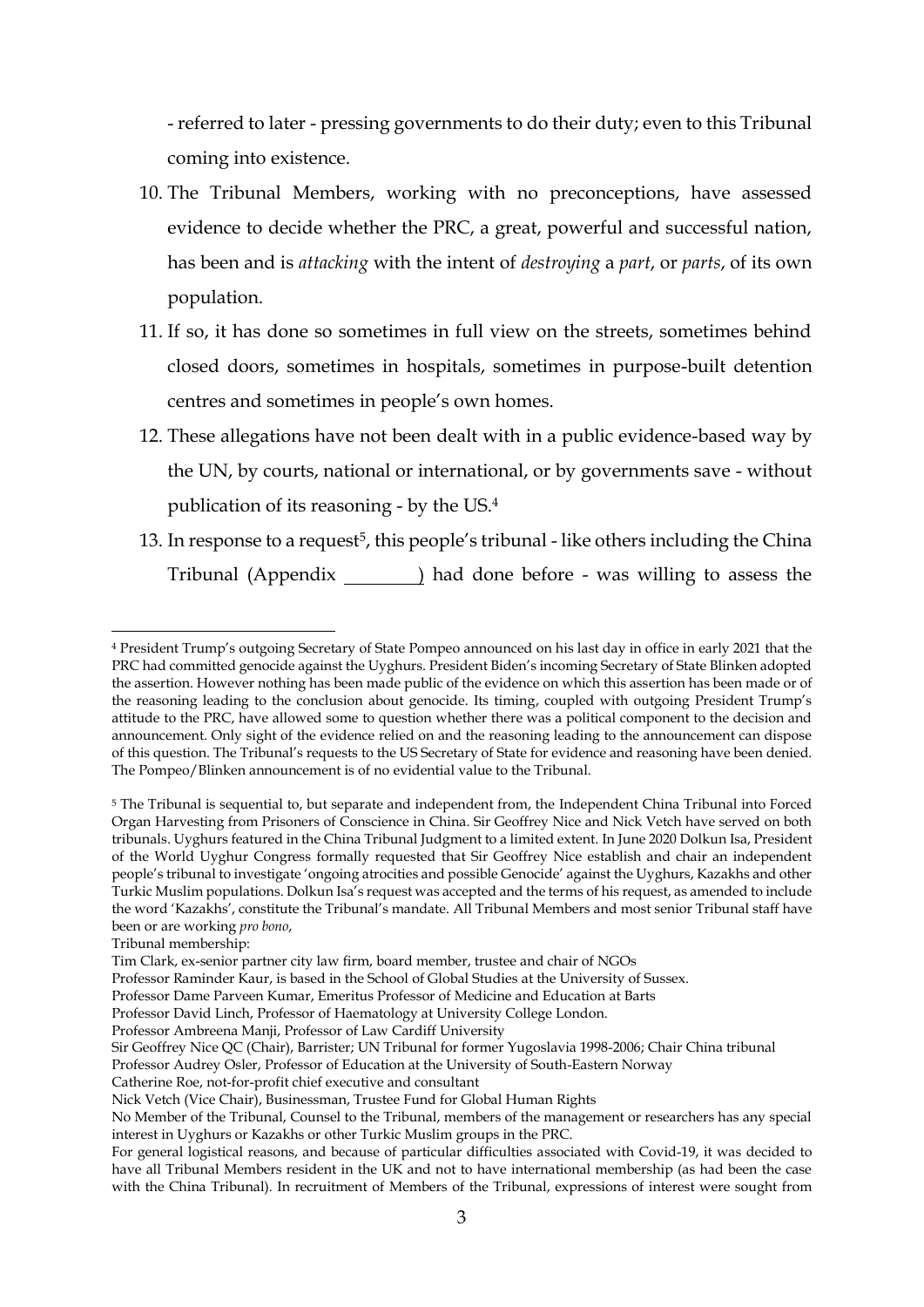allegations. It has done so *because* the allegations have been left unresolved and *because* there are duties falling on governments, and on all of us, to know the truth or falsity of allegations about fellow humans suffering from the commission of grave human rights violations and breaches of international law.

- 14. Appendix deals with why these duties arise and a short history of people's tribunal's appears at Appendix .
- 15. *Had* any other official body or court, domestic or international, determined or sought to determine these issues the Tribunal would have been unnecessary and would not have been formed or would have ceased its work - as it has been made plain from the outset. <sup>6</sup> (for background see Appendix\_\_\_\_\_\_\_

#### **INITIAL OBSERVATIONS**

16. The Tribunal has borne in mind that the allegations themselves and much of the evidence provided by witnesses came from people predisposed against the PRC, the Chinese Communist Party (CCP) or communism itself. And it would be errant to conceive of the Tribunal's work as the examination of a bad state to see quite how bad it is, as some witnesses may appear to think. Not at all. The PRC and the CCP is an enormous government machine running a vast country with the needs of the world's largest national population to be met. Its own values may be respected save where its actions are contrary to international norms or in breach of international law. Avoiding prejudgment or prejudice may be achieved by thinking of the PRC and CCP as doing good for their people save to the extent that, in part, they *may* be shown to be doing bad things. No other starting point for an investigation could be just or 'fair'.<sup>7</sup>

people without particular interest in the Uyghur people or in the PRC generally but who, in combination, would be diverse in all possible ways and who were willing to deal with the unresolved allegations.

Uyghur Tribunal *pro bono* senior management/staff:

Hamid Sabi, Tribunal Counsel; International arbitration lawyer; Counsel to Iran and China Tribunals.

Dr Aldo Zammit Borda, Tribunal Head of Research and Investigation; Reader in Law at City, University London. Dr Nevenka Tromp, Lecturer University of Amsterdam; Leadership Research Team at the ICTY from 2000 to 2012 <sup>6</sup> A late – last minute – proposal by the UN Human Rights Council (UNHRC) to present a report about the Uyghurs at roughly the time of this Judgment came unexpectedly. The Tribunal offered the UNHRC all assistance it could with its, the Tribunal's, extensive database.

<sup>&</sup>lt;sup>7</sup> As explained in a fuller note on fairness at Annexe\_\_\_\_below, the Tribunal has exercised caution before crediting the common law (UK/US etc) notion of 'fair trial' or of 'fairness' itself with universal application or even with ready understanding and acceptance outside countries with an Anglo-Saxon background. This caution is of particular importance when considering the government and people of a country culturally distant from Europe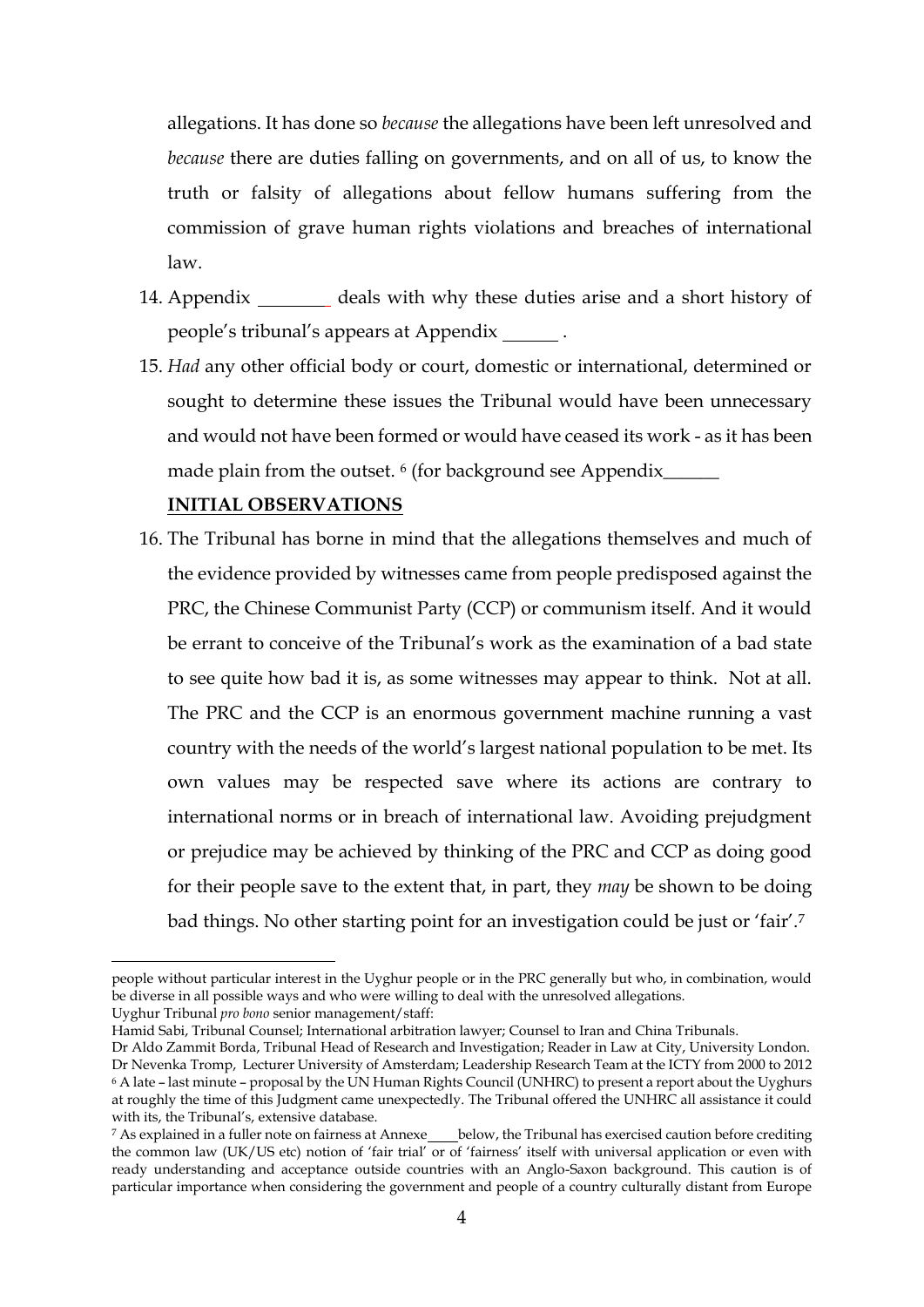- 17. It is essential to recognise that actions seen as wholly wrong and beyond justification by citizens of liberal democracies, might to citizens of China seem genuinely acceptable and justified for the public good. It is best to partition whatever may be *unquestionably* beyond justification and in breach of internationally recognised norms as set out in the Universal Declaration of Human Rights of 1948 and the laws on genocide, crimes against humanity and torture from what citizens in Xinjiang *may* find unobjectionable. <sup>8</sup>
- 18. It is also necessary to view some of the events of which the Tribunal has heard through a clear lens. Countries *are* entitled to seek to maintain their boundaries – that entitlement has recently been defended in Spain and the United Kingdom, by way of examples. Where separatist movements exist they often involve lethal or other violence where blame may be difficult to apportion. The response by states to terrorism or separatism may result in the suspension of previously accepted norms - for instance the British introduced detention without trial during the Northern Ireland 'troubles'. Some citizens of some countries may well tolerate, or even prefer, authoritarian governments and have no particular desire for *liberal* democracy and may tolerate as acceptable the use of physical force and violence in pursuit of state aims, that would seem anathema to citizens of liberal democracies. Notwithstanding these differences, the Tribunal has been determined to apply universal standards, including those

and from Anglo-Saxon based systems of law, however much that system may have dominated all international judicial procedures since the Nuremberg and Tokyo trials that followed WWII.

In so far as proper to pay regard to 'fairness' and 'fair trials' at all, the Tribunal has had in mind Article 10 of the 1948 Declaration of Human Rights – referring to the rights of *individuals* - which in English says 'Everyone is entitled in full equality to a fair and public hearing by an independent and impartial tribunal, in the determination of his rights and obligations and of any criminal charge against him'. 'Rights' arising in processes for determination of crimes applicable to individuals may be seen as helpful to consider for determination of allegations made against a state and its government.

<sup>8</sup> There *are* matters that are unquestionably beyond justification and in breach of internationally recognised norms, as made most clear by the 1948 Universal Declaration of Human Rights. And the Tribunal recognises that, if humanity is single across the globe, then universal human rights anywhere engage obligations not just of governments but of *citizens* everywhere who can only do their best to ensure rights are enjoyed by others if properly informed. Which is why, without any other public evidence-based process determining these issues, the Tribunal has done its work. Any notion that rights and duties concerning universal human rights are *only* to be mediated by governments and international bodies for and on behalf of individual citizens cannot survive a 'whatif' consideration of, say, genocide being committed in an immediate neighbouring country of a state whose government prefers to trade rather than to intervene. Would the citizens of the state have no personal duty towards the citizens of the neighbouring country? Even if only to boycott traded goods? Geographical proximity does not strengthen, and geographical distance does not dilute, the duty humans owe to humans anywhere; at most distance affects ability to act.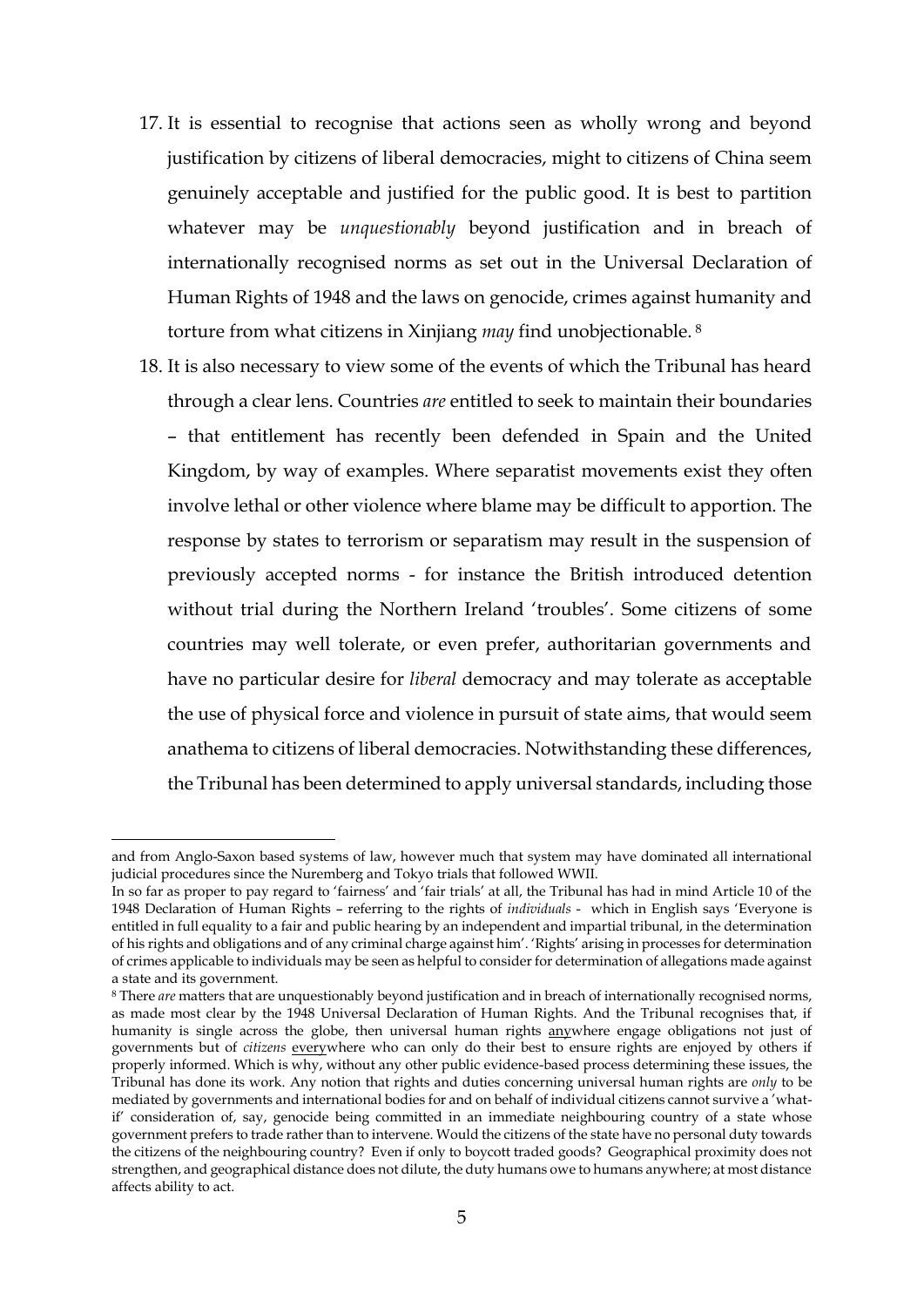set by The Declaration and Conventions, to which most countries including the PRC are committed, effective from shortly after the end of WWII.

- 19. With these cautions in mind, evidence heard at the Tribunal's Hearings in June and September was largely accepted by the Tribunal and shows that in Xinjiang and at the hands of some *part* or *parts* of the PRC government and the CCP:
	- a. Hundreds of thousands of Uyghurs with some estimates well in excess of a million - have been detained by PRC authorities without any, or any remotely sufficient reason, and subjected to acts of unconscionable cruelty, depravity and inhumanity. Sometimes up to 50 have been detained in a cell of 22 square metres so that it was not possible for all to lie on concrete (or similar) floors, with buckets for toilets to be used in view of all in the cell, observed at every moment by CCTV.
	- b. Many of those detained have been tortured for no reason, by such methods as: pulling off fingernails; beating with sticks; detaining in 'tiger chairs' where feet and hands were locked in position for hours or days without a break; confined in containers up to the neck in cold water; and detained in cages so small that standing or lying was impossible.
	- c. Many of those detained have been shackled by heavy metal weights at their feet and sometimes with feet and hands connected, immobilised for months on end.
	- d. Detained women and men have been raped and subjected to extreme sexual violence. One young woman of twenty or twenty-one was gang raped by policemen in front of an audience of a hundred people all forced to watch.
	- e. Women detainees have had their vaginas and rectums penetrated by electric shock rods and iron bars. Women were raped by men paying to be allowed into the detention centre for the purpose.
	- f. Detainees were fed with food barely sufficient to sustain life and frequently insufficient to sustain health, food that could be withheld at whim to punish or humiliate.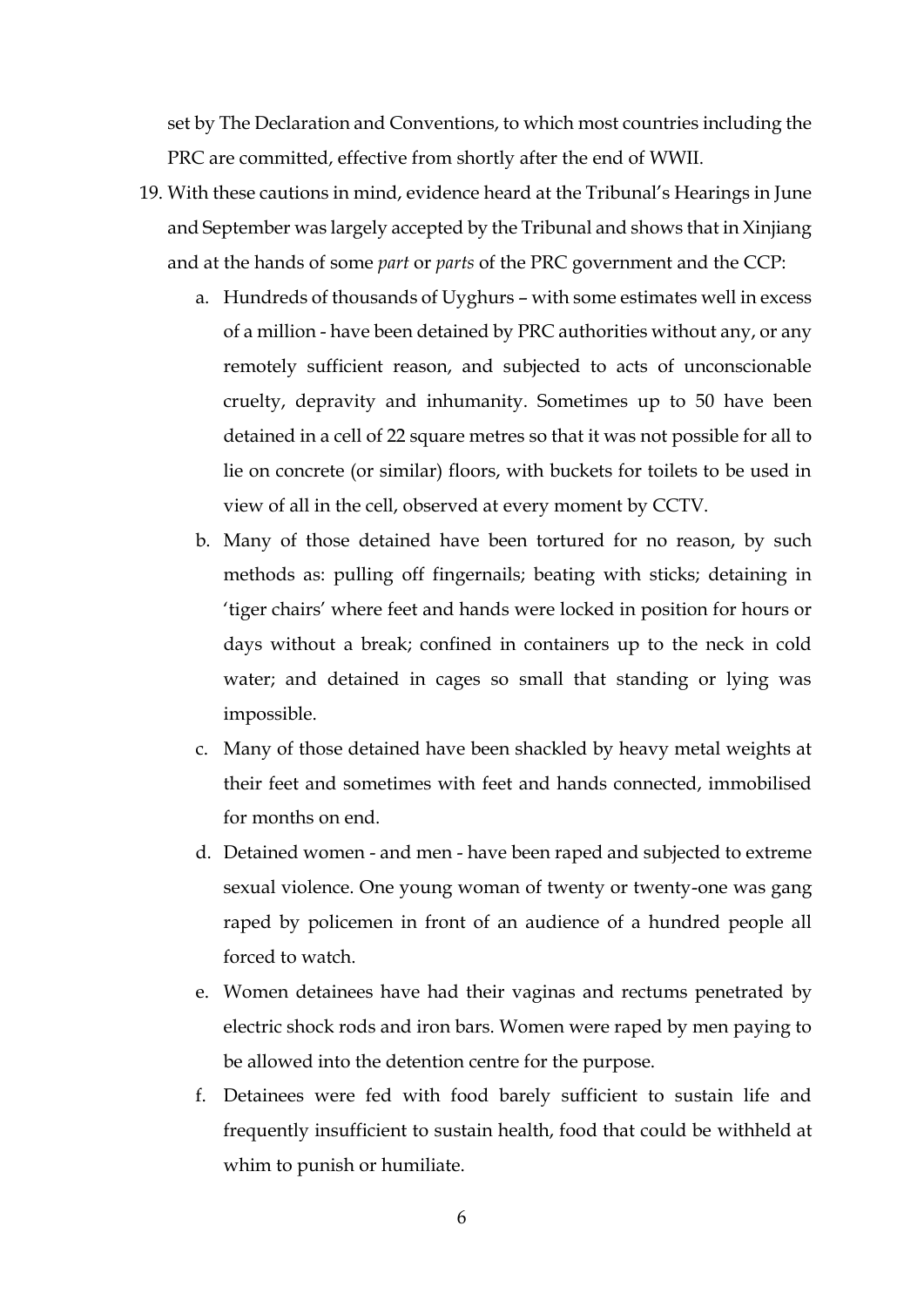- g. Detainees were subjected to solitary confinement in cells permanently dark or permanently lit, deprived of sleep for days at a time and ritually humiliated.
- 20. All evidence in both written and oral form is available on the Tribunal's website. Full understanding of the treatment of the Uyghurs is only possible by reading, viewing and recalling the evidence in whole.
- 21. Any *single* witness statement would, in nearly all cases, and if accepted as true, contain accounts of mental and physical cruelty and suffering as to cause sustained outrage in nations that count themselves as free and civilised.
- 22. There is also evidence of people dying as a result of their treatment in detention centres and some evidence of detainees, often comparatively young detainees, being removed from cells by force never to be seen or heard of again.
- 23. BUT there is no evidence of organised *mass* killings. Indeed, it is clear that detainees, are allowed back into society, sometimes after as short a period of detention as 3-6 months - often to be detained again - sometimes after long periods in detention and sometimes after sustained torture.
- 24. Marie van der Zyl, President of the Board of Deputies of British Jews, wrote to Chinese Ambassador to the UK in July 2020; " Nobody could watch the segment of the BBC's Andrew Marr show on which you appeared yesterday and fail to notice the similarities between what is alleged to be happening in the PRC today and what happened in Nazi Germany 75 years ago: People being forcibly loaded onto trains; beards of religious men being trimmed; women being sterilised; and the grim spectre of concentration camps." *Such* images have led others to make comparisons with the Holocaust and it was, of course, the Holocaust that led to 'genocide' becoming a term of general use and then a defined crime. Such comparisons may be well-intentioned but are unhelpful. But the evidence of what has happened to the Uyghurs is *not* the Holocaust, not just because of the lack of evidence of mass killings but also because of the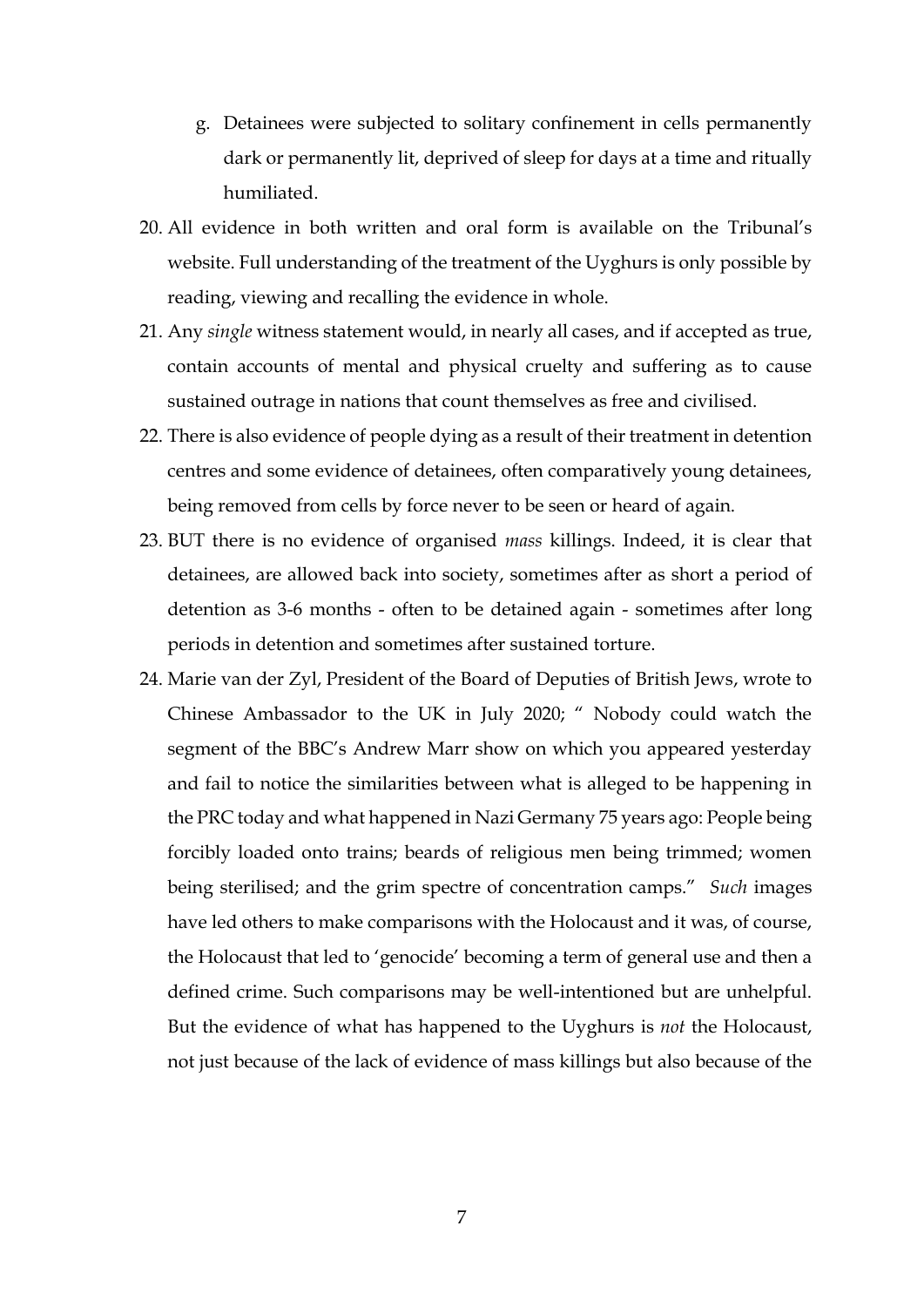return of those detained to society – never something intended for Jews taken to concentration or death camps.<sup>9</sup>

- 25. Genocide in law is more broadly defined than the common conception of mass murder of a specific group. <sup>10</sup> Genocide can be established in law by actions that result in the *killing of no one* although such a form of the crime has never, in over 70 years, been dealt with to conclusion on that basis alone by any court. It is hoped that the precise formulation of this broader definition has been in the mind of some of those enthusiastically using the term in respect of the Uyghurs.
- 26. The Tribunal has had all these matters in mind, together with a need to respect how the term genocide came into existence because of the suffering of the Jews, in its review of the law and the facts, especially in its consideration of the allegations of genocide.

# **HOW THE TRIBUNAL HAS APPROACHED THE EVIDENCE<sup>11</sup>**

<u>.</u>

27. At Appendix\_\_\_\_ the Tribunal's practice and procedure is explained. Victim witness evidence generally was accepted as reliable, although on occasion not every word was considered accurate, as might be expected given failings of memory that can follow trauma. The Tribunal takes the opportunity of recognising the courage required by many if not all of these witnesses in providing their evidence. Two witnesses were not relied on at all *not* because

<sup>9</sup>Another stark contrast with the Holocaust comes from Han Chinese men being encouraged to marry Uyghur women thereby to achieve assimilation, in part at least, of one ethnicity into another. Never in contemplation of anti-Semites in Nazi Germany or anywhere.

<sup>10</sup> See Google - Oxford Languages as an example of modern non-specialist understanding of genocide. The BBC on 11th March 2021 observed in 'How do you define Genocide': 'Genocide is understood by most to be the gravest crime against humanity. It is defined as a mass extermination of a particular group of people - exemplified by the efforts of the Nazis to eradicate the Jewish population in the 1940s'. These and similar definitions, while usually acknowledging the broader definitions in the UN Convention and some modern criminal statutes, probably reflect non-specialist contemporary usage of the term.

On 22nd January 2021 the Economist summed up the issue: 'the dictionary definition of "genocide" is simple. Just as "homicide" means killing a person and "patricide" means killing your father, so genocide means killing a people, such as an ethnic or religious group. The examples that spring most readily to mind are the Holocaust and, perhaps, the mass murder of Tutsis in Rwanda in 1994. As a result many people were perplexed when Donald Trump's secretary of state, Mike Pompeo, on his last full day in office, used the word "genocide" to describe what China's government is doing to the Uyghurs, a mostly Muslim ethnic group, in Xinjiang, a western region of China. His successor, Anthony Blinken, agreed with him, but to many it sounded like the wrong word. Granted, China is treating the Uyghurs with horrific cruelty. It has locked up 1m or more of them in re-education camps, where they are beaten if they seem to revere Allah more than the president, Xi Jinping. But no one thinks China is carrying out mass slaughter in Xinjiang. The confusion arises because the UN's convention on genocide, which was drafted after the second world war, defines it exceptionally broadly, in ways that are quite different from the popular understanding of the term'.

<sup>11</sup> After the September hearings there were some informal factchecking discussions involving members of the Tribunal; nothing of any kind adverse to the PRC emerged.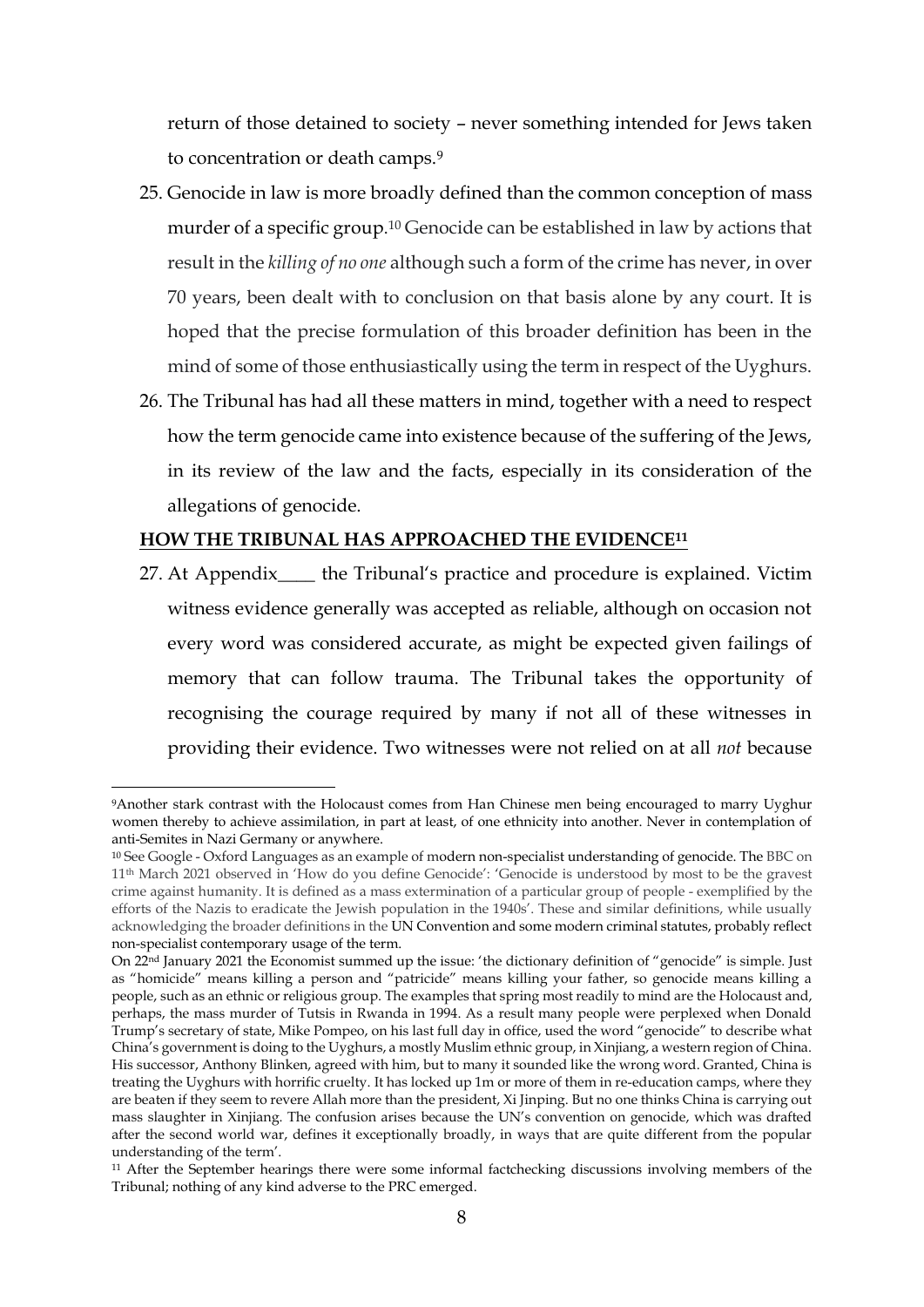they were disbelieved but out of an abundance of caution, given that the PRC failed to respond to the many invitations to take part in the Tribunal's proceedings and that there were questions that *might* have been asked of these witnesses from PRC state material *not* available to the Tribunal.

- 28. This first-hand evidence was supplemented by expert evidence covering a wide range of topics.
- 29. Criticisms by the PRC of the Tribunal, its working and the evidence it received were assessed.
- 30. No adverse factual inference of any kind was drawn against the PRC or any other body for failure to respond positively to requests for evidence or assistance made by the Tribunal.
- 31. Opinions on final issues whether crimes have been committed have been read in reports and opinions, and heard in evidence, but no attention is paid to those opinions by the Tribunal.
- 32. The Tribunal had to consider, as a matter of critical importance, whether action and behaviour evidenced by a limited number of witnesses could be extrapolated as reflective of what has been happening to the Uyghurs in Xinjiang generally. A confluence of consistent evidence from unrelated/unconnected witnesses, documentary evidence, academic papers, media reports and public documents from the PRC provided a uniform picture of life in Xinjiang. It showed, for example, the scale and speed of construction of detention centres, the treatment of Uyghurs within those detention centres, the destruction of mosques and state surveillance of extreme intrusive capacity etc. The Tribunal found it possible – cautiously but confidently – to extrapolate from individual accounts to reach broader conclusions.

#### **WITNESS EVIDENCE**

- 33. From evidence given in person to the Tribunal, where the core evidence of all bar one fact witness has been accepted, the following further non-exhaustive list of facts were found proved:
	- a. At 'classes' in detention centres detainees were forced to learn and sing songs in praise of the CCP and the PRC in the presence of guards at risk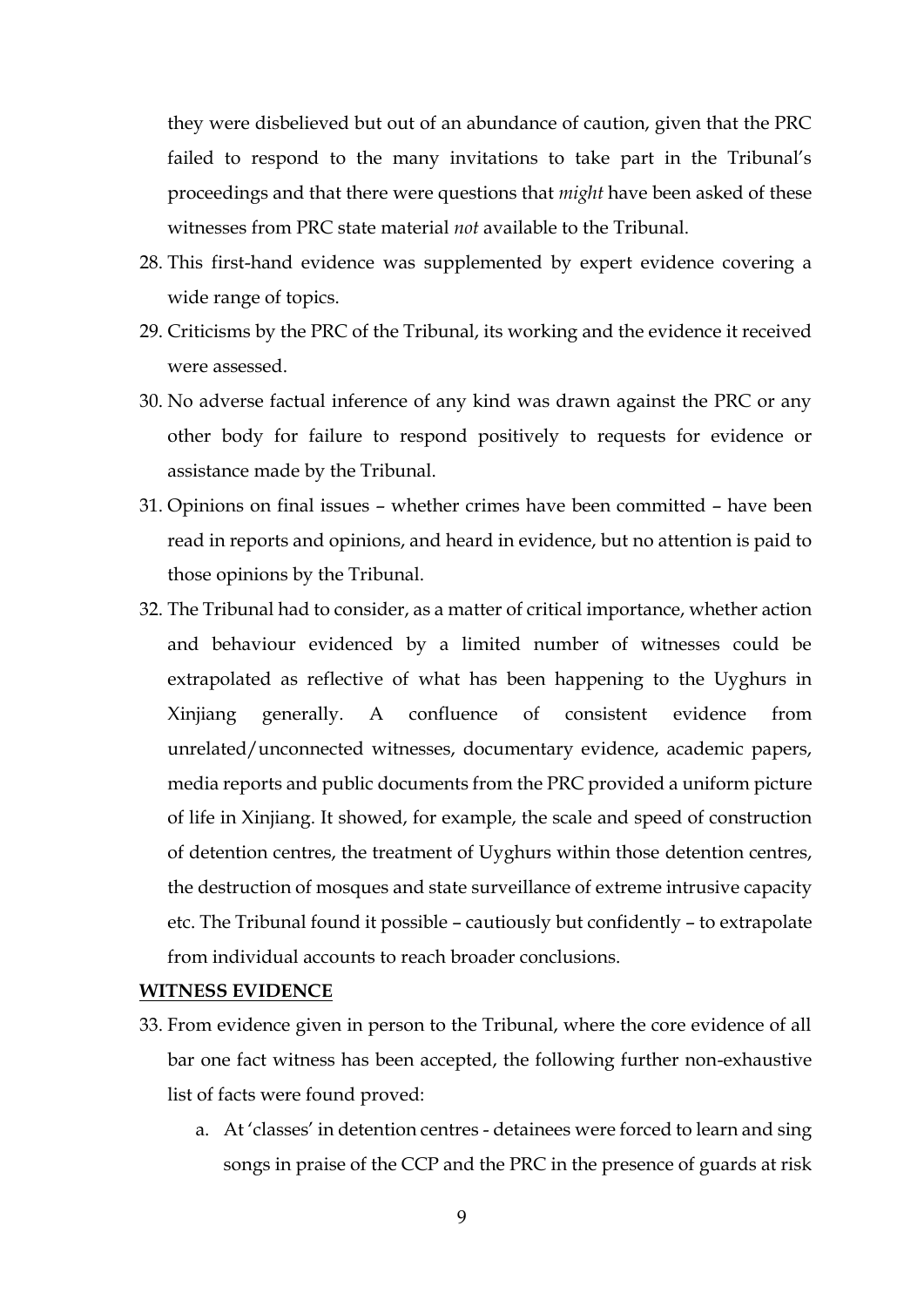of being dragged from the class and tortured to the point of screaming within hearing of those still in the class.

- b. Detainees were forced to take medicines by mouth or by injection that affected reproductive functioning of women and possibly of men - or that had other undisclosed mind-affecting effects.
- c. Detainees were forced to provide blood samples and subjected to other medical testing for no disclosed reason.
- d. Pregnant women, in detention centres and outside, were forced to have abortions even at the very last stages of pregnancy. In the course of attempted abortions babies were sometimes born alive but then killed.
- e. By means of intense monitoring, surveillance, facial recognition and advanced technologies specifically targeted at Uyghurs and other ethnic minorities, parts of Xinjiang have become, to some of those ethnic minorities, an open-air prison.
- f. Neighbours, members of families and other members of the community were incentivised or coerced in various ways to spy on each other.
- g. Actions of seeming insignificance may arbitrarily have resulted in detention sometimes leading to the destruction of families, livelihoods and the risk of extreme violence.
- h. Religious, cultural, political and business leaders have been imprisoned, 'disappeared' and, in some cases, known to have been killed or died.
- i. Children as young as a few months were separated from their families and placed in orphanages or state-run boarding schools. In some cases the parents of these children did not know if their children were alive or dead.
- j. A systematic programme of birth control measures had been established forcing women to endure removal against their will of wombs and to undergo effective sterilization by means of IUDs which were only removeable by surgical means.
- k. Uyghur women have been coerced into marrying Han men with refusal running them the risk of imprisonment for themselves or their families.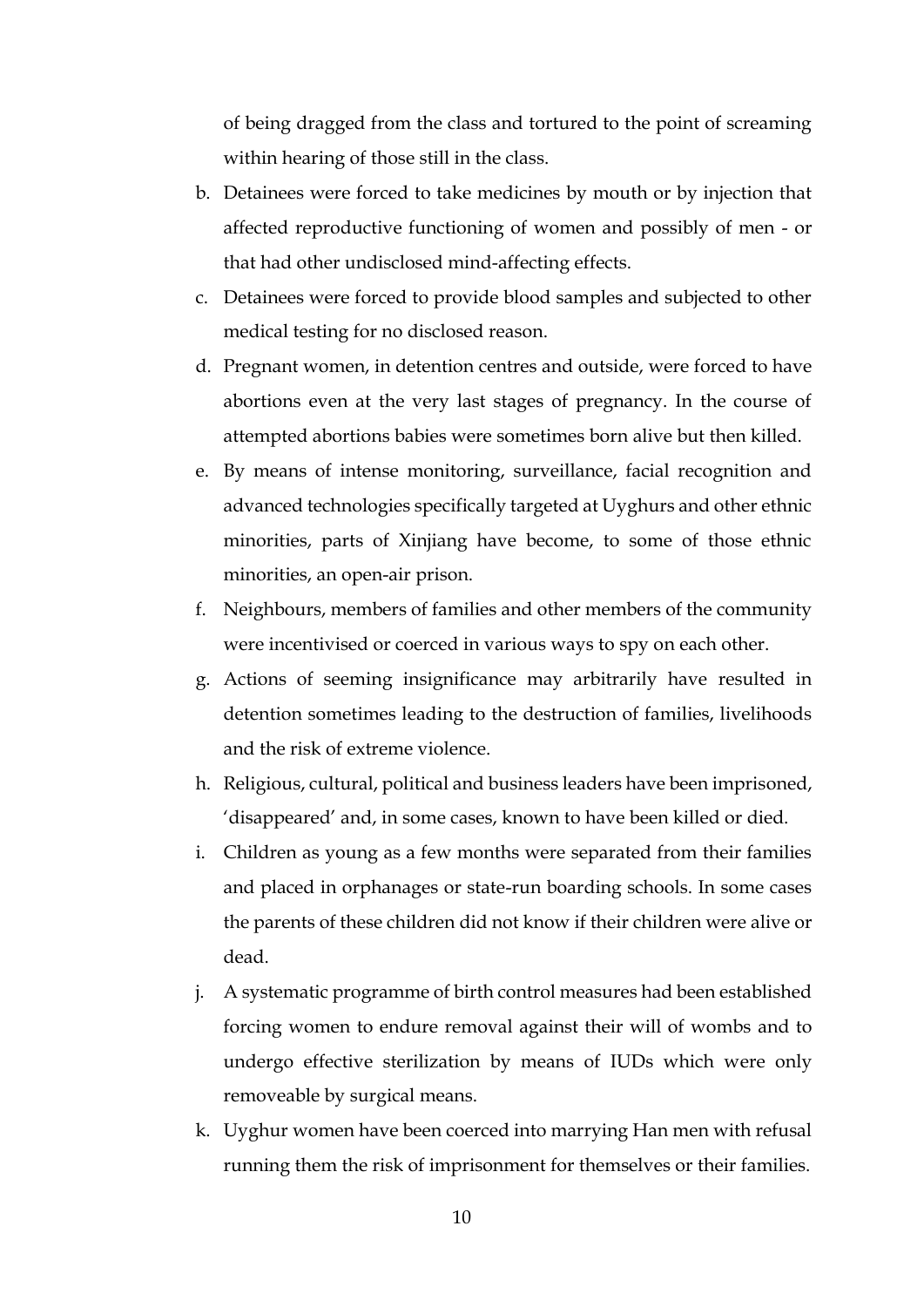- l. 'Family friends' mostly Han men have been imposed on Uyghur households for weeks at a time to monitor and report on the households' thoughts and behaviours. Children have been questioned. The Han men sometimes slept in the same bed as the family, in some cases, when the Uyghur man was in a detention centre. Consequences included sexual harassment and non-consensual sex, along with interference with many cultural and religious habits and customs.
- m. A large-scale enforced transfer of labour programme had been implemented both within the region but also into 'mainland' China. Often separated from their families, the transferees were forced to live in segregated dormitories.
- n. A large number of emblems of Muslim faith were removed from buildings with many mosques destroyed completely, desecrated or converted to other uses as cafes and tourist centres with burial grounds bulldozed and built over.
- o. Symbols or acts of religiosity have been supressed and, when observed or detected, acts of faith were punished. Wearing veils, wearing beards, praying, studying of religious literature or any acts of adherence to the Muslim faith have resulted in long prison sentences.
- p. The use of the Uyghur language has been punished. Children from an early age have been denied education in their native language and have been punished for the use of it.
- q. Land, money and business assets have been arbitrarily appropriated by the State and in many cases given or sold to members of the majority Han population.
- r. Communities have been subject to destruction of swathes of houses often centuries old and the relocation of occupiers to places at significant distances from their erstwhile homes.
- s. The PRC has also sought control of Uyghurs living outside China by threats direct to them or to their family members in the PRC.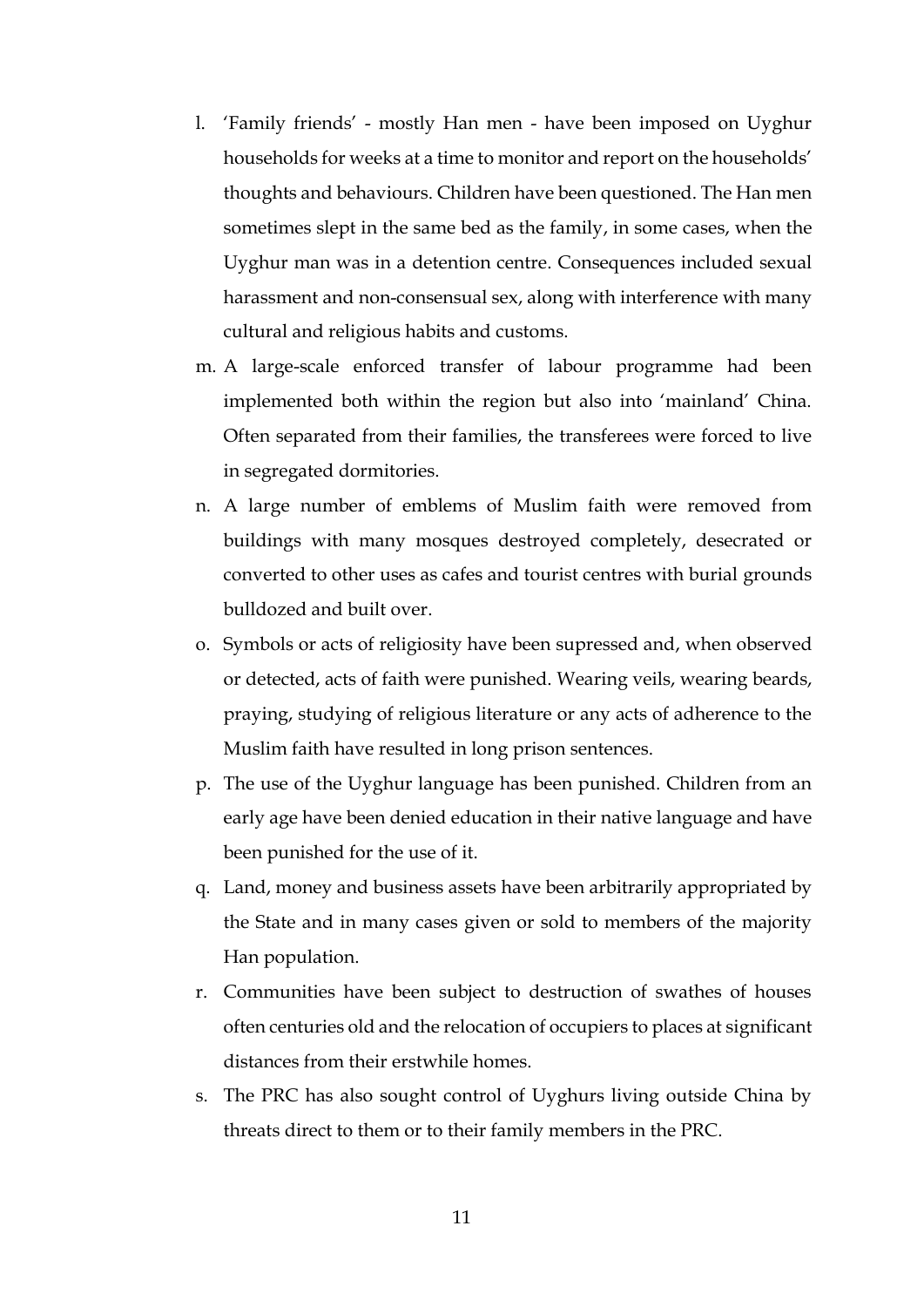- t. Many members of the diaspora have had no information of their families, not even being enabled by PRC officials to know if their husbands, wives, parents or children were alive.
- u. The PRC has imprisoned, sometimes to long prison sentences, relatives of those who have spoken out publicly about circumstance of life in Xinjiang.
- v. The PRC has compelled countries where it can exert economic pressure to return Uyghurs to China to face fates unknown.

See Appendix 8\_\_\_\_\_\_\_

# **SANCTIONS**

34. On 26 March 2021 the PRC announced that various bodies and individuals, including this Tribunal and its Chair, would be subject to sanctions in these terms:

- *a. The United Kingdom (UK) imposed unilateral sanctions on relevant Chinese individuals and entity, citing the so-called human rights issues in Xinjiang. This move, based on nothing but lies and disinformation, flagrantly breaches international law and basic norms governing international relations, grossly interferes in China's internal affairs, and severely undermines China-UK relations. The Chinese Foreign Ministry has summoned British Ambassador to China to lodge solemn representations, expressing firm opposition and strong condemnation. The Chinese side decides to sanction the following nine individuals and four entities on the UK side that maliciously spread lies and disinformation: Tom Tugendhat, Iain Duncan Smith, Neil O'Brien, David Alton, Tim Loughton, Nusrat Ghani, Helena Kennedy, Geoffrey Nice, Joanne Nicola Smith Finley, China Research Group, Conservative Party Human Rights Commission, Uyghur Tribunal, Essex Court Chambers. As of today, the individuals concerned and their immediate family members are prohibited from entering the mainland, Hong Kong and Macao of China, their property in China will be frozen, and Chinese citizens and institutions will be prohibited from doing business with them. China reserves the right to take further measures.*
- *b. China is firmly determined to safeguard its national sovereignty, security and development interests, and warns the UK side not go further down the wrong path. Otherwise, China will resolutely make further reactions.<sup>12</sup>*
- 35. These sanctions, only later supported by a law passed on 10 June 202113, had some very limited effect on evidence available to the Tribunal as will be

explained below.

1

# **FACTUAL EVIDENCE FROM VARIOUS REPORTS**

<sup>12</sup> [https://www.fmprc.gov.cn/mfa\\_eng/xwfw\\_665399/s2510\\_665401/2535\\_665405/t1864](https://www.fmprc.gov.cn/mfa_eng/xwfw_665399/s2510_665401/2535_665405/t1864)

<sup>13</sup>The PRC Anti-Foreign Sanctions Law (**AFSL**) was promulgated on 10 June 2021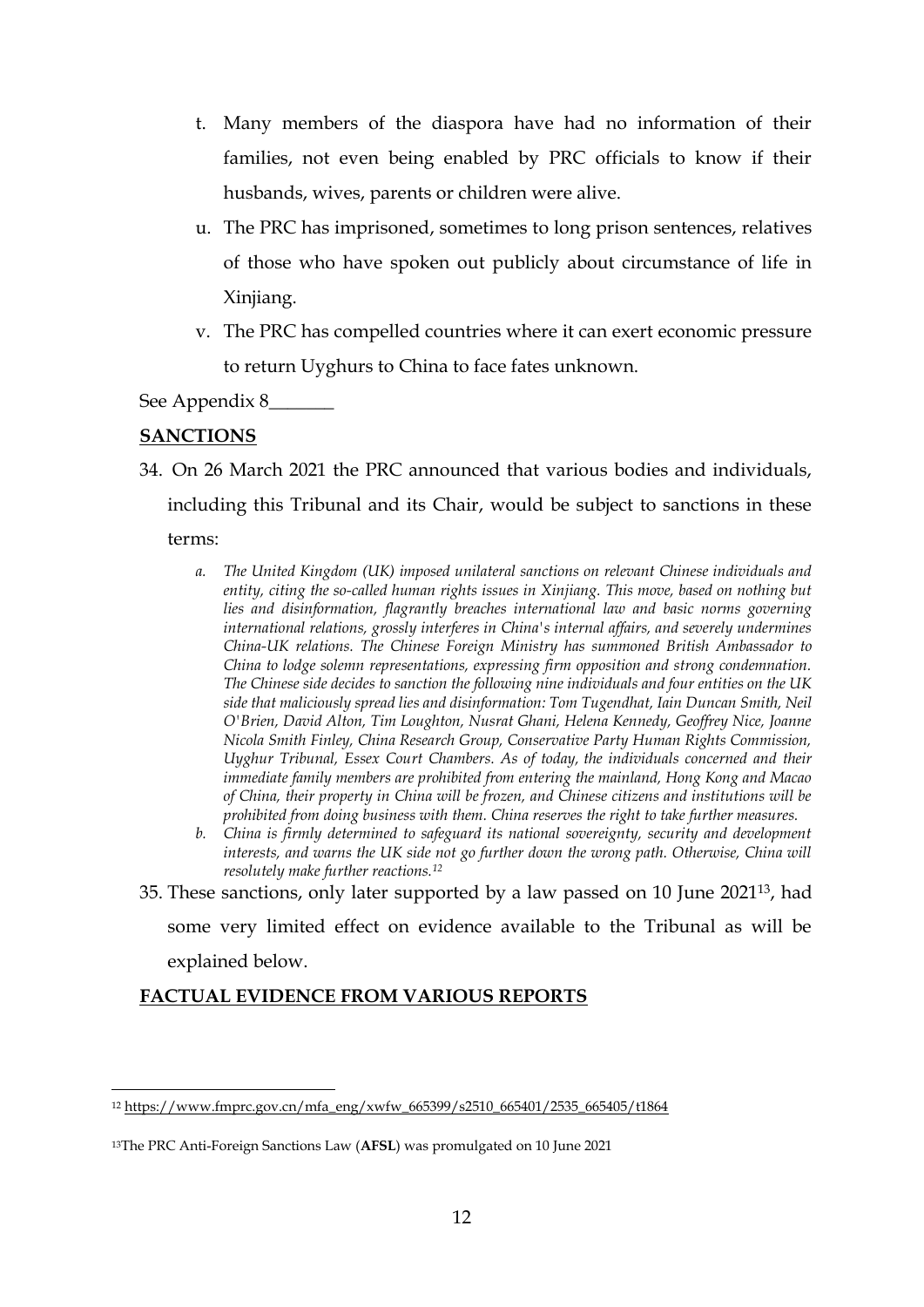36. A number of independent and reputable reports have been published,

including:

- a. July 2020 **The Bar Human Rights Committee of England and Wales 'Responsibility of States under International Law to Uyghurs and other Turkic Muslims in Xinjiang, China'** (the Bar Human Rights Report);
- b. On 26 January 2021 **Alison Macdonald QC, Jackie McArthur Naomi Hart Lorraine of Essex Court Chambers**, a barristers' set of chambers in London, published an Opinion under the title: **International criminal responsibility for crimes against humanity and genocide against the Uyghur population in the Xinjiang Uyghur Autonomous Region** (The Essex Court Chambers Opinion)
- c. **Yael Grauer's** 29 January 2021 report for **Intercept** (the Yael Grauer Intercept Report).
- d. The March 2021 **Newlines Institute for Strategy and Policy** report **titled 'The Uyghur Genocide – An Examinations of China's Breaches of the 1948 Genocide Convention** (the Newlines Report).
- e. 19 April 2021 **Human Rights Watch** (HRW) report **'Break Their Lineage Break Their Roots** (The HRW report).
- f. June 2021 **Amnesty International report** '**Like we were enemies in a war**' China's mass internment, torture and persecution of Muslims in Xinjiang (the Amnesty International report).
- g. 19th October 2021 **Australian Strategic Policy Institute's International Cyber Policy Centre 'The architecture of repression: Unpacking Xinjiang's governance** by Vicky Xiuzhong Xu, James Leibold and Daria Impiombato (the ASPI report).
- h. November 2021 report by the **United States Holocaust Memorial Museum** titled **'To Make Us Slowly Disappeared**' (the Holocaust Memorial Museum report).
- 37. Some of those reports are, to an extent, syntheses of other work. Some contain primary evidence. Most or all cover the law, and not just the law with which the Tribunal is concerned but other routes to possible legal remedies or redress. The authors of all bar one were invited to give evidence to the Tribunal and all except one declined. Professor Packer and Jonah Diamond, principal authors of the Newlines Report, came to London to give evidence in person and the Tribunal was and is very grateful to them in that regard.
- 38. Evidence relied on in these reports included some which overlapped with that provided to the Tribunal and some from different sources, the latter being dealt with at Appendix . There was not found to be any material contradictions between the differing sources of evidence.
- 39. The Yael Grauer Intercept Report, the HRW Report, the Amnesty Report and the ASPI report added detail for the Tribunal to consider set out in detail at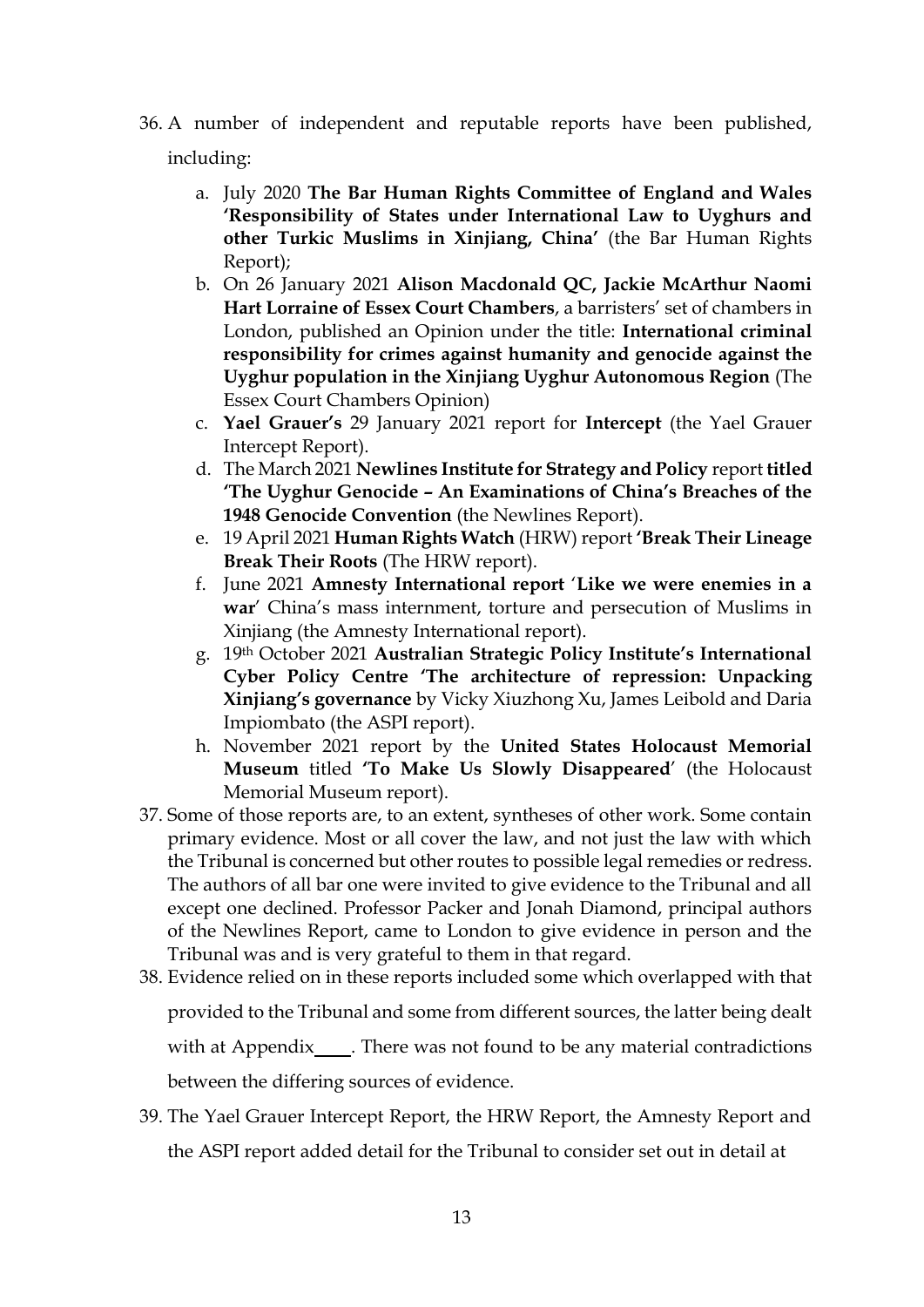#### Appendix including as a few examples:

a. Use of the "anti-terrorism sword" at checkpoints into which people had to plug their phones that captured everything on their phones.; the #MeTooUyghur social media campaign that recorded complaints of disappearances - over 11,500 testimonies as of December 2020; one account of a detainee made to sit in a tiger chair, arms were cuffed and chained and legs were chained as well with his body tied to the back of the chair urinating and defecating in the chair in which he stayed for three nights, dying after release; return to use of show trials, previously condemned by the PRC itself, one in the northern Xinjiang city of Ghulj in May 2014 of 7,000 mostly Uyghur alleged 'separatists' and 'terrorists' in a sports stadium, sentenced before a crowd of 7,000; significant return to use of campaign-style governance, including the anti-terrorist and the re-education campaigns; an account in leaked police papers demonstrated how mass incarceration included invasion of a detainee's family with members checked daily by the local neighbourhood committee for what they were doing and for their emotional response to the detention of their son/brother.

#### **EXPERT EVIDENCE**

- 40. The Tribunal heard from a wide range of expert witnesses summarised at Appendix , covering many topics including:
	- a. History of plans for control in Xinjiang; political structure of Xinjiang; building and imprisoning of 100,000s of people in detention centres; detaining community and religious leaders; siting of factories within or beside detention centres; methods of surveillance; many consequences for Uyghur population numbers of control measures taken; detail of local control by local community police and visiting of so called 'family' members; mass sterilisation; separation of children and families by children being sent to boarding schools; transfer of labour by forceful encouragement and other pressure; destruction of mosques; restriction of religious practice.

The Tribunal prepared its own chronology/history (Appendix )

# **EXPERT EVIDENCE FROM REPORTS NOT PRODUCED BY WITNESSES BUT AVAILABLE TO THE TRIBUNAL TO READ**

41. The same reports referred to in paragraph 36 above included broad commentary and often opinion on criminality, on the law generally and on the difficulties and impediments preventing the bringing of action or formal complaint to any court, international or domestic.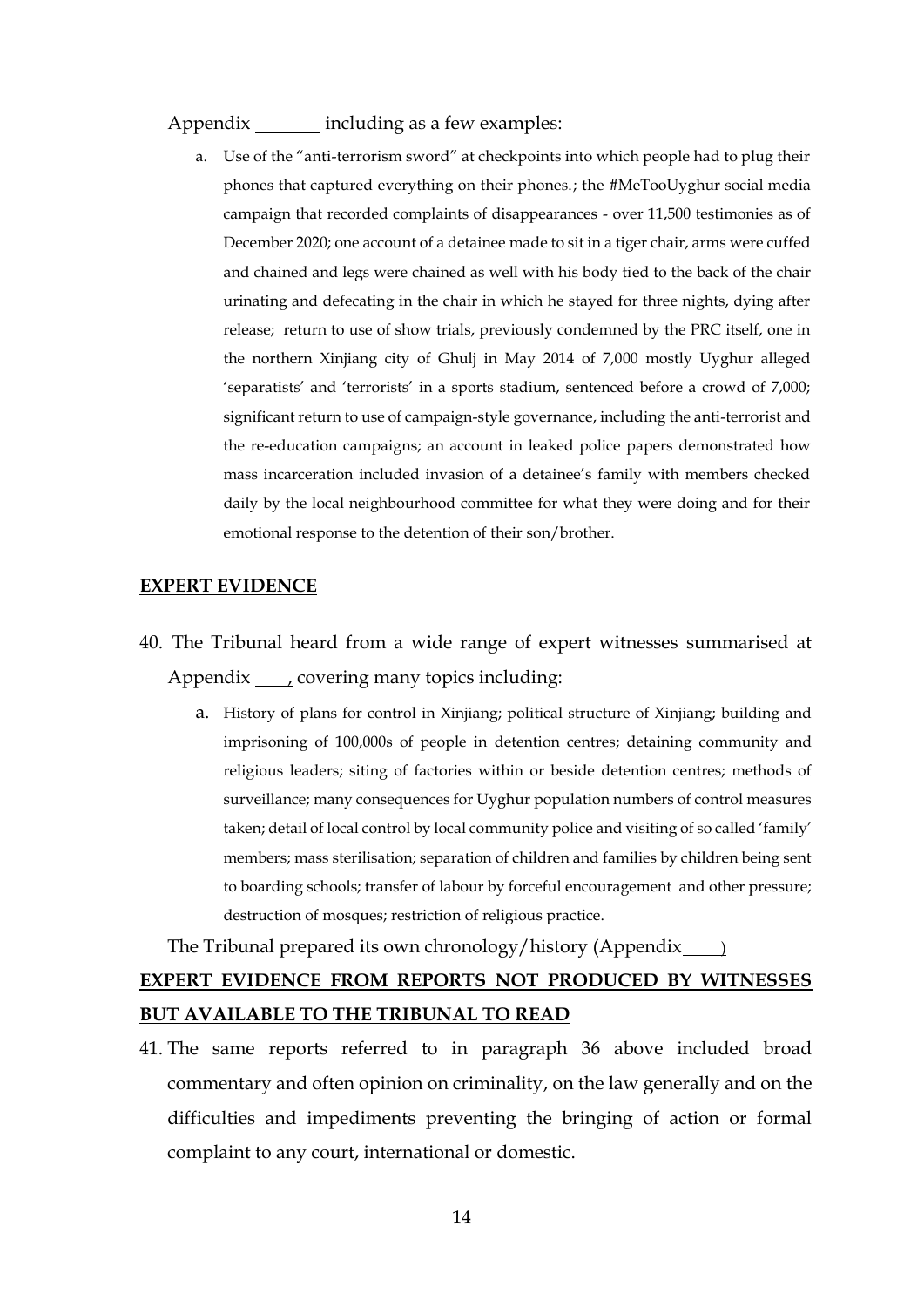- 42. The Bar Human Rights Committee Report identified routes to remedy in the event that crimes including crimes against humanity and genocide were proved. It expressed no opinions of its own on culpability of the PRC. The author of the Report was unable to give evidence to the Tribunal
- 43. The Essex Court Opinion found there to be a credible case amounting to crimes against humanity and genocide. The authors led by Alison MacDonald QC declined to give evidence in support of this Opinion even *before* the imposition of sanctions by the PRC on her and on her professional chambers<sup>14</sup> following which the Opinion was removed from the chambers' website.<sup>15</sup> The report failed to deal with several substantive matters in regard to the law on genocide.<sup>16</sup>
- 44. The HRW Report concluded that crimes against humanity were proved to have been committed but said of the allegations of genocide that HRW had 'not documented the existence of the necessary genocidal intent at this time'. Nonetheless it noted that 'nothing in the report precludes such a finding and, if such evidence were to emerge, the acts being committed against Turkic Muslims in Xinjiang—a group protected by the 1948 Genocide Convention could also support a finding of genocide'. The HRW witness May Wang, giving

<u>.</u>

<sup>14</sup> She explained: 'The legal Opinion which I and my colleagues drafted was not based on any independent factual investigations, but rather, as we set out in the Opinion, a range of publicly available evidence which we were not able to independently verify. Accordingly, the extent of the conclusions which we felt able to reach are set out in the Opinion itself, and we would not be able to add anything additional in testimony at the hearing. However, we would be pleased if you would make use of the written Opinion in any manner which would be of assistance to your investigation.'

<sup>15</sup> These sanctions affected the Tribunal, a 'sanctioned' entity, only in respect of availability of lawyers to advise the Tribunal - dealt with below – and with deterring a woman lawyer from joining the Tribunal's Counsel team. They had significant effect on the composition of Essex Court Chambers but drew no uniform condemnation from the legal profession of England and Wales, although The Inner Temple, The Prime Minister, The Lord Chancellor, The Justice Minister, the Bar Council of England and Wales, The Bar of Ireland, The Bar Council of Northern Ireland, The Law Society, The Faculty of Advocates of Scotland, The American Bar Association, LAWASIA, Ali Malek QC the Treasurer of Gray's Inn on his own behalf did speak or write in opposition to the sanctions. Many lawyers' organisations of different types with significant financial interest at risk did not. Notably, so far as known, the big and famous City of London law firms and other prestigious sets of barristers' chambers said nothing.

<sup>16</sup> The Tribunal expresses considerable surprise that individuals, collectives or other bodies willing to assert under the liberty of freedom of speech that a country, and even its president, may have committed genocide and crimes against humanity would not take the opportunity of advancing those assertions in a proper public setting when invited. The Tribunal has relied on all matters in the Essex Street Chambers Report that need to be considered if in any way *favourable* to the PRC or CCP but takes no notice of the opinions expressed on culpability for genocide, crimes against humanity or torture.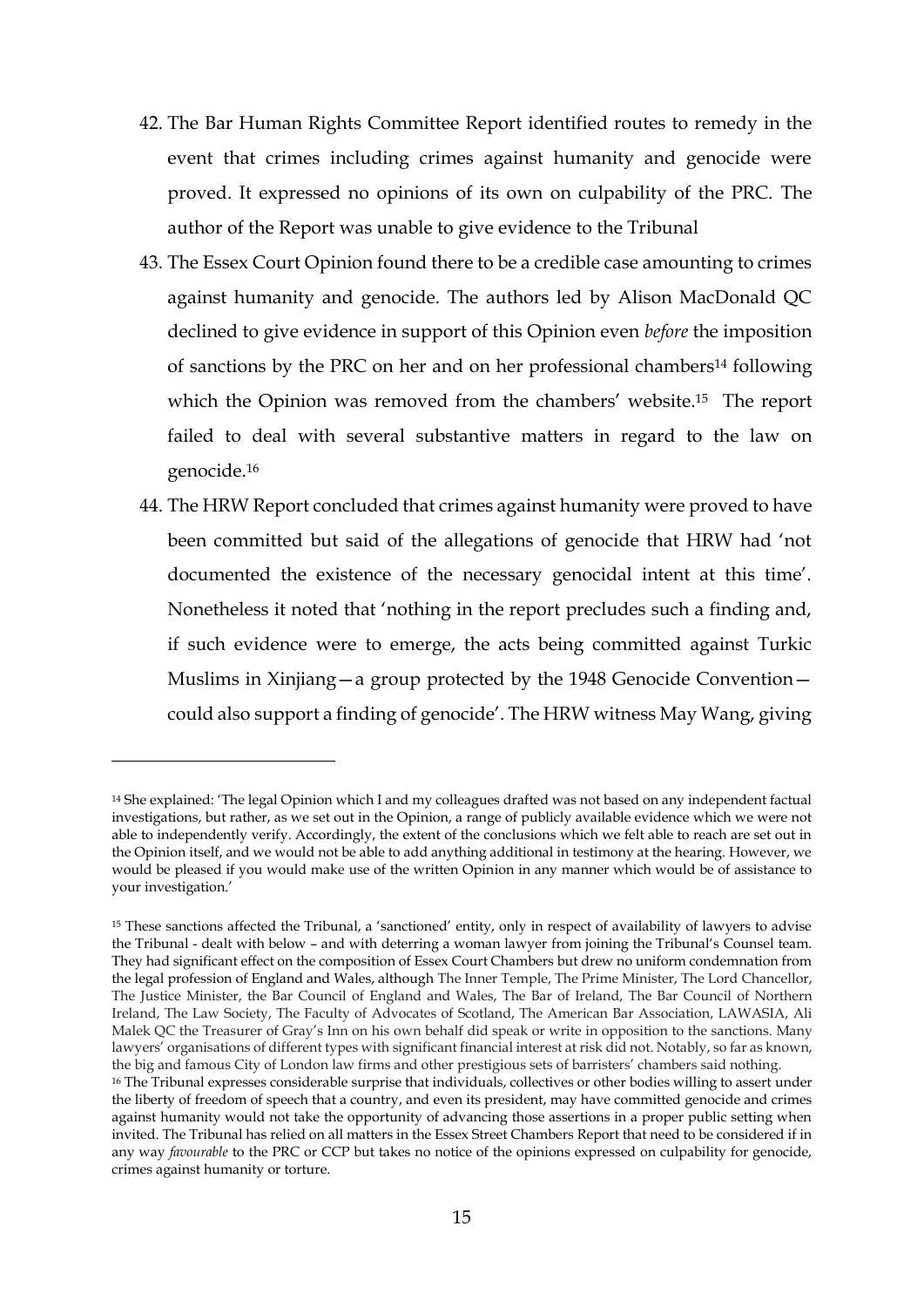evidence in respect of another issue, confirmed this HRW position was unchanged.

45. Amnesty International, like HRW, may be cautious in its reaction to allegations of this gravity about the PRC. Like most other reports the Amnesty International report suggested that crimes against humanity may have happened but expressed no view in the main text about genocide, referring only in a footnote to other reported opinions, the footnote concluding with an extract from the Economist magazine that said:

> " Genocide is the wrong word for the horrors of Xinjiang: To confront evil, the first step is to describe it accurately," ….

- 46. It is reasonable to assume that the Amnesty International report's authors, who felt unable to participate in the Tribunal's work directly, were not willing to describe what their report found as genocide.
- 47. The Newlines Report's very clear objective, as explained in evidence by Professor Packer and Jonah Diamond, is to establish that *state* attribution for genocide may require a lower standard of proof than that required for individuals. It also argued that intent for a state can be proved without making findings about any individual's intention.
- 48. Such intent, it argues, could be established from a collection of objective facts that are attributable to the state, including official statements, a general plan, state policy, a pattern of conduct, and repeated destructive acts, which have a logical sequence and result, or may result, in the whole or part destruction of the relevant group. The report found genocide against the Uyghurs established by each and every act prohibited in Article II of the Convention, explaining in the main body of the report that 'The intent to destroy the Uyghurs as a group is derived from objective proof, consisting of comprehensive state policy and practice'…. 'which President Xi Jinping, the highest authority in China, set in motion'.
- 49. Explaining accurately that State responsibility for breaches of the Genocide Convention is *not* a matter of *criminal* liability and that States may *not* be prosecuted or found criminally culpable for genocide it argues that the heightened criminal law standard of proof does not apply. Rejecting the need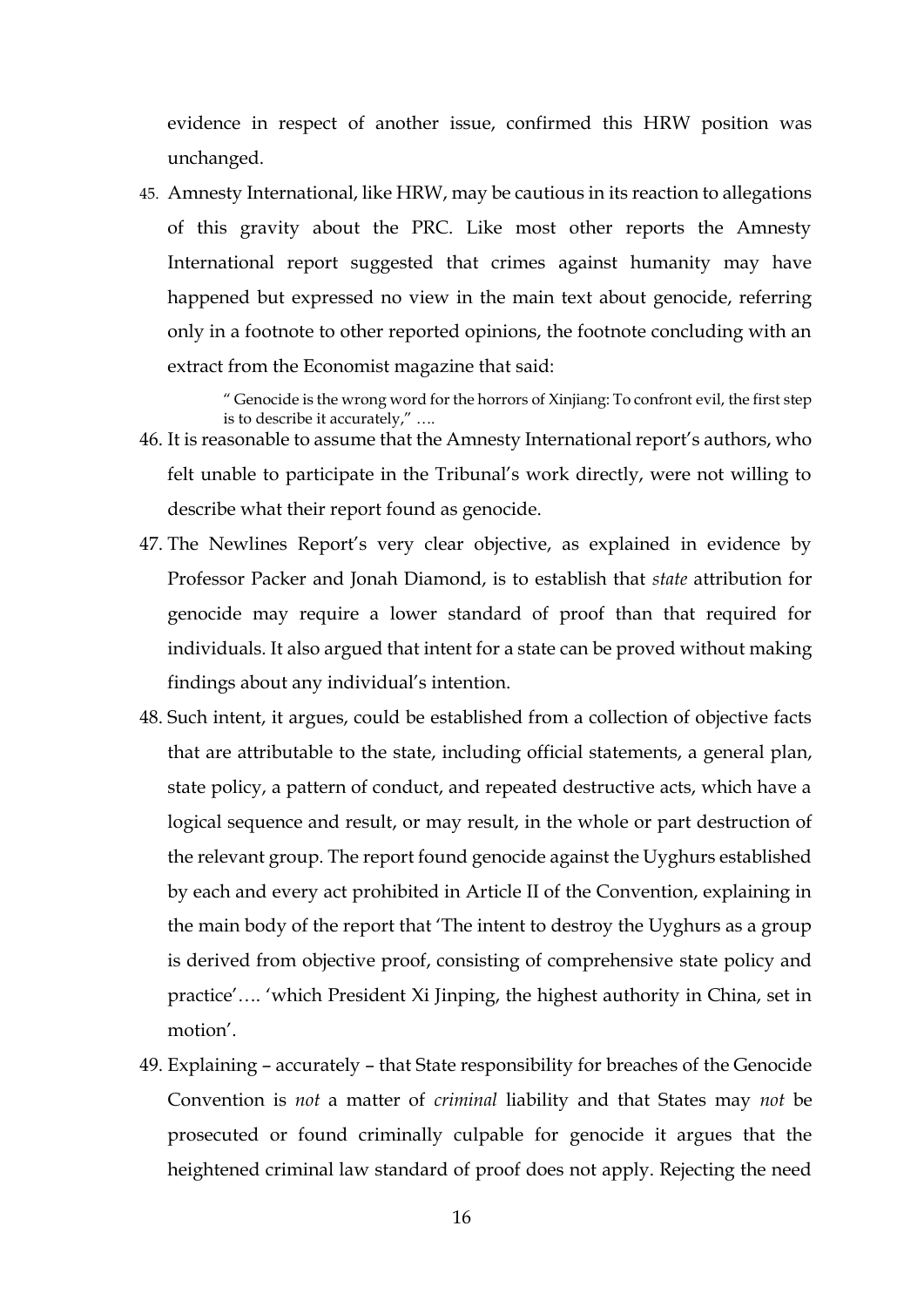for proof beyond reasonable doubt it had applied a 'clear and convincing' standard of proof as sufficient for findings of breach of the Genocide Convention by a state.

- 50. Professor Packer and Mr Diamond framed several important questions for the Tribunal to consider. However, the Tribunal is not the appropriate body to attempt to broaden the law on genocide or to run any risk of dealing with genocide other than by the strictest standard of proof, that of the 'beyond reasonable doubt' test. A people's tribunal that does not apply established and readily understood law to facts proved according to the strictest test may well reduce its public value which comes from providing unassailable findings of fact and law for others to use.
- 51. Professor Packer and Mr Diamond may have given encouragement to those who thought the Tribunal would only succeed if it found genocide – a wholly inaccurate understanding of the Tribunal's function. They did, however, demonstrate how those who wish to make pronouncements about criminal culpability of nation states should have the courage to give evidence in public to support their opinions. The Tribunal repeats its gratitude to Professor Packer and Mr Diamond who demonstrated how the freedom of speech citizens of some countries enjoy, is a privilege.
- 52. Thousands of police files including a database used by the Ürümqi City Public Security Bureau and the wider Xinjiang Public Security Bureau were hacked in 2019, and leaked to journalist Yael Grauer, whose 29 January 2021 report for Intercept is referred to at paragraph 39 above. 17
- 53. The same data, shared by her with ASPI led to their subsequent 'ASPI report' which expresses no opinion in regard to criminality but importantly pointed to the 2014 Counterterrorism and the 2017 Re-education Campaigns and how the CCP's 'war against the Uyghurs' intensified over that period. The report contained much helpful material but was published too late for the authors to

<sup>17</sup> Unfortunately Yael Grauer was not invited to give evidence but the Tribunal has had the advantage of her written report.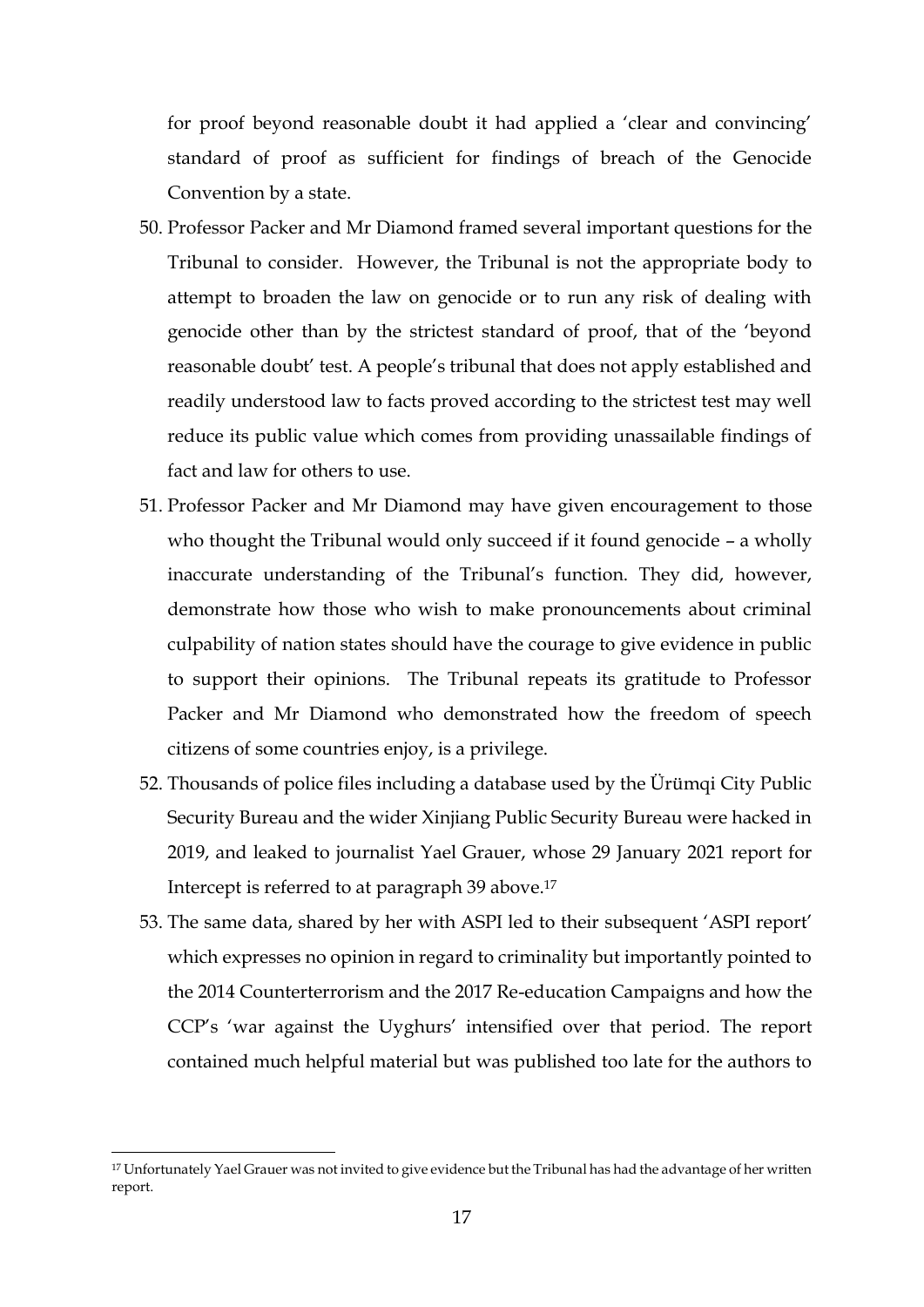be asked to give formal evidence or for its content to be discussed with other

witnesses.

<u>.</u>

- 54. The report (see also Appendix \_\_\_\_) concludes among other things how:
	- a. The 2017 Re-education Campaign, was a continuation of the 2014 Counterterrorism Campaign to stabilise the situation, consolidate, normalise and to achieve 'comprehensive stability' by the end of 2021. The 2017 campaign was expanded to include mass coerced labour assignments, mandatory birth-control measures and more intense indoctrination.' The cycle of mass trauma and abuse in the campaigns in Xinjiang bear Xi's imprimatur, his saying in at least three separate speeches between 2014 to 2020 that 'the party's Xinjiang governance methods and strategies are completely correct' and that '[we] must adhere to them in the long term'.
	- b. The Fanghuiju program had officials and sometimes civilians visiting or occupying the homes of Uyghurs and other indigenous families, indoctrinating and surveilling families as fictional family members of the very men and women they might consign to the detention camps. The 'Trinity' mechanism ensures that every neighbourhood and village is co-managed by neighbourhood or village committee officials, police officers and external Fanghuiju work teams. During Xi Jinping's 2014 inspection tour of Xinjiang, he reportedly gave high praise to the mechanism. The Neighbourhood Committee's functions now include issuing travel permits for Uyghur residents, monitoring residents' actions and emotions in their homes, committing individuals to re-education camps and subjecting relatives of those detained to 'management and control' orders that are akin to house arrest.
	- c. The Political and Legal Affairs Commission (PLAC) oversees the police, the procuratorate, the court, the justice department and other security organs all ultimately answerable to the CCP via the PLAC. Xi Jinping has dubbed the political and legal affairs system the party's 'knife handle' and insisted that the handle be firmly in the hands of the party and the masses.
	- d. During Xinjiang's campaigns, law enforcement decisions are hasty, harsh and arbitrary<sup>18</sup> with senior officials promulgating new laws and regulations that contradict existing ones to meet the expedient needs of the campaigns. On the ground, local officers openly boast about acting outside legal process — with the endorsement of senior leaders and state media.
	- e. Nathan Ruser, a witness at the Tribunal, produced this map produced in the ASPI report, showing Xinjiang detention facilities as at 24 September 2020:

<sup>18</sup> In 2019, a Xinjiang official told Human Rights Watch, as reported by ASPI, that at one stage during the Reeducation Campaign: 'There were quotas for arrests in all the locales, and so we began to arrest people randomly: people who argue in the neighbourhood, people who street fight, drunkards, people who are lazy; we would arrest them and accuse them of being extremists. There was not enough room for them all in the centres, so they built new ones.'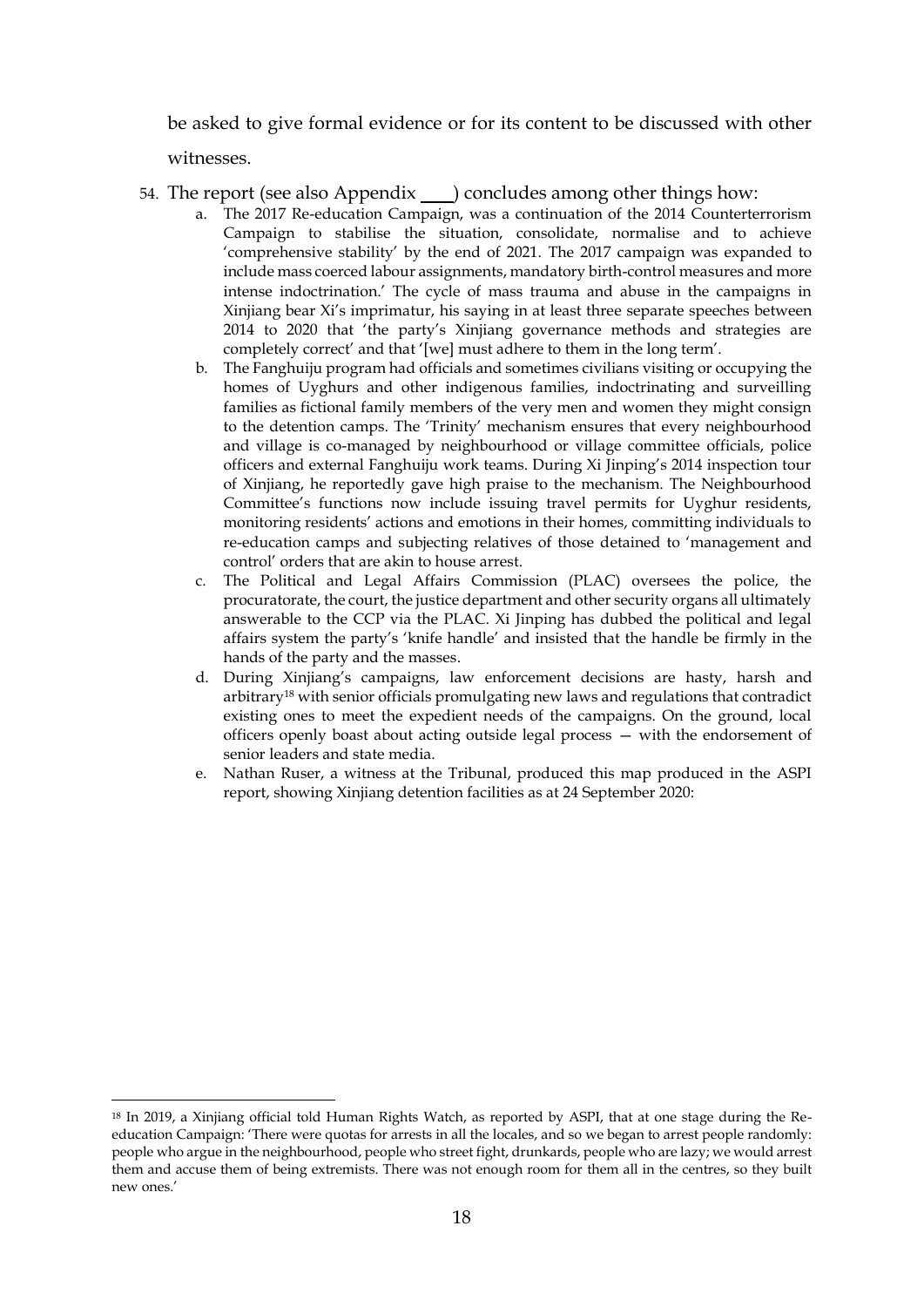

f.

- g. Dissemination of policy 'propaganda' to some was a prominent feature of the campaigns<sup>19</sup> and in December 2017, the Xinjiang Party Committee launched a second round of 'Becoming Family', now effectively merged with the Fanghuiju program and answerable to Xinjiang Party Secretary Chen Quanguo, see below, sending more than 1.12 million cadres and civilians into indigenous households for a five-day stay every two months.
- h. Of interest, many senior Chinese officials who experienced personal trauma during the Cultural Revolution helped orchestrate the Xinjiang crackdown with revolutionary zeal. Two of the most notable cases are Zhu Hailun and President Xi Jinping. Both men were subjected to re-education as teenagers (Zhu in Xinjiang and President Xi in rural Shaanxi), and subsequently claimed their experience of hard labour was transformative.
- 55. The Report comments that after becoming 'redder than red' to survive his family's ordeal during the Cultural Revolution, President Xi turned to Mao's playbook in mobilising the vast resources of the Chinese bureaucratic system to manufacture stability and conformity across the nation. The Uyghurs and

<sup>19</sup> During the Re-education Campaign, the Justice Department played a leading role in mobilising and organising propaganda lecture groups, primarily through its 'Propaganda Lecture Office to Promote Harmony and Prevent Crimes'. In April 2017, the Xinjiang United Front Work Department held a series of 'three loves, three oppositions' seminars in Ürümqi that lasted more than 10 days, with nearly a thousand representatives from all sectors of Xinjiang society in attendance. 'Three loves, three oppositions' is a slogan shortened from a President Xi quote: 'Love the Communist Party of China, love the motherland, love the big family of the Chinese nation-race; oppose separatism, oppose extremism, oppose violence.'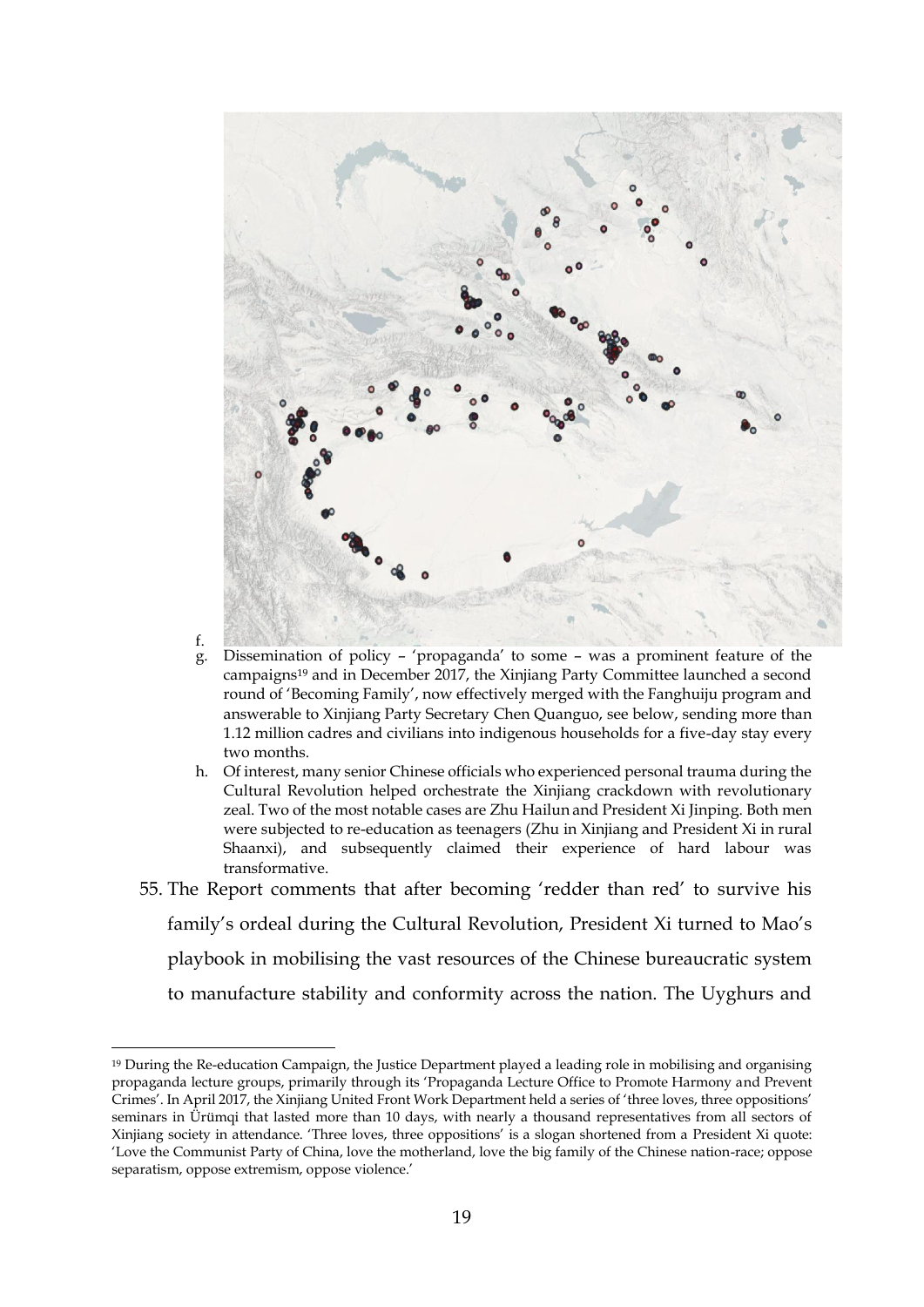other indigenous communities have borne the brunt of those efforts, and the two campaigns discussed in this report have led to increased interethnic distrust and resentment between Han and indigenous communities in Xinjiang.

- 56. A November 2021 report by the United States Memorial Museum titled 'To Make Us Slowly Disappear" relied, in part, on evidence presented to this Tribunal. As with the ASPI report it contains helpful material but was published too late for its authors to be invited to give evidence to the Tribunal
- 57. This report (see Appendix ) explains how:
	- a. As early as in the late 1980s Uyghurs voiced discontent about the state's preferential treatment of the Han Chinese community, the majority ethnicity in China. The preferential treatment given to the Han Chinese led to socioeconomic inequalities between the communities, resulting, in 1990, in rebellion in the town of Baren in Xinjiang's Kashgar prefecture against restrictions on the practice of Islam imposed by the Chinese government. The state responded with force, killing an estimated 1,600 Uyghurs.
	- b. In 1997, in Ghulja county in Ili prefecture, northern Xinjiang, a similar protest was met with a violent crackdown by authorities, including arbitrary arrest, torture, and summary executions of Uyghur demonstrators. Since at least the 1960s, tens of thousands of Uyghurs have sought refuge from what they saw as repression, fleeing China.
	- c. In 1998, a small group of Uyghurs, numbering in the hundreds, came together in Taliban-controlled Afghanistan, with the intent of launching a religiously inspired insurgency against Chinese rule.The group was referred to by the Chinese government as the ETIM but does not appear to have used that name itself. It reportedly had a strained relationship with both Al Qaeda and the Taliban, the latter maintaining a diplomatic relationship with the PRC during the time that it governed Afghanistan. By December 2001, most of the Uyghurs associated with the group had fled Afghanistan or been killed, resulting in the group's effective dismantling.
	- d. Despite there being few violent events in Xinjiang between 1997 and 2008, the Chinese government increasingly profiled the Uyghurs as terrorists or potential terrorists and marginalized them,
	- e. In the 2009 incident nearly 200 people were reportedly killed and hundreds injured, with the vast majority of the officially recorded casualties being identified by authorities as Han Chinese. Uyghur organizations claimed a massive undercounting of Uyghur casualties. Deepening restrictions on the entire Uyghur community in Xinjiang followed with roadblocks and checkpoints. Uyghurs who lived in Xinjiang's main towns were required to return to their towns and villages of origin to receive passbooks, called "people's convenience cards," which severely restricted their freedom of movement. By 2016, Uyghurs with passbooks could no longer leave their hometowns with the authorities demanding that residents install surveillance software on their phones and that drivers install a Chinese-made satellite navigation system in their vehicles. In 2016, voice pattern collection systems were purchased by the police bureaus in Xinjiang, following the "Notice to Fully Carry Out the Construction of Three-Dimensional Portraits, Voice Pattern, and DNA Fingerprint Biometrics Collection System."
	- f. In a white paper published in July 2019 by China's State Council Information Office, the government denied the Uyghurs' Turkic ancestry, stating that "Islam is neither an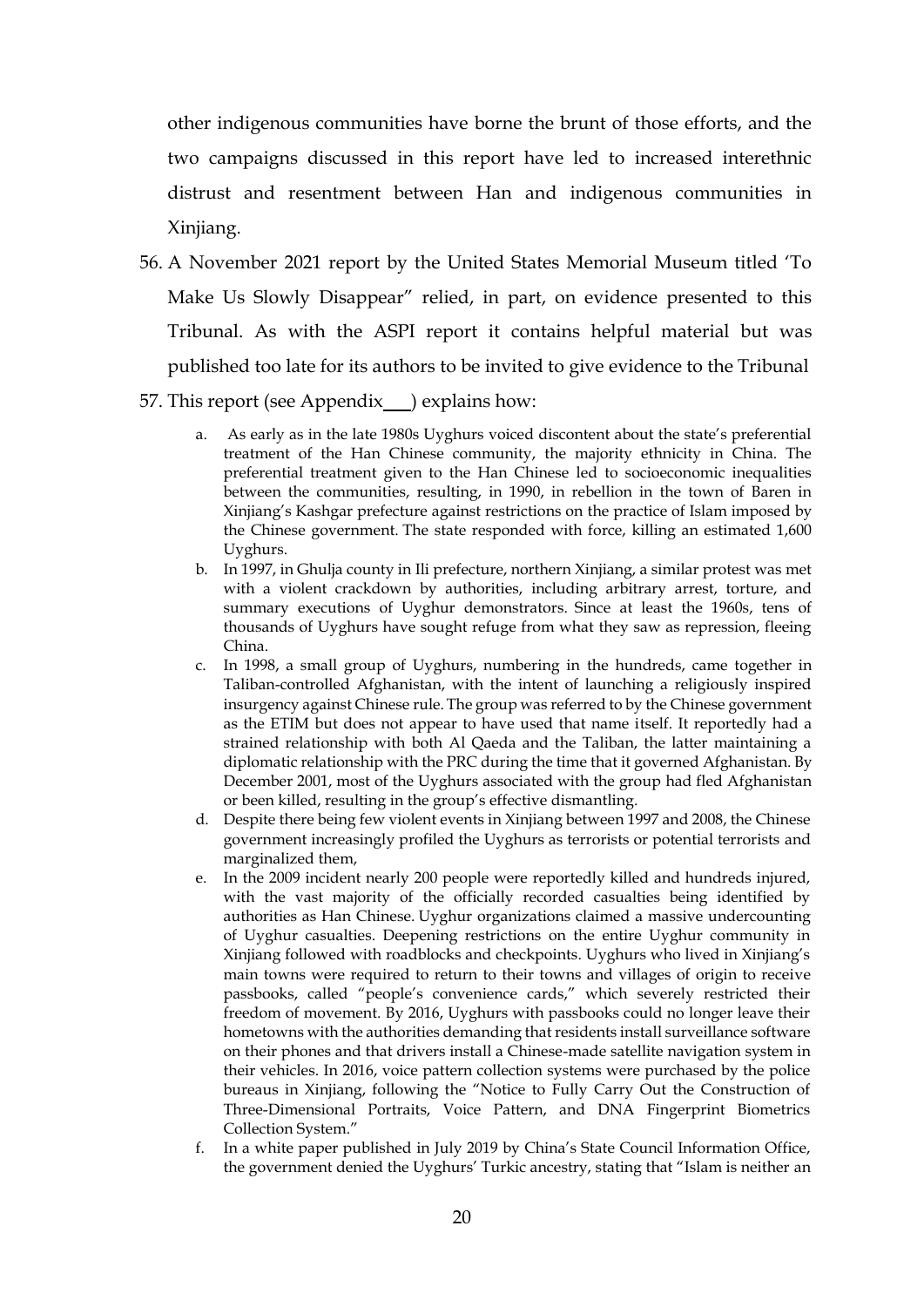indigenous nor sole belief system of the Uyghurs" but was imposed by the expansion of the Arab Empire, and that "theocracy" and "religious supremacism" were a betrayal that needed to be opposed.

- 58. The report felt able to build on its own March 2020 announcement that there was a reasonable basis to believe that the CCP had perpetrated the crimes against humanity of persecution and of imprisonment or other severe deprivation of physical liberty against Uyghurs. Its present report analyses additional information available in English in the public domain concerning the treatment of China's Uyghur community in Xinjiang and finds there is now a reasonable basis to believe that the crimes against humanity of forced sterilization, sexual violence, enslavement, torture, and forcible transfer are also being committed. The limited nature of verifiable information presents clear challenges to the legal analysis of the presence of genocidal intent, says the report. This is by design, with the Chinese government continuing to impede the flow of information concerning its crimes against the Uyghurs of Xinjiang. The information which has made its way into the public domain gives rise to serious concerns that the Chinese government may be committing genocide against the Uyghurs, concludes the report.
- 59. The fact that it was the Holocaust Memorial Museum report that reached these conclusions relieves the Tribunal of some of the concerns that it felt (see paragraph 26 above ) about genocide being applied in circumstances so clearly *not* like the Holocaust.
- 60. The work of expert witness Ethan Gutmann, an investigative journalist, needs particular mention because his evidence (Appendix ) will *not* be relied on because although the Tribunal has no reason *not* to accept his research it is, as he acknowledges work in progress. He invites consideration as *possible* that young detainees in their mid-to late-twenties were medically examined, found as fit, and having been marked fit on record cards were used for forced organ harvesting – that is, being killed for their organs to be extracted and sold. Evidence supporting this as *possible* includes not just a pattern of disappearance of young detainees but evidence of continuation of organ transplantation as a major, extremely lucrative business in the PRC as a whole. Mr Gutmann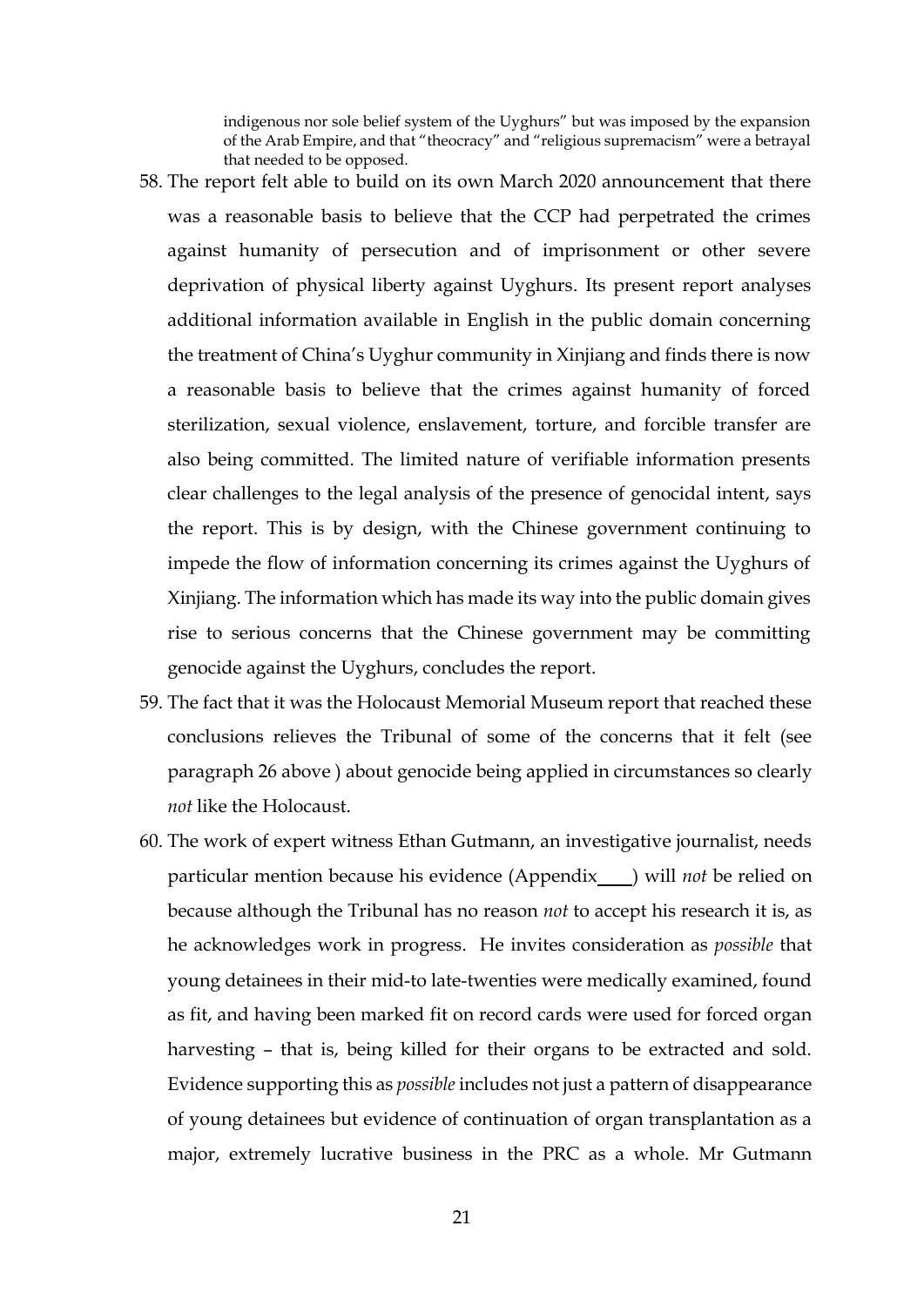identified at least one site where a hospital detention centre and crematorium are co-located, a short drive from an airport that has a special express lane in 'Departures' for the transportation of organs. Mr Gutmann does not claim that his theoretical possibility is sufficiently confirmed by incontrovertible evidence. He is no doubt, continuing in his work. If such a practice is going on, killing Uyghurs and others for commercial purposes would have different objectives and intentions from those being considered by this Tribunal and it is left to others to prove or disprove his theory. <sup>20</sup> Ethan Gutmann gave evidence at both the June and September hearings and the Tribunal is appreciative of his clear devotion to the problem and of the evidence he gave.

# **MATERIAL FROM LEAKED DOCUMENTS AND EVIDENCE IN PUBLIC DOMAIN ABOUT PRC POLICY AND PRACTICE (APPENDIX )**

- 61. There have been several leaks of what are said to be genuine PRC documents which must necessarily be treated with the greatest of caution. In all cases leaked documents coming to the Tribunal have been put into evidence by experts who have themselves tested the documents for authenticity and in some cases authenticity has been verified by newspapers, other media and academics. No leaked document, so far as known to the Tribunal, has been challenged as to authenticity or reliability by the PRC**.**
- 62. It is worth observing that leaking of material is evidence that there *are* those within China who may disagree with government policy.
- 63. Amnesty's summary about leaked documents can be relied on.

'Since November 2019, journalists, scholars, and human rights groups published half a dozen caches of leaked Chinese government documents related to the situation in Xinjiang. Together, they form the most comprehensive source of documentary evidence about the government's actions and intentions with respect to the system of persecution and mass internment in Xinjiang.

In November 2019, The New York Times reported that it had obtained more than 400 pages of internal Chinese government documents. According to The Times, the documents, known as the "Xinjiang Papers", "confirm the coercive nature of the crackdown in the words and orders of the very officials who conceived and orchestrated it." The documents included information about senior government officials ordering mass detentions, including speeches by President Xi Jinping in which he calls for an all-out "struggle against terrorism, infiltration, and separatism" using the "organs of dictatorship" and showing "absolutely no mercy". The documents also reveal that government officials who were

<sup>20</sup> The Transplantation Society (TTS) and World Health Organisation (WHO) were considered by the China Tribunal in its Judgment at paragraphs 410-413 and it is not certain that either has sufficient capacity to do this.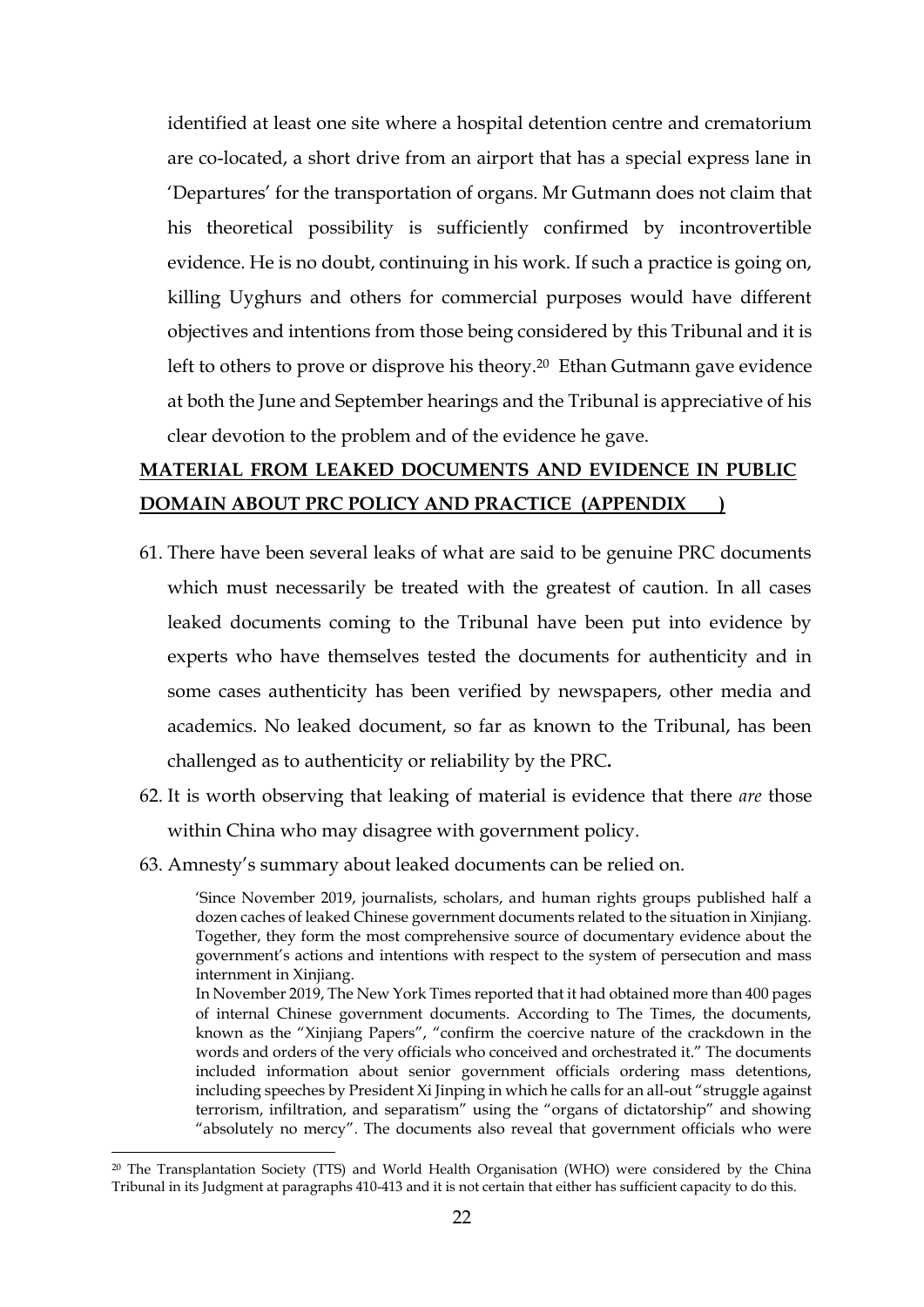insufficiently supportive of the campaign were purged, and that the internment camp system expanded greatly after the appointment of Xinjiang Party Secretary Chen Quanguo, who has been quoted as saying "round up everyone who should be rounded up."

In November 2019, the International Consortium of Investigative Journalists released another cache of government documents. Known as the "China Cables", these documents included what has been described as an "operations manual" for running the internment camps in Xinjiang. This manual – known as the "Telegram" – includes instructions for camp officials about "how to maintain total secrecy about the camps' existence", "methods of forced indoctrination", and the points system used to evaluate detainees. The cache also includes four intelligence briefings – known as "bulletins" – that reveal information about the government's mass data gathering and surveillance programme, including the IJOP, and how information the IJOP [Integrated Joint Operations Platform21] gathered was used to "select entire categories of Xinjiang residents for detention."

Two other leaked government documents contain government records on several thousand people in total who were arrested and sent to internment camps in Xinjiang between 2017 and 2019. The documents – referred to as the "Karakax list" and the "Aksu list", after the locations in Xinjiang where the people named in the documents lived – contain, among other things, the official reasons given for why individuals were detained and interned.

64. The most recent cache of leaked documents, the Xinjiang papers, came directly to the Tribunal - from a source that cannot be identified - during the September evidence hearings. Following a preliminary assessment it was determined that an academic with pre-existing knowledge of the matters to be dealt with should be engaged to analyse the documentation. Various possibilities were considered. Given the need to have an evidence hearing ahead of 9th December, Dr Zenz was approached. Under conditions of strict security, arrangements were made for the material to be passed, first, to him and thereafter to two peer reviewers, Professor James Millward and Dr David Tobin. The cache closely matched documents that were leaked to The New York Times (NYT) in 2019 but the NYT have stated that the provider of the documents to the Tribunal was not the NYT itself. Zenz, Millward and Tobin reported on the documents in a live-streamed third hearing of evidence on the 27<sup>th</sup> November 2021.

#### **MATERIAL NOT PROVIDED DESPITE REQUESTS**

1

65. The Tribunal has no power to enforce provision of documents or attendance of witnesses. Nevertheless, it has sought material from sources where it is known or believed evidence exists that would assist the Tribunal in its work.

<sup>21</sup> An application platform which detects 'irregularities' or 'deviations' coming from multiple sources of information, in order to regulate, control and even to send Uyghurs to detention. Examples of 'irregularities' relied on as limited as 'not socialising with neighbours' or 'often avoiding using the front door'.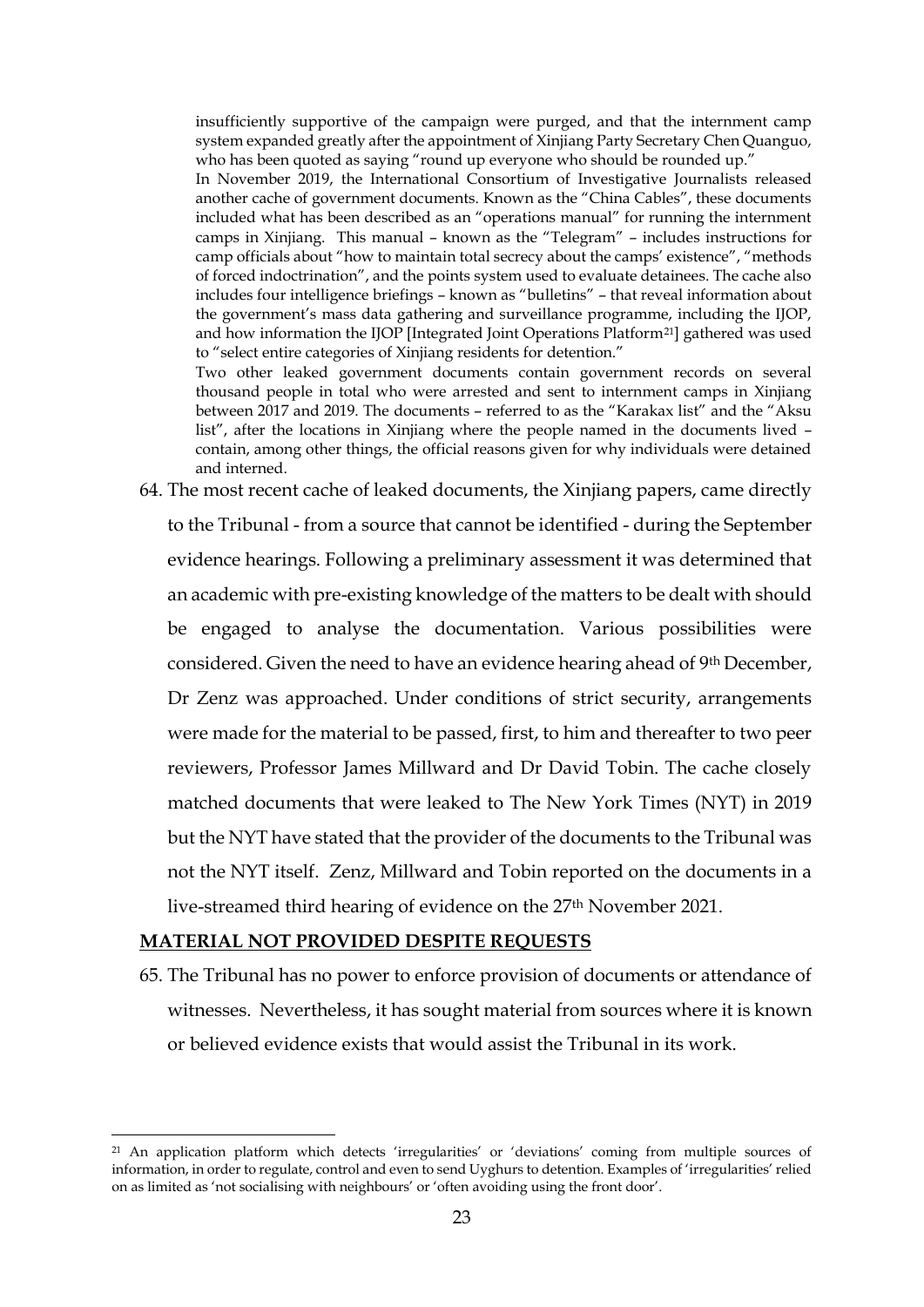- 66. Specific requests for information have been made to the US, UK and Japanese governments, and to the PRC itself, none of which have been met. The Tribunal will draw no inferences of any kind, adverse or favourable to the PRC or to any other party in this regard. It reaches its conclusions on the evidence it *does* have, nothing else.
- 67. It is appropriate to set out what has been sought to complete the Tribunal's public record.
	- a. Request to Secretary of state Blinken, who adopted outgoing Secretary of State Pompeo's assertions of genocide by the PRC, for evidence and reasoning in support of the assertion. Request never formally acknowledged and informally denied (see footnote 4 above).
	- b. Japan, reported on Dec 29, 2020 by Kyodo News to have provided evidence of China's forceful detaining of Muslim Uyghurs to the USA possibly leading to the United States stepping up criticism of the PRC, including by the Vice-President in July 2019 claiming that the "Communist Party imprisoned more than a million Chinese Muslims, including Uyghurs, in internment camps where they endured around-the-clock brainwashing". Request for material was not acknowledged.
	- c. The UK Government has been in contact with the Tribunal from time to time. The Government has assisted the Tribunal at the Tribunal's request with securing visas for some witnesses coming from overseas to give evidence at both the June and September hearings of evidence in London. However, requests for assistance by provision of useable evidence, including by Freedom of Information (Act) requests, have all been declined.
	- d. The New York Times was known, before the cache of papers was delivered direct to the Tribunal in September 2021, to have a set of Xinjiang papers of which it had only published a part. The Tribunal made several requests for access to the balance of papers which were declined.
- 68. Correspondence between the Tribunal and the PRC, US Secretary of State, the Embassy of Japan in London, the New York Times and the UK Government, including the Freedom of Information requests, are all produced at Appendix

.

69. There *are* matters and information that governments may justifiably keep from their own people and therefore from a people's tribunal. However, where there is real and pressing public interest in the truth of allegations as serious as those being dealt with by the Tribunal, it is unfortunate that the Tribunal has not been assisted in the seeking of that truth. Documents available to governments that are not themselves producing material that they *may* have relied on confidentially (the US) or could have relied on themselves had they performed public fact-finding exercises, should – in principle - be disclosed to the public.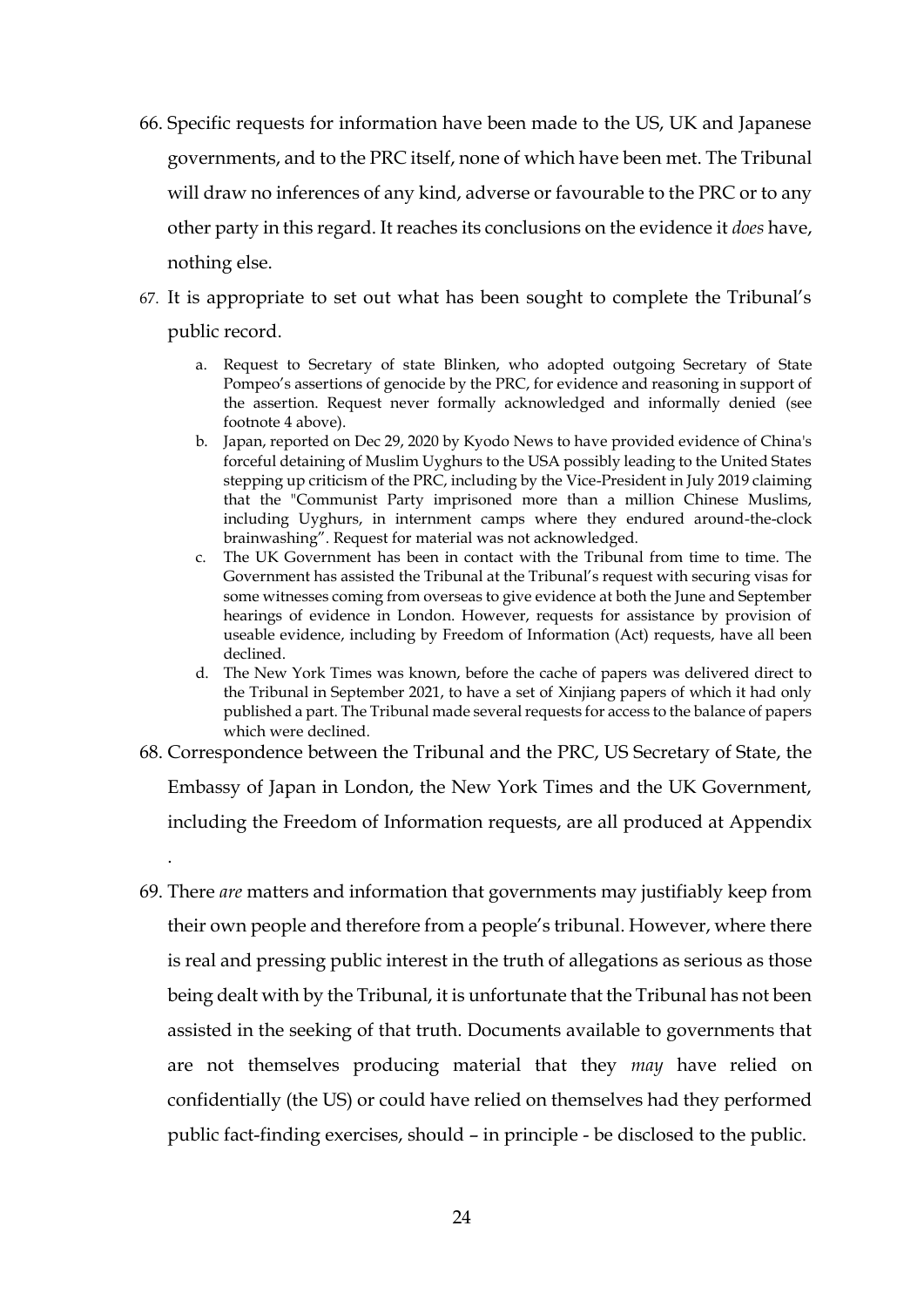- 70. Several parliaments around the world have voted, in different terms, to assert that genocide has been happening in Xinjiang following debates that demonstrated a high level of public concern for the Uyghurs.<sup>22</sup> The Tribunal has not sought access to briefing papers provided in those parliaments or necessarily been able to listen to the debates.
- 71. It has not been clear on what legal basis these assertions have been made, and it may be thought that they have been advanced by some parties with a collateral political objective.

# **FACTUAL CONCLUSIONS**

- 72. The Tribunal's decision making has been methodical: considering written and oral witness statements and evidence, reaching factual conclusions based on evidence considered reliable and finally applying the law to those findings.
- 73. Different standards of proof have been applied in varying judicial settings but the Tribunal will apply the most conservative of these, with the highest bar of 'proof beyond reasonable doubt'. Applying this test will best eliminate uncertainty for all and avoid risk of any *possible* unfairness falling on the PRC. For fuller reasoning on use of this standard see Appendix .
- 74. It is important to recognise the methodical planning necessary for a state to embark on a policy such as the PRC has in Xinjiang. Every detention will have been planned by someone. Every decision to keep in detention, and the decisions when and on what terms to release, will have been made and

<sup>22</sup> The **Canadian House of Commons** approved a motion to **recognise China as committing genocide** against Muslim minorities on 22 February 2021 referencing detention camps and measures intended to prevent births pertaining to Uyghurs and other Turkic Muslims".

On 25 February 2021, the **Netherlands Parliament** passed a **non-binding resolution** designating China's actions against the Uyghurs a genocide. 'China is engaged in acts covered by United Nations Resolution 260, including holding penal camps and implementing measures designed to prevent births within a specific group'.

On 22 April 2021, the **UK House of Commons** passed a **non-binding motion** declaring human rights abuses in Xinjiang as a genocide. 'Uyghurs and other ethnic and religious minorities in the Xinjiang Uyghur Autonomous Region are suffering Crimes Against Humanity and Genocide'

In May 2021, the **Lithuanian Parliament** voted a resolution to recognise that Chinese **abuses against the Uyghurs constitute genocide, based** - inter alia -on the UN Charter and Universal Declaration of Human Rights of 1948, the Convention against Torture, the ICCPR, and the Convention on the Prevention and Punishment of the Crime of Genocide.

The **Senate of the Czech Republic** unanimously passed a motion in June 2021 to condemn the treatment of Uyghurs as **both genocide and crimes against humanity**. "there are massive violations of human rights and freedoms, genocide and crimes against humanity, ethnic discrimination, and the suppression of cultural, religious and political identity in the PRC, in particular in the Autonomous Regions of Tibet and Xinjiang."

In **Belgium, the Parliament's foreign relations committee** passed a motion in June 2021 to condemn China's treatment of Uyghurs as crimes against humanity and stated there was a "**serious risk of genocide**" in Xinjiang.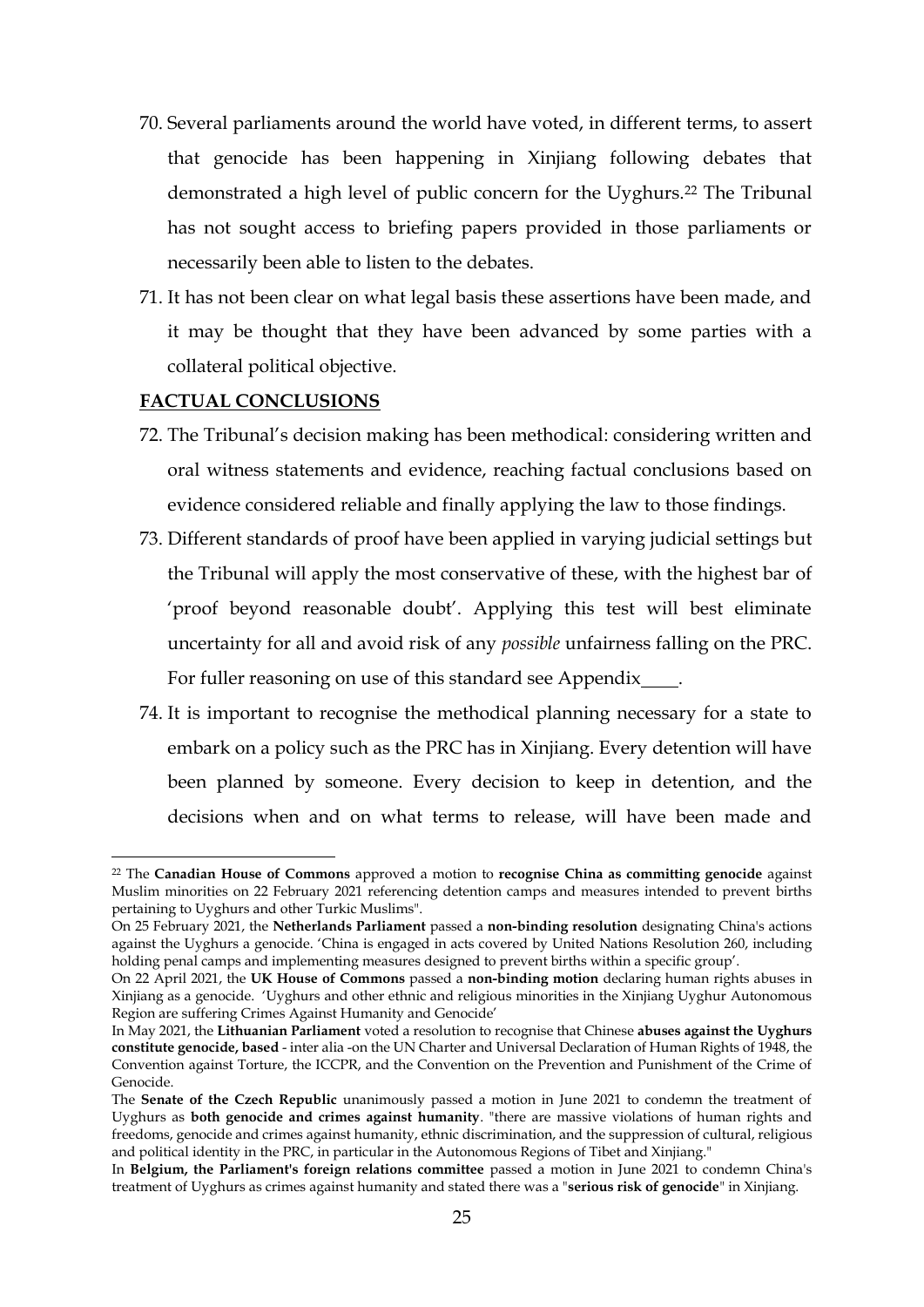recorded, probably in writing.<sup>23</sup> Policies - even if not each act that happened to those detained will have been planned, probably in writing. New detention buildings constructed with 'dark rooms' free of CCTV used for torture, cells with limited or no regular lavatory facilities will have been planned in writing, on architects' and engineers' drawings. Decisions to interrogate or torture individuals for whatever perceived breach of some rule will have been made within a chain of command and probably recorded in writing. Orders were placed for torture equipment – electric shock sticks, tiger chairs and whips. Evidence of a detainee being obliged to go to a bucket for a lavatory in full view of all in the cell is evidence of someone watching by CCTV a man or woman using a bucket for a lavatory in full view of embarrassed and humiliated others. Evidence of a man having to kneel at the opening of the door through which food would only be passed if he sang a song is evidence of someone having planned and of watching it happen. Evidence of someone being beaten or abused in his cell by other 'cooperating' cell mates or guards was planned and authorised by someone. Someone being taken from a cell for torture out of sight of cameras was ordered or approved and planned to terrorise the man or woman being tortured into believing he or she really had no hope. The comprehensive, invasive surveillance systems that penetrated every aspect of life, along with the birth control and abortion measures are evidence of those things being planned, manned, seen through.

- 75. This evidence of gross human rights breaches at a minimum reveals not just the suffering of victims but that thousands of individuals who planned the systems in operation, were trained - and trained others - to do all that was necessary to bring the systems into force. Professionals – architects, engineers, medics, etc – were content for their skills to be used for such systems, all being readied by the PRC to disregard the rights of fellow citizens.
- 76. Were those individuals careless of the rights of others from the start? May some of them – not the rapists or torturers of course – genuinely believe that what

<sup>23</sup> The leak of documents considered in Architecture of Repression, paragraph 53 above, includes some written records of visits to families of detainees.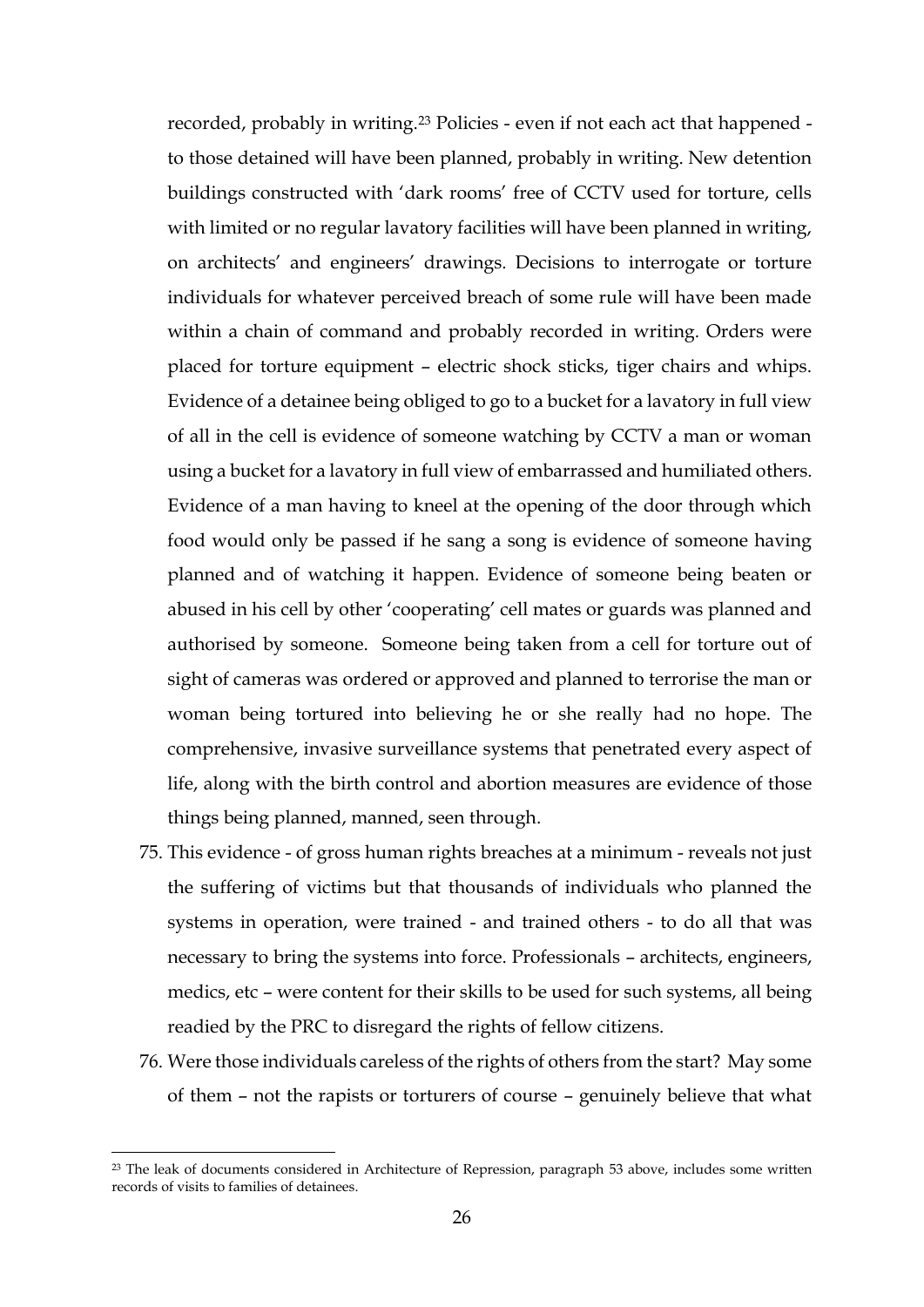they were doing was for the good of the PRC overall? Did the PRC, by whatever stratagem create an enormous force of individuals for whom the rights of others meant nothing measured against the demands of the state, or perhaps were not seen as wrong?

- 77. The role and responsibility of those individuals, along with their, and others' perceptions of how right or wrong they were to do, or allow to be done, whatever happened, is bound to be complicated. Their responsibility is not for this Tribunal to consider.<sup>24</sup> However the *fact* of their being, or being made to be, willing - in thousands - to do what was done is relevant in itself *and* for what it may show of the overall intention of the PRC. Creating a workforce of this kind – or using an already existing and willing workforce - is clearly reflective of a need and intent to get certain things done.
- 78. With all these background facts in mind the Tribunal has been able to analyse the evidence it has received by topic, Appendix \_\_\_\_\_\_, summarised as follows;

#### **Was there a Plan?**

- 79. Intermittent and fluctuating tension between the indigenous people in the region including the Uyghurs and Han-centric China intensified in 2014 following the spilling out of violence into 'mainland' China. The CCP launched the 'War on Terror' the purpose of which was to eradicate the perceived security threat posed by its Muslim minority population but also to transform the region into a more integrated part of China for, amongst other purposes, economic benefit.
- 80. President Xi Jinping had come to power in 2013 and visited the XUAR in 2014 during which he demanded an all-out 'struggle against terrorism, infiltration and separatism'… 'that would show absolutely no mercy'. Xi Jinping's responsibility for what followed is covered in part by the Xinjiang papers passed to the Tribunal and the subject of evidence on the 27th November dealt with at paragraph 88 below.

<sup>&</sup>lt;sup>24</sup> All literature shows that, even were the PRC to change substantially at some stage so as to review its own and its citizens' historical wrongs, protective walls of guilt, shame, avoidance, denial would make any fair assessment of citizen responsibility extremely hard or impossible to set out with clarity.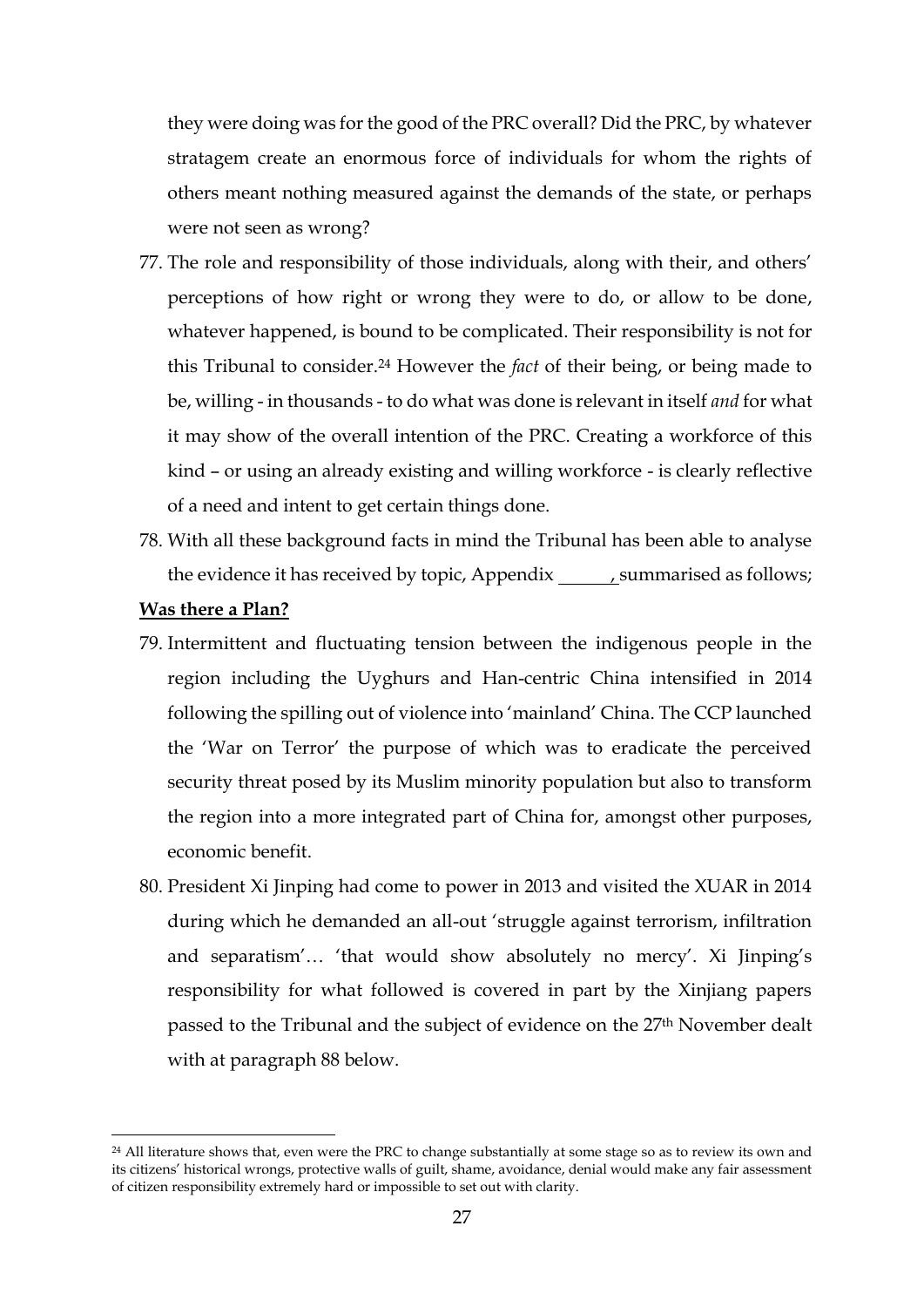- 81. In 2016 Chen Quanguo was appointed XUAR Party Secretary. As Party Secretary in the Tibet Autonomous Region from 2011 he had achieved control by extreme surveillance, detention and other measures.
- 82. In 2017 the 'XUAR De-Extremification Regulation' was introduced as regional policy which legalised the 're-education internment' strategy.
- 83. President Xi returned to the region in 2017 and on March 31<sup>st</sup> 2017 the General Office of the Standing Committee of the region's People's Congress said; "It was emphasised that the Regulation constitutes the implementation of the Central Government's policy decisions and deployments, especially to implement the important instructions and requirements of General Secretary Xi Jinping'.
- 84. In July 2019 XUAR Governor Shorat Zakir said 'Comrade Xi Jinping at the core has attached great importance to Xinjiang work…and has devoted a lot of effort to Xinjiang work'.
- 85. These policies intensified into 2018 with a speech to 'break their lineage, break their roots, break their connections'. The manifestation of these policies continued to evolve into multiple but seemingly interlinked plans at every level of regional, local and community government over successive years. It encompassed every facet of life for Uyghurs. There were policies and plans for birth control, sterilisation, forcible labour transfer, placement of children into state boarding schools and orphanages, imposition of Han into Uyghur homes, destruction of mosques and mass internment.
- 86. The regulations and plans were often target-based with incentives and penalties for those officials who respectively succeeded and failed.
- 87. A surveillance system had been developed monitoring every minute detail of Uyghur life deployed so comprehensively and with such sophistication that it has rendered the region a virtual outdoor prison.
- 88. *Before* receipt of the leaked Xinjiang papers in September 2021 the Tribunal concluded that the policies required construction of hundreds of buildings, deployment of thousands, or more likely hundreds of thousands, of personnel at very substantial cost. The Tribunal concludes that this vast apparatus of state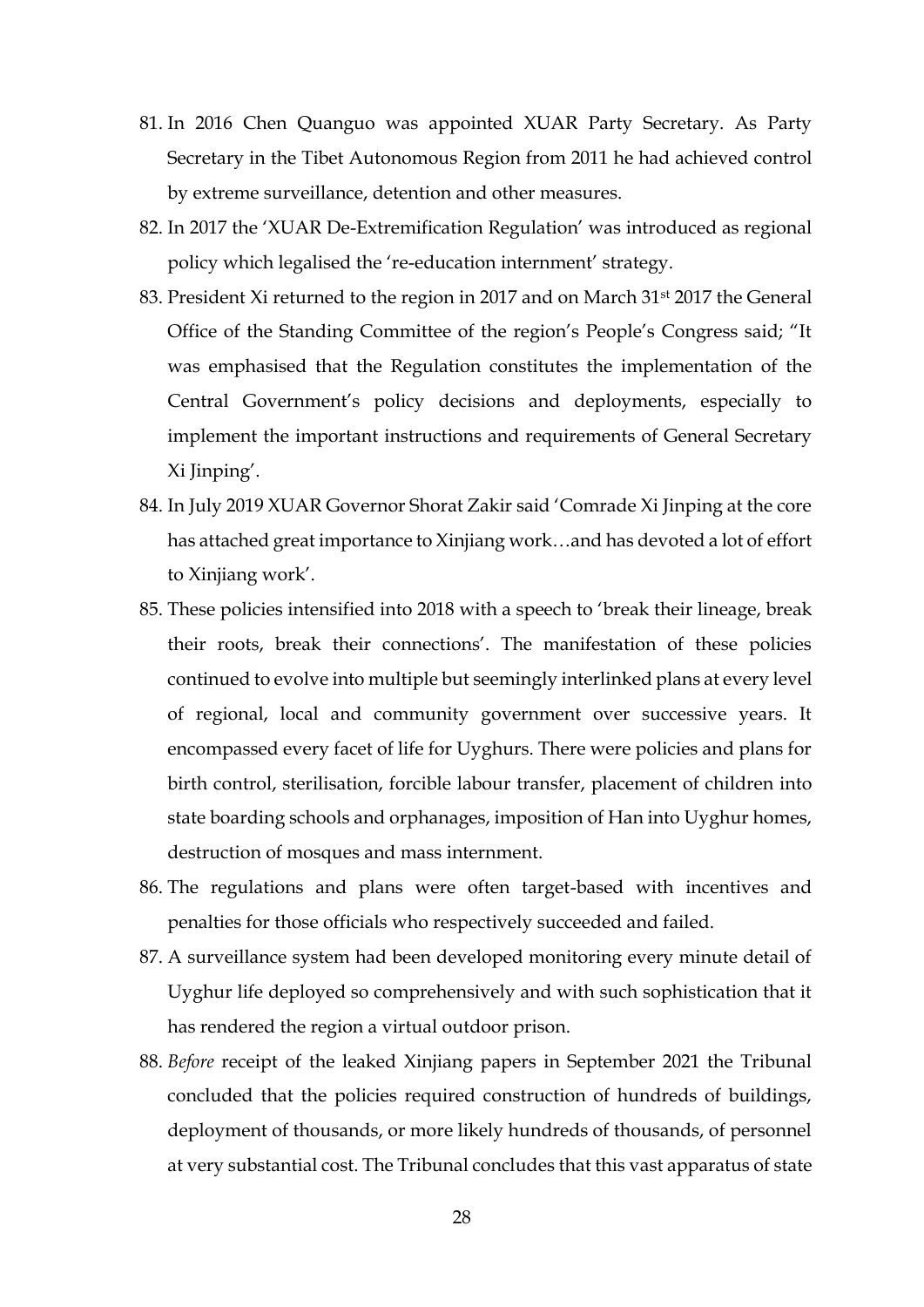repression could not exist if a plan was not authorised at the highest levels and that it was ordered to be implemented by every layer of government. The Tribunal is satisfied that a comprehensive plan for the enactment of multiple but interlinked policies targeting the Uyghurs had been formulated by the PRC. This conclusion was reinforced *later* by analysis of the Xinjiang papers by Dr Zenz and, independently, by Professor Milward and Dr Tobin.

## **The leadership and central government responsibility.**

- 89. Extracts above from Dr David Tobin's statement make clear the centralised power structures that exist within the body politic of the PRC:
	- a. The political system of the PRC is a centralised party-state, with no meaningful separation of the state from ruling party, the CCP. Strategic decision-making is made by the party while the state manages the daily affairs of government in accordance with party policy.
	- b. Since Xi Jinping's rise to power, decision-making has been increasingly centralised, most notably with the end to Presidential term limits, Xi's rapid accession to the Central Military Commission (CMC), and the inscription of 'Xi Jinping thought' in official state ideology as one of the 'guides to action' in the CCP constitution
	- c. Xi has centralised power and consistently explained ethnic policy is a national security matter pertaining to China's Great Revival and national sovereignty that he has been able to implement "fusion" policy without significant opposition.
	- d. Direct connections between ethnic policy and national security was restated in recent high-level ethnic affairs meetings, announcing that central directives must be obeyed and that all ethnic policy work must be conducted "from the perspective of national rejuvenation" to maintain China's sovereignty and security.
- 90. The Tribunal was presented with an organogram (Appendix ) which set out the hierarchy and interconnectedness of different state and CCP agencies from which it could be seen that all power flowed from the most senior echelons of government.<sup>25</sup> Professor James Millward drew attention to the specific centralisation of ethnic and religious policy;
	- a. "When Xi Jinping came to power in 2013, he embarked on a radical revision of the PRC diversity system. He transferred the State Ethnic Affairs Commission and the State

<u>.</u>

<sup>&</sup>lt;sup>25</sup> The Tribunal commissioned Dr Nevenka Tromp and two Tribunal researchers to prepare the organogram of state, government and party of the PRC from public state documents in order to identify post holders and the multiplicity of positions held by post holders. The organogram was checked and confirmed for accuracy by other witnesses.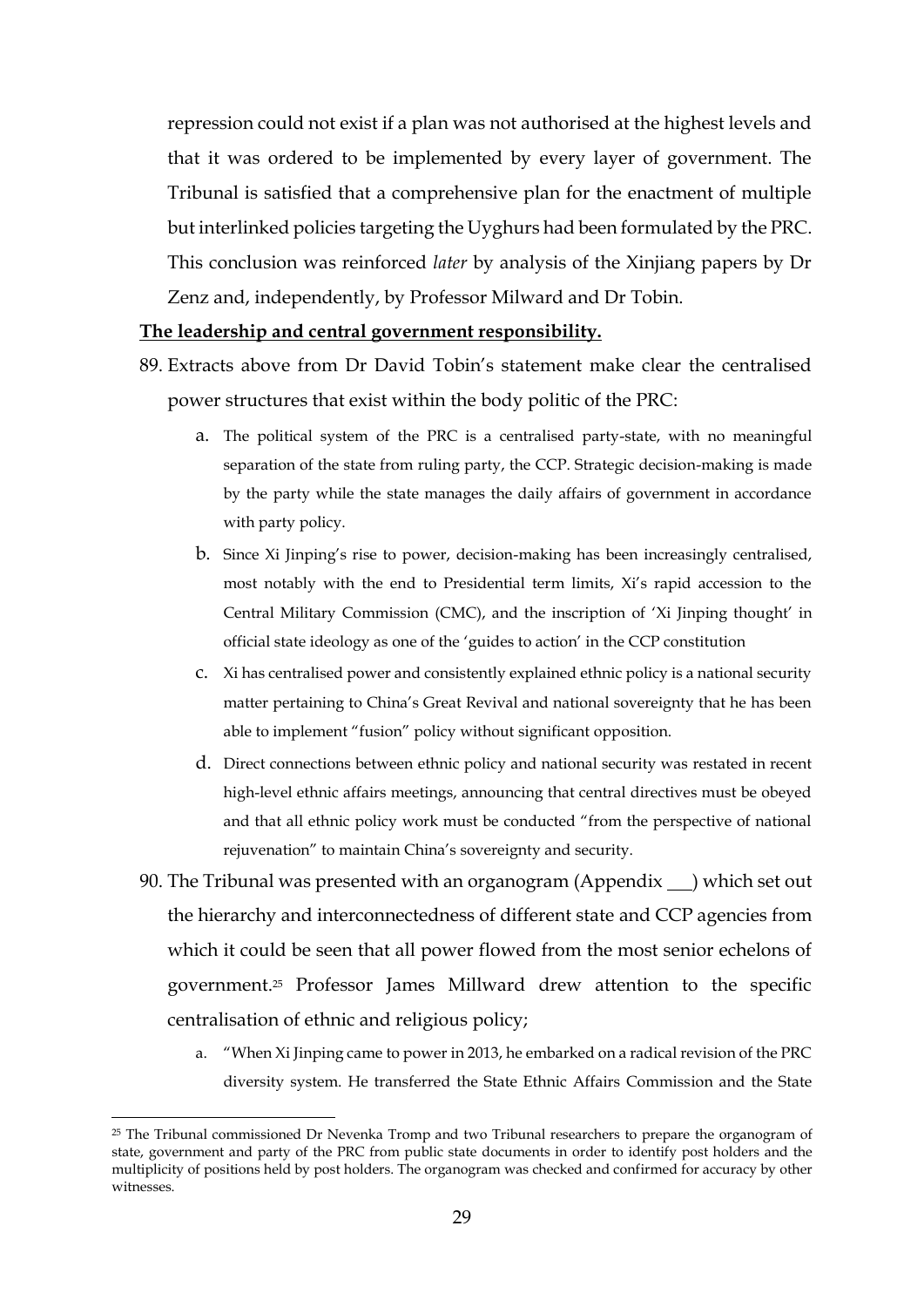Administration for Religious Affairs, formerly under the State Council, to reside instead under the United Front Work Department of the Communist Party. In other words, he moved the bureaucracies dealing with ethnicity and religion out of the government, and under more direct Party control".

- 91. The leaking to the Tribunal of the Xinjiang papers and their subsequent analysis by Dr Zenz reinforces the understanding *previously* evidenced by Millward, Tobin and others that the PRC's policy - of such importance to the perceived national security threat - was initiated and directed by the Party Secretary of the CCP, President Xi, and, given his control over the apparatus of state power, by the most senior officials including members of the Standing Committee of the Politburo.
- 92. Documents from 2104 show that President Xi authorised the local Xinjiang government to draft what became the "De- Extremification Regulation "which is intimately linked to the re-education campaign and the internment camps that came with it.
- 93. The speeches made in 2014 by President Xi together with other top officials including Li Keqiang and Yu Zhengsheng were mandated to be studied by party and state cadres as they contained the "strategic deployment of the Party Central Committee for Xinjiang work" and were aimed to "convey and learn the spirit of General Secretary Xi Jinping's series of important speeches".
- 94. A second series of speeches from 2017 and 2018 directly implicate Xinjiang's Party Secretary and Politburo member Chen Quanguo and his deputy Zhu Hailun in an intensification of President Xi's 2014 policy including the " rounding up all who should be rounded up" instructions.
- 95. These documents of the highest and second highest classification directly link President Xi Jinping to the policies and actions that have been implemented in Xinjiang.
- 96. The Tribunal is satisfied that President Xi Jinping, Chen Quanguo and other very senior officials in the PRC and CCP bear primary responsibility for acts that have occurred in Xinjiang. The Tribunal recognises that the perpetration of individual criminal acts that may have occurred, whether rape or torture, will not have been carried out with the detailed knowledge of President Xi and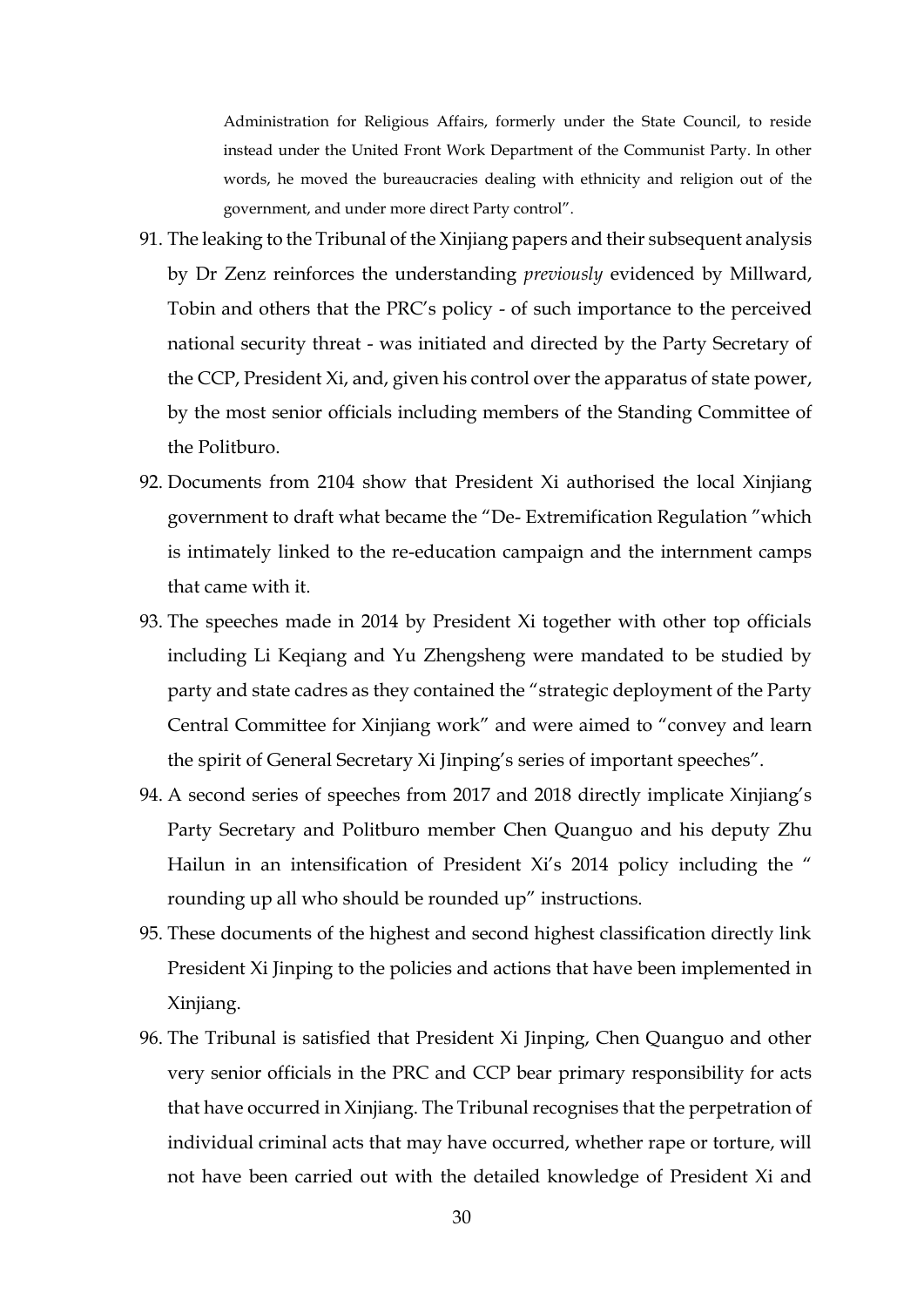others but the Tribunal is satisfied that they have occurred as a direct result of policies, language and speeches promoted by President Xi and others and furthermore these policies could not have happened in a country with such rigid hierarchies as the PRC without implicit and explicit authority from the very top.

## 97. **Torture**.

98. The Tribunal is satisfied as set out previously that within the PRC's penal system barbaric, cruel and sadistic torture was perpetrated. See Appendix .

## **99. Rape and sexual violence**

100. The Tribunal is satisfied as set out previously that rape and other sexual violence within the penal system was widespread. See Appendix .

## **101. Religious and cultural destruction.**

- 102. Satellite imagery identified the destruction of, or damage to, approximately 16,000 mosques or 65% of the previous total in the region, evidence matched by direct observations of witnesses. In addition, cemeteries and other sites of religious significance have been destroyed. Uyghurs are punished by imprisonment and torture for displays of religious adherence including attending mosque, praying, wearing of headscarves and beards and not drinking alcohol or not eating pork.
- 103. The Tribunal is satisfied that the PRC has implemented a comprehensive policy of destruction of physical religious sites, conducted a systematic attack on Uyghur religiosity for the stated purpose of eradicating religious 'extremism'. See Appendix <u>.</u>.

#### **104. People imprisoned and disappeared.**

105. Most witnesses gave evidence that members, sometimes many, of their families had been imprisoned. Often they had no knowledge of the whereabouts of their relatives. One man told how fourteen of his nieces and nephews had disappeared. He did not know where they were or whether they were even alive. The Tribunal was only able to hear from a limited number of such witnesses in person but received evidence of thousands of people reporting the incarceration of thousands of relatives or friends.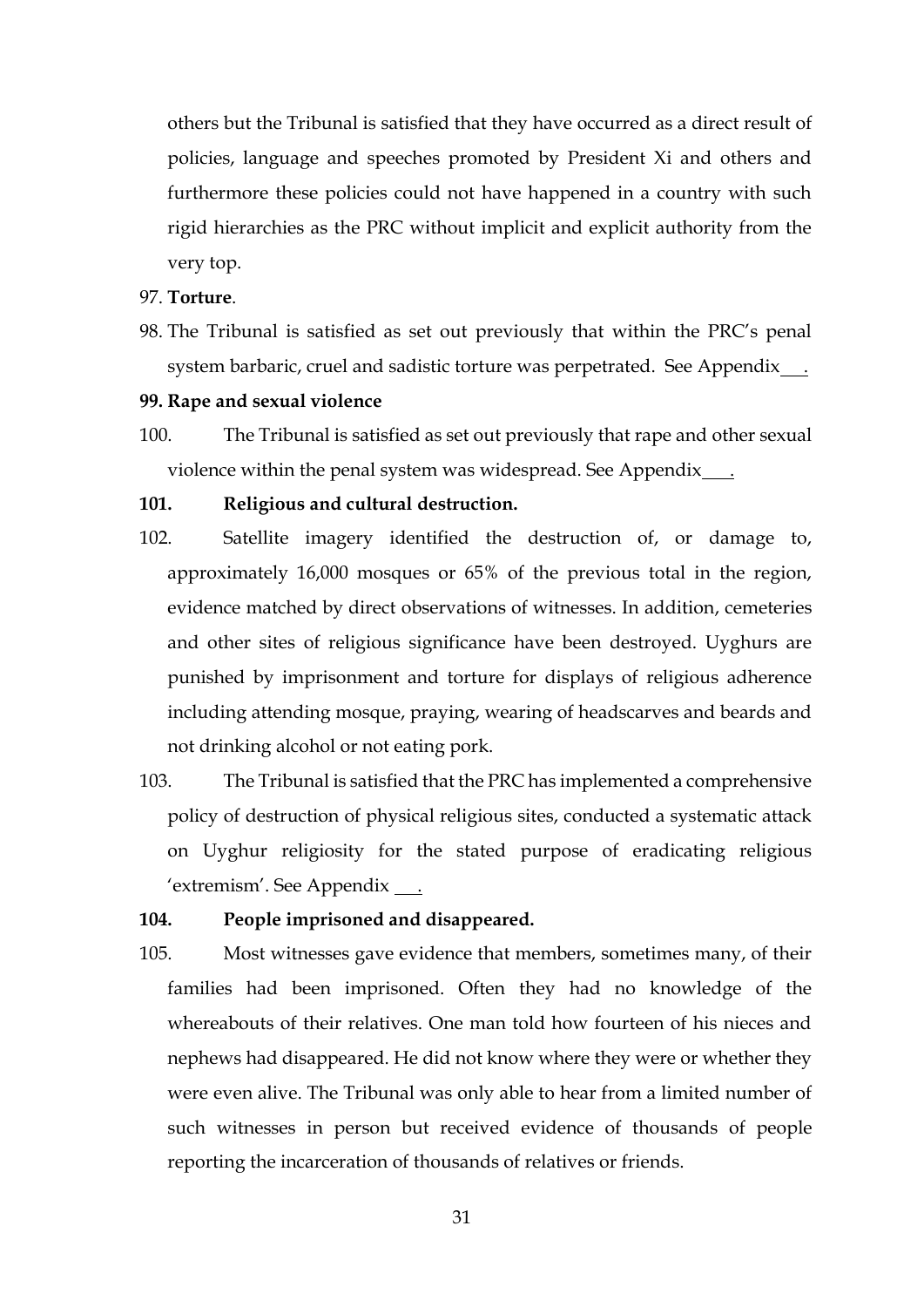106. The Tribunal is satisfied that the PRC has built a very extensive network of detention and penal institutions, that it has imprisoned hundreds of thousands and maybe a million and more of Uyghurs without substantive cause and without any recognisable or legitimate legal process. See Appendix\_\_\_

## 107. **Birth control**

- 108. In 2016 the Chinese government amended the one child policy introduced in 1979 to allow its citizens to have two children per couple. In 2021 in response to falling birth rates the policy was again changed to allow couples to have three children.
- 109. The same restrictions had not previously applied to ethnic minorities in Xinjiang, who had been permitted to have two children and in rural and remote areas up to four.
- 110. In 1949 the Han made up 6.7% of the region's population but a dramatic increase to 41.6% was seen by 1978. However, a combination of low Han birth rates and out-migration caused the Han population to drop to 31.6% by 2018.
- 111. In contrast between 2005 and 2015 the Uyghur population grew rapidly. This led to a debate within PRC Government and academic circles which consistently described Uyghur and other minority population growth as 'excessive' and between 2015 and 2019 conflated religious extremism and population growth. A May 2015 Government teaching broadcast noted that 'religious extremism begets re-marriages and illegal extra births' and in an academic paper Liao Zhaoyu wrote 'the imbalance of the ethnic minority and Han population composition in Southern Xinjiang has reached an unbelievably serious degree'.
- 112. In 2017 policy intensified when the government embarked on a regionwide campaign; 'regarding continuing to deeper implement the special campaign to control birth violations'.
- 113. The result was a steep rise in prosecutions and internments (of Uyghurs) for birth control violations as evidenced in official and leaked government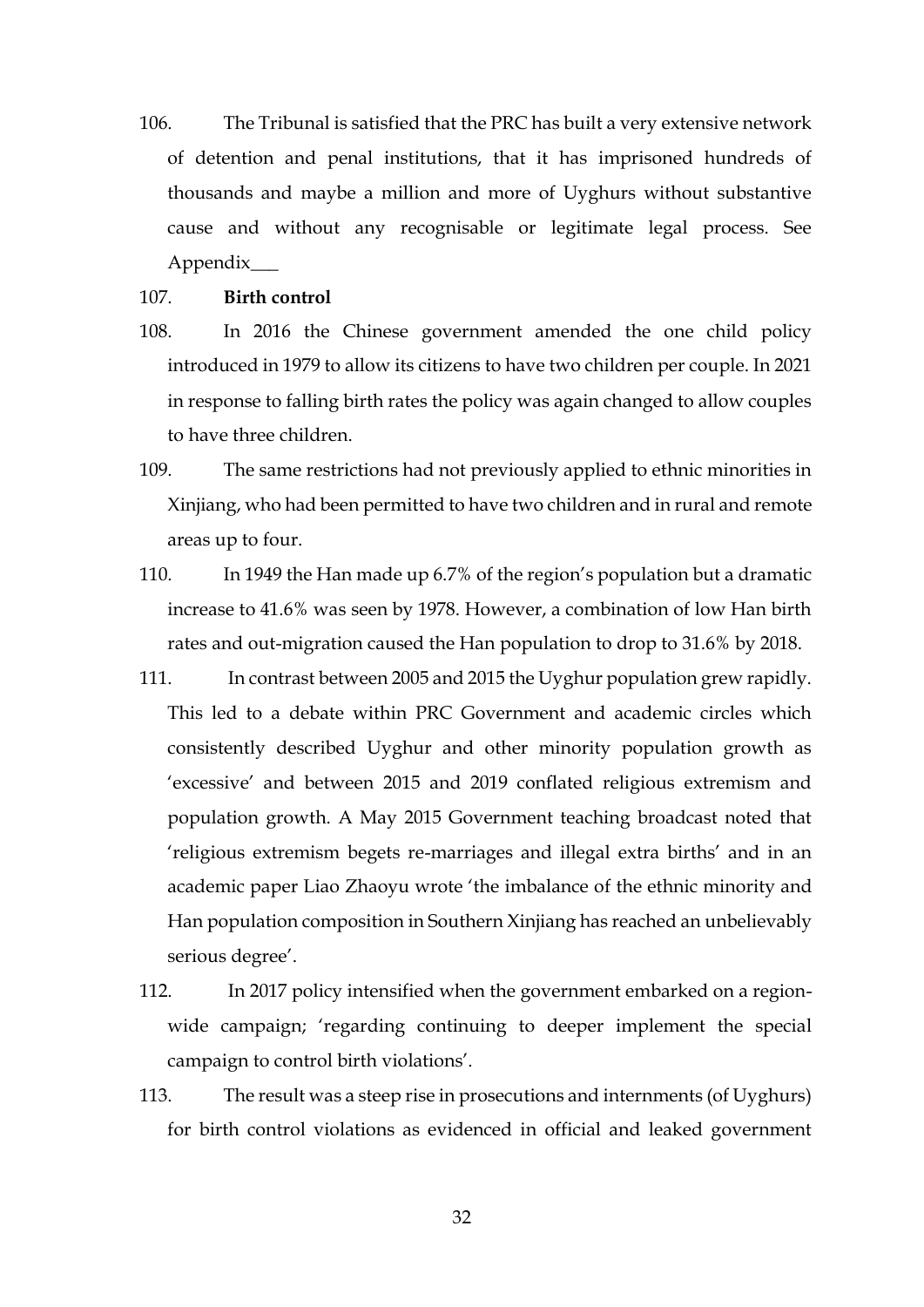papers: the Karakax list identified reasons for imprisonment of individuals for birth control violations as being the most frequent.

- 114. The authorities deployed an extensive examination programme of Uyghur women of childbearing age, "testing all who need to be tested".
- 115. By 2019 it was planned that over 80% in the rural southern four minority prefectures would be subjected to "birth control measures with long term effectiveness". In 2018, Xinjiang fitted 45 times more net-added IUDs per 100,000 of the population than China as a whole (963 vs. 21.5). Between 2015 and 2018, Xinjiang placed 7.8 times more net-added IUDs per capita than the national average.
- 116. In addition in 2019 the authorities formulated a plan to conduct widespread sterilisation including in two counties in Hotan (in the South) intended to sterilise respectively 14.1 and 34.3% of all women of childbearing age.
- 117. The Tribunal heard evidence from multiple witnesses who had been forced into abortions themselves or, as in the case of one witness, who, when working in a hospital, witnessed the forced abortion of near-term babies. In a 2021 report to the Tribunal, the Uyghur Transitional Justice Data quoted a hospital employee who worked as an obstetrician and witnessed the killing of babies immediately after being born.
- 118. These policies resulted in a marked reduction in birth rates and a decline in population growth, a reversal of trends evident in the recent past - reducing Han births and increasing Uyghur births. At the region-wide level, birth-rates in Xinjiang remained relatively stable and moderate since creation of the PRC. For the first decade of the one-child policy from 1979 to 1989, the birth-rate in Xinjiang was in fact lower than China's average; under subsequent familyplanning policies since 1990 the XUAR's birth-rate stabilised at roughly 125 percent of China's national average but decreased significantly in 2018 and 2019 to 80%. This is illustrated in the figure below comparing population declines in the region with those in provinces including Jianxi, Sichuan, Yunnan, Qinghai and Ningxia all in 'mainland' China.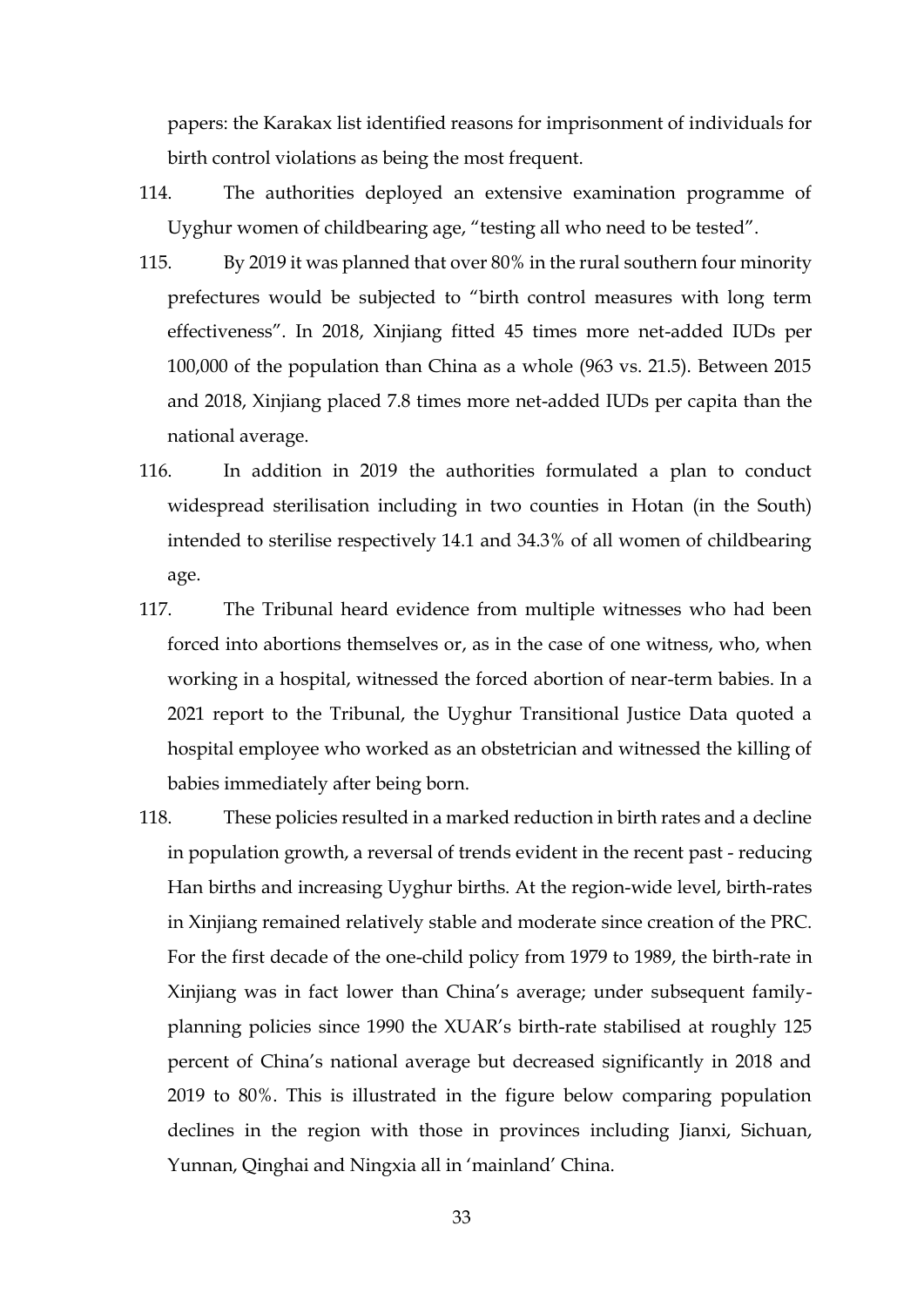

- 119. Between 2015 and 2018 the natural population growth rates of Uyghurs in the southern Xinjiang prefectures declined by 73.5%, and by 2018 and 2019 in several counties dropped to zero or became negative.
- 120. Across the 29 counties in Xinjiang with indigenous-majority populations for which we have 2019 or 2020 data, the birth-rate has fallen by 58.5 percent from the 2011-2015 baseline average. In those counties that are over 90 percent indigenous, the birth-rate fell at an even greater rate, showing a 66.3 percent decrease in 2019-2020. For example, 99 percent of the population in Hotan County in southern Xinjiang is Uyghur. Hotan experienced a drop in birth-rate from 25.41 per thousand people in 2012 to 7.41 per thousand in 2018, or a decrease of 70.8 percent. This is the continuation of a distinct pattern across Xinjiang since the region-wide crackdown began, in which birth-rates have decreased drastically and disproportionately in counties with large non-Han populations. The figure below shows the change in crude birth-rate in XUAR from a pre-crackdown baseline to the 2018 birth-rate with counties sorted into Han majority and indigenous- majority.
- 121. Change in crude birth-rate, XUAR, from a pre-crackdown baseline to the 2018 birth-rate with counties sorted into Han-majority and Indigenous-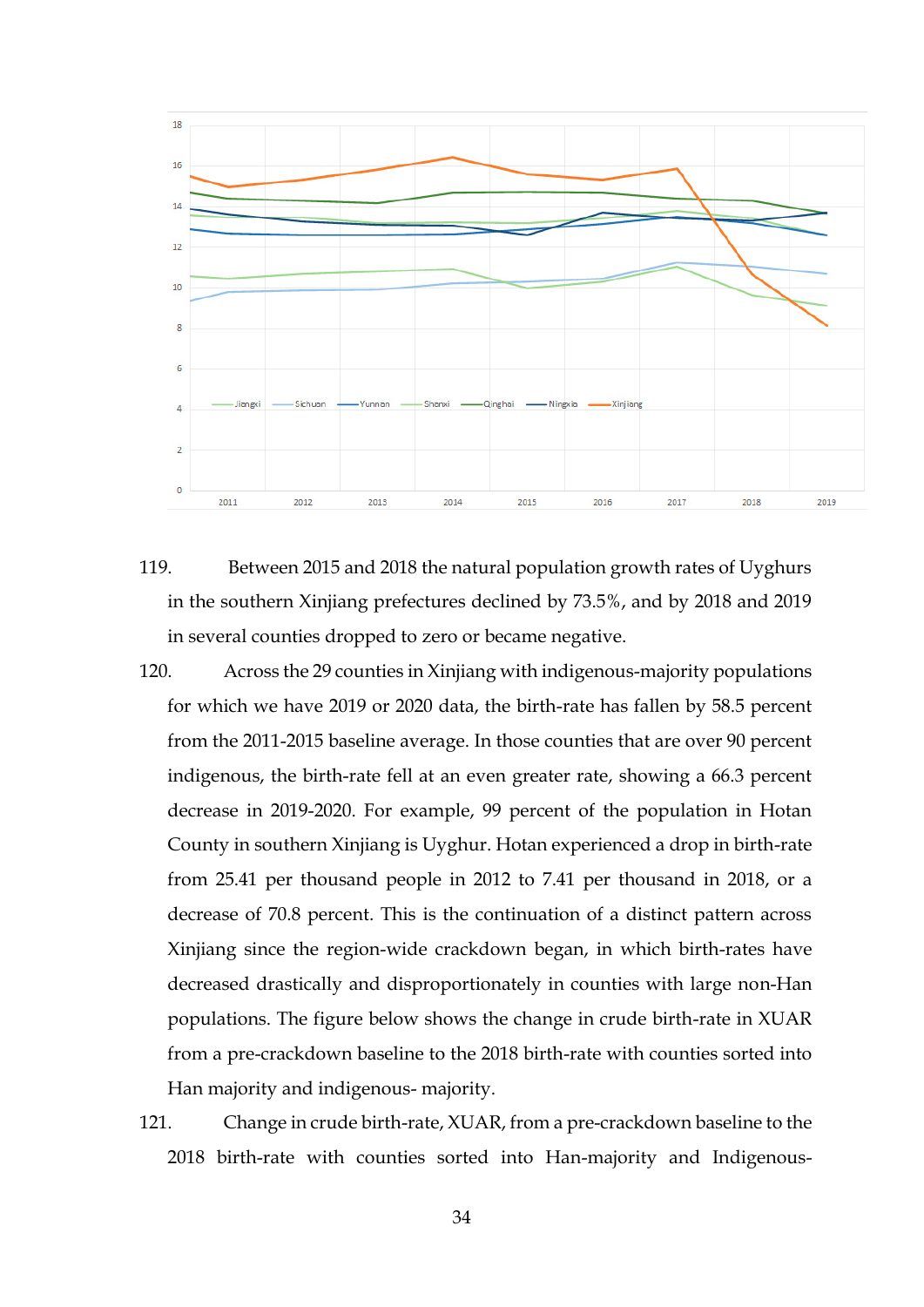majority.<sup>26</sup>

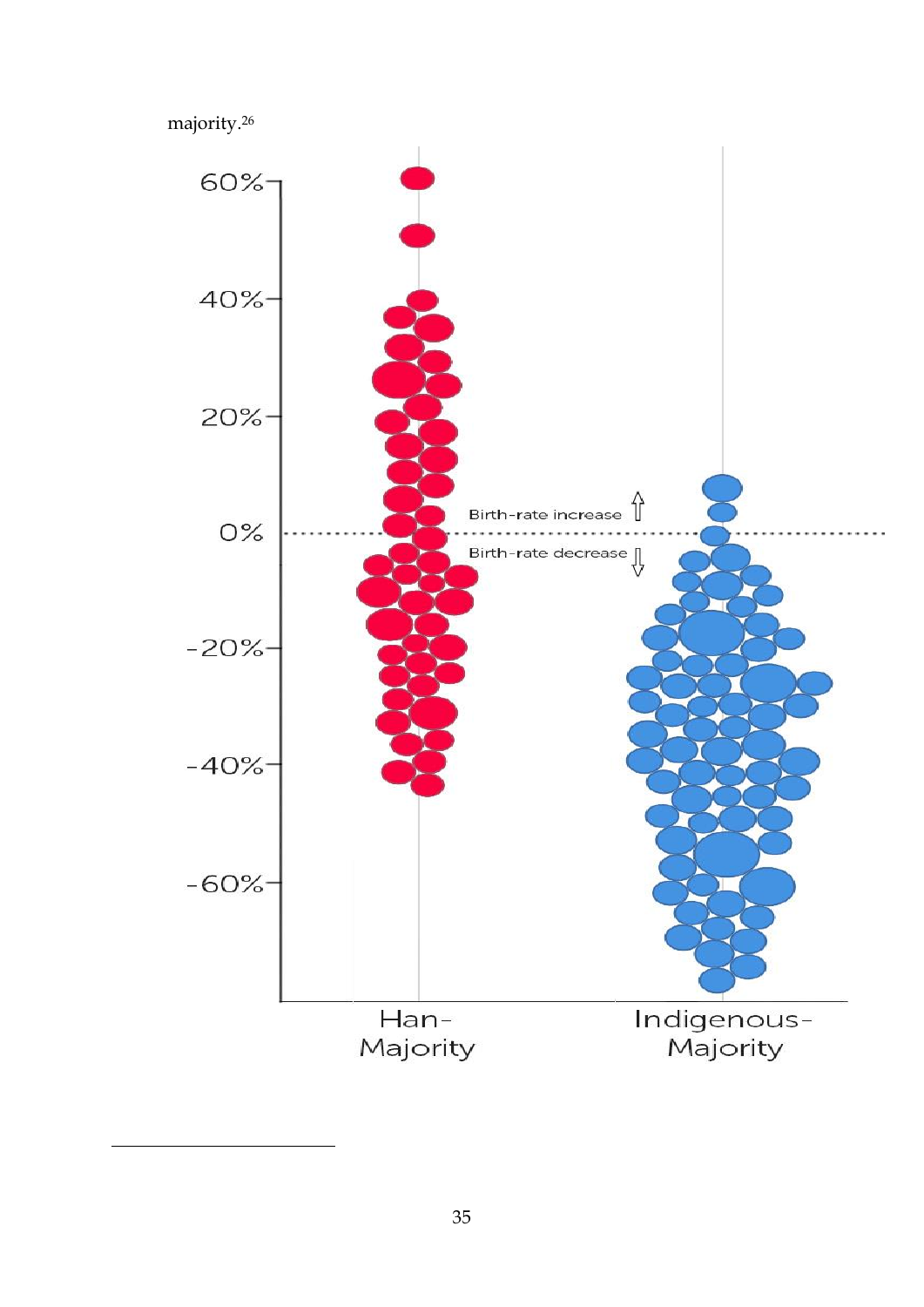122. For unstated reasons the authorities ceased publishing significant amounts of population data for the year 2019. In a report to the Tribunal, Dr Zenz set out a range of possible outcomes in regard to the reductive impact of this policy of 'population optimisation' as it has been described by the state authorities. Using data extracted from Chinese academic papers including a peer reviewed paper from Xinjiang University he conservatively estimated a projected reduction of the population of between 2.6m and 4.6m or between 20 and 34% of Uyghurs who would have been alive by 2040 when compared to the present population projections had the State not embarked on the policies and actions it has. The Tribunal fully recognises that these are estimates and projected some nineteen years into the future but the *scale* of the State's interference in the natural reproductivity of the Uyghur population is already manifest and must have a significant impact on the size of that population in due course. The Tribunal accepts Zenz's broad, if necessarily imprecise, range of projected reductions.

#### 123. Leibold and Ruser explain, the same effect:

The crude birth-rate statistics show significant demographic shifts across Xinjiang. There are now hundreds of thousands fewer births in parts of Xinjiang compared with what would have been expected prior to the crackdown, but the missing children are disproportionately in indigenous-majority areas. Based on complete data from 2018, Hanmajority counties had, on average, a very slight increase in the birth-rate compared to pre-crackdown levels: around 1000 more children were born in 2018 than would have been if the birth-rate had stayed static at the pre-2017 baseline. This shows that in Han-majority counties the birth-rate has remained essentially stable. In comparison, almost all indigenous-majority counties had decreases in the number of children born, totalling 162,700 fewer children in 2018 than would have been expected before to the crackdown. In 2019, at least 186,400 fewer children were born in Xinjiang compared to what would have been expected if birth-rates had remained static at the pre-2017 baseline.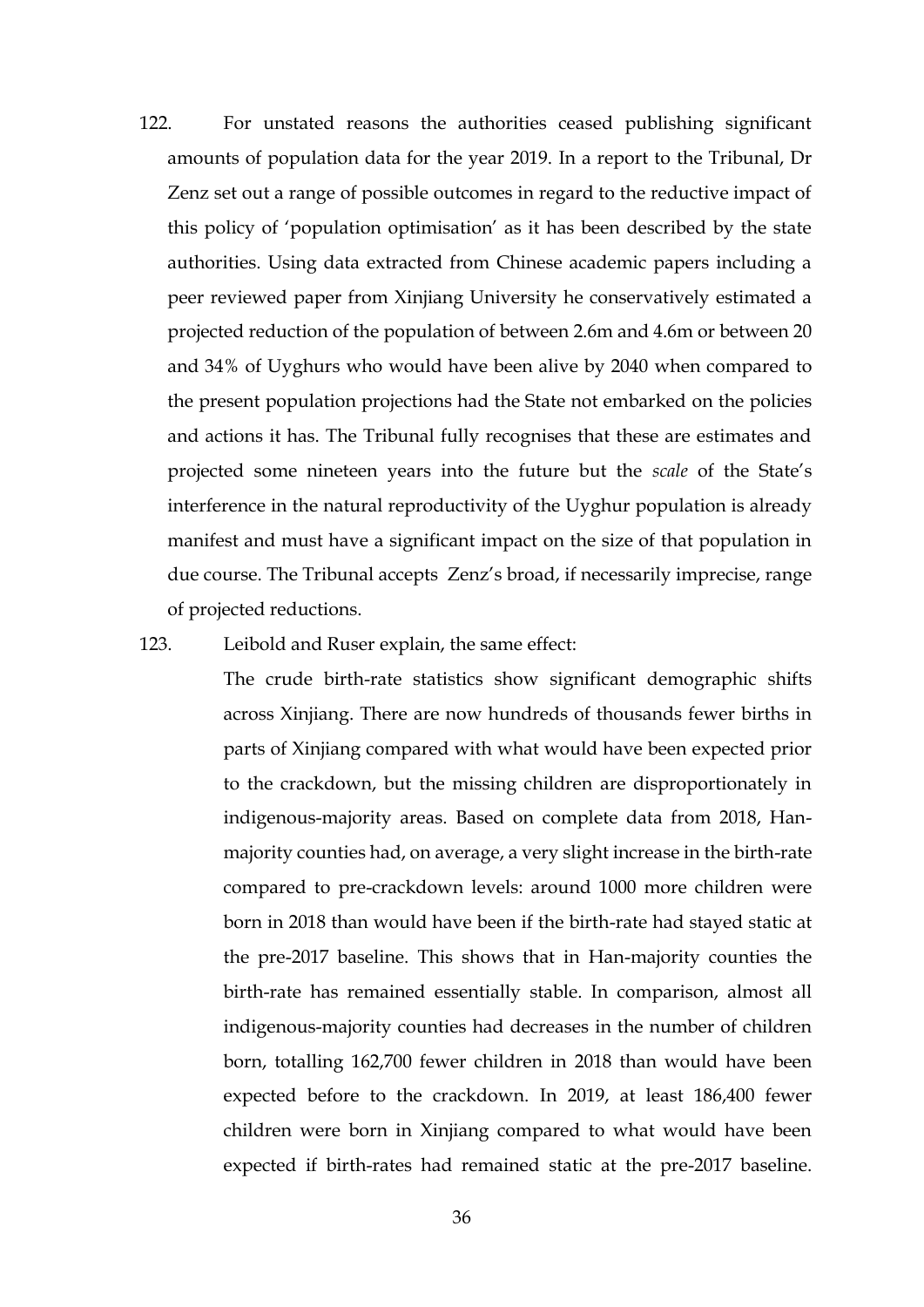Although complete county-level data for 2019 has not been released, based on the information that has been published, roughly 95 percent of Xinjiang's missing births in 2019 appear to be in indigenous-majority counties.

- 124. The population optimisation strategy has three components; a) inmigration of Han, b) out-transfer of ethnic minorities, with the most effective policy lever being c) a reduction of Uyghur birth rates. The latter due to practical constraints on the scale of the two former components.
- 125. The Tribunal is satisfied that the PRC has effected a deliberate, systematic and concerted policy with the objective of 'optimising' the population in Xinjiang by means of a long term reduction of the Uyghur and other ethnic minority populations to be achieved through limiting and reducing Uyghur births.

## 126. **Transfer of children**.

- 127. Between 2017 and 2019 Chinese Government figures record a 43.5% increase to 880,400 primary and middle Uyghur school children being placed in Han-run and Han-staffed boarding schools. This policy was, according to the Xinjiang Education Department, deliberately designed to isolate children from the influences of their families. Parents have been unable to resist the policy and involuntary separation has been widespread, in part because some families have suffered the internment of one or both parents.
- 128. The Tribunal is satisfied that the PRC has embarked on a deliberate policy of separating children from their families into state care for the purpose of eradicating their Uyghur cultural identity and connections.

129. **Forced labour** transfer.

130. **T**he tribunal has received evidence including by means of satellite imagery of the construction or conversion of hundreds of very large factories, in some cases co-located with internment camps. According to state media, hundreds of thousands of Uyghurs have been inducted into labour programmes including 611,500 in Hotan alone in 2018. The transfers have been within the XUAR and also into 'mainland' China.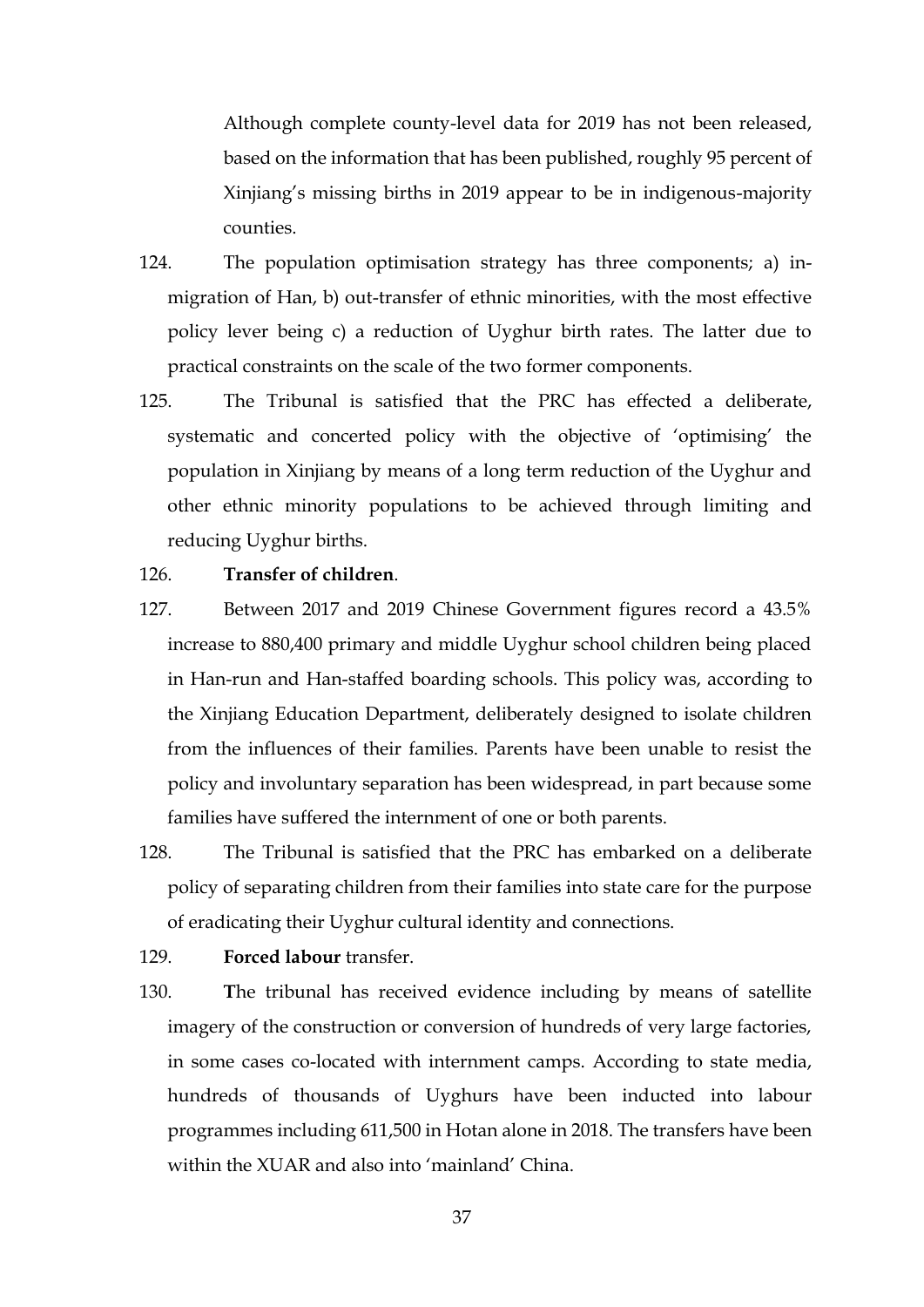- 131. The Tribunal is satisfied that the PRC has orchestrated a large-scale enforced labour programme for more economic development, security, profit, and population 'optimisation' under the officially stated goal of 'poverty alleviation'.
- 132. Before turning to the law it may be helpful to take a step back from the facts as found and consider the emerging picture from a different angle.

# **THE EVIDENCE OF TON ZWAAN.**

- 133. Sociologist and genocide expert Dr Ton Zwaan's evidence was taken late.<sup>27</sup> But that allowed, by chance, for its value to come at the best place for the Tribunal's consideration. Most often crimes are defined by a country's lawmakers and such sociological significance as there may be in the *setting* of particular crimes – rape, child abuse offences, drug taking – comes later. For genocide as a crime the sociological understanding came first and, even though Raphael Lemkin's concept was not adopted in full by the UN in 1948, the *selection* of acts to qualify as the *crime* of genocide came later. Four passages from Dr Zwaan's evidence are worth setting out, beginning appropriately with a quotation from Lemkin himself:
- 134.'Generally speaking, genocide does not necessarily mean the immediate destruction of a nation, except when accomplished by mass killing of all the members of a nation. It is intended rather to signify a coordinated plan of different actions aiming at the destruction of essential foundations of the life of national groups (...) The objectives of such a plan would be the disintegration of the political and social institutions of culture, language, national feelings, religion, [and] economic existence of national groups, and the destruction of the personal security, liberty, health, dignity, and even the lives of the individuals belonging to such groups' (Lemkin, 1944: 79).

# 135. Drawing on scholarship of previous events categorised as genocides Zwaan explains

- 136.'In a general sense, genocide might be seen as an organized process of systematic persecution and destruction of a considerable group or category of people by other people, under the auspices of a state or political regime. Who belongs to the target group is defined by the persecutors, and the persecuted are not persecuted for who they individually are, think, do or have done, but exclusively because in the eyes of hostile others they are members of the target group which is to be destroyed. As such, genocides are primarily a consequence of ideological convictions and the power of ruthless political regimes'
- 137. and, he notes

<sup>27</sup> Dr Ton Zwaan, retired associate professor of social science and genocide studies at the University of Amsterdam and the Netherlands Institute of War-, Holocaust- and Genocide studies (NIOD).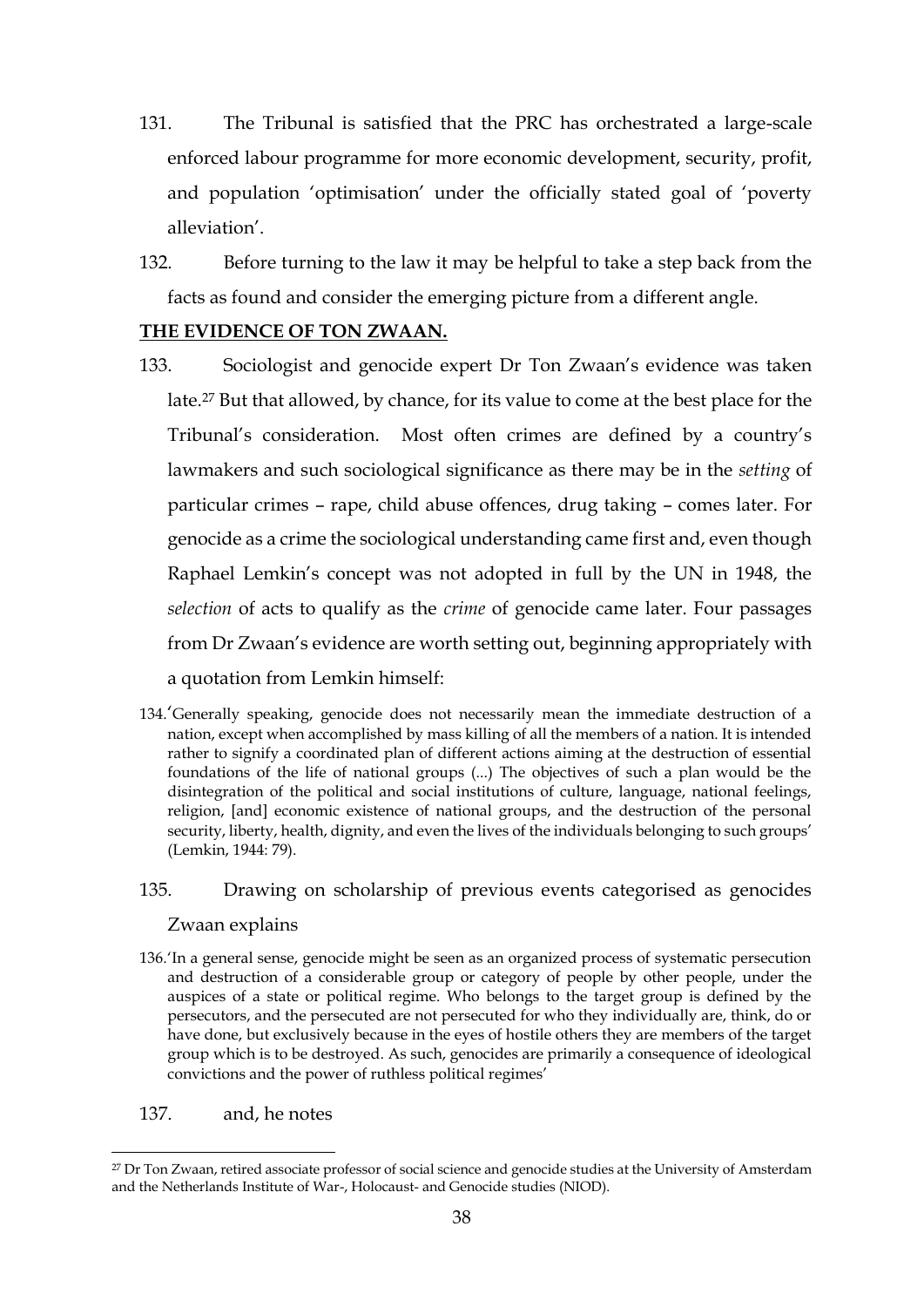- 138.'…but the most well-known, large-scale and vicious genocides of the past century have been the result of three 'families' of political ideology: communism; national-socialism and fascism; and radical ethnic nationalism. To be sure, there are substantial differences between these ideologies and the regimes which espoused them, but they share what I have called elsewhere a 'genocidal infrastructure' of leading ideas, i.e. where such a cluster of ideas is dominant and determines the outlook and policies of the political elite at the helm of the state the chances that mass atrocities and genocidal activities will ensue are high.'
- 139.Zwaan explains how for China
- 140.'The Chinese authorities may refrain from genocidal mass killing, but the regime and its security services dispose of many means of what are called 'crushing techniques' – already developed in Mao's time: sharp surveillance, forced 're-education' in 'schools' (detention centres, camps), forced labour, and endless restrictions and harassments. The victims may stay alive, but their freedom of living is nevertheless to a high degree destroyed.'
- 141. For the sociologist, Dr Zwaan thought, genocide may be rooted, or take

root in, many policies with different intentions. He was disinclined to allow for

*good* motives of a state to be associated with *bad* where genocide was happening

or likely to occur, although protection of a state against terrorists and protection

by a state of its borders can always be a legitimate state action, subject to how it is achieved.

142. Finally, for any who think the present allegations of genocide need not be taken seriously because mass killing is not alleged Zwaan reminds us

- 143.'…intentions are not fixed givens, but they tend to evolve and develop through time. In the case of the murder of the Jews by the German national-socialists it took more than seven years and the outbreak of WWII before their antisemitism culminated in the decision that Jews should be killed. In the Ottoman Empire and nascent Turkish nationalism the idea of massive deportation and killing of the Armenians and other minorities had been brewing for at least two decades before WWI, during which it happened under a radical Turkish nationalist regime, installed by a coup d'etat in 1913.'
- 144. It is unrealistic to think that the legal concept of genocide can be severed completely from its sociological root(s). Indeed, some contemporary arguments for development of genocide's legal scope – consider the Newlines report above – clearly look for an expansion of scope where the legal test could be met by a number of observed activities, rather compatible with Dr Zwaan's approach that allowed for many policies and intentions. And, as Newlines' Professor Packer accepted in answer to the Tribunal when giving evidence, legally defined genocides are a section of the much larger collection of activities sociologists identify as genocides; *sensing,* from Der Zwaan, how what is happening to the Uyghurs appears to a sociology genocide expert may not be unhelpful for those having to focus on what *may* be a legally defined one. On intention itself the sociologist's view – expressed firmly in Dr Zwaan's written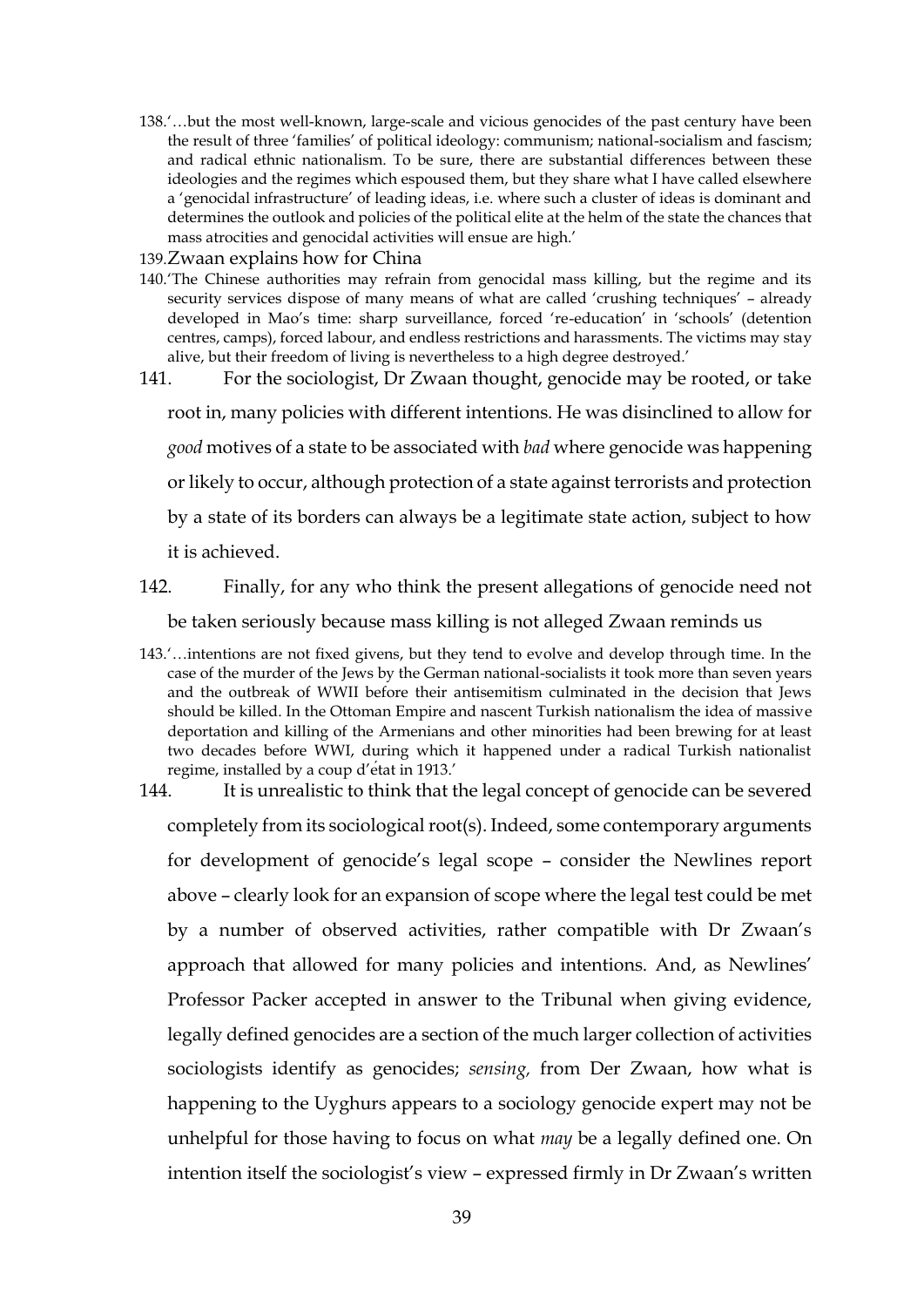note – about the difficulty of proving intent is the lawyers' recurring problem in genocide trials. Dr Zwaan's evidence does not loosen the tests that must apply for any finding of genocide in law; it helps explain why such findings are hard to reach.<sup>28</sup>

**LAW**

<u>.</u>

145. The two very distinguished legal experts originally willing to help the Tribunal had to withdraw, completely understandably, on account of the effects sanctions would have - on others not themselves - if they *did* help. It was felt that the Tribunal should not invite fresh UK lawyers to be any part of the Tribunal's now-sanctioned environment. The Tribunal turned instead to, and was grateful for assistance of, Andrew Khoo from Malaysia, known to the Chair and Vice Chair from the China Tribunal, whose independence and legal skills were valued. He has worked with members of the Counsel team to provide advice about the law that the Tribunal has reduced to a set of sequential directions – as a judge directing a jury might - capable of being understood by lay citizens, non-lawyers and non-specialists (correspondence with Andrew Khoo and Counsel is at Appendix 1. The larger-font passages in what follows are the core of the legal direction; the small font passages additional helpful commentary.

#### 146. **For torture proof is required 29of**:

a. ….any act by which severe pain or suffering, whether physical or mental, is intentionally inflicted on a person for such purposes as obtaining from him or a third person information or a confession, punishing him for an act he or a third person has committed or is suspected of having committed, or intimidating or coercing him or a third person, or for any reason based on discrimination of any kind,

<sup>&</sup>lt;sup>28</sup> When Jews were taken to concentration camps, those who were strong enough were put to work as forced labourers. The rest including elderly, children, pregnant women, and sick were immediately killed in gas chambers if the camp had them, killed in other ways, or just left to die where gas chambers did not exist. This has implications for the Uyghur case where forced labour is valued as much as intent to keep Uyghur numbers down and control

<sup>29</sup> By Convention against Torture and Other Cruel, Inhuman or Degrading Treatment or Punishment ratified by the PRC in 1988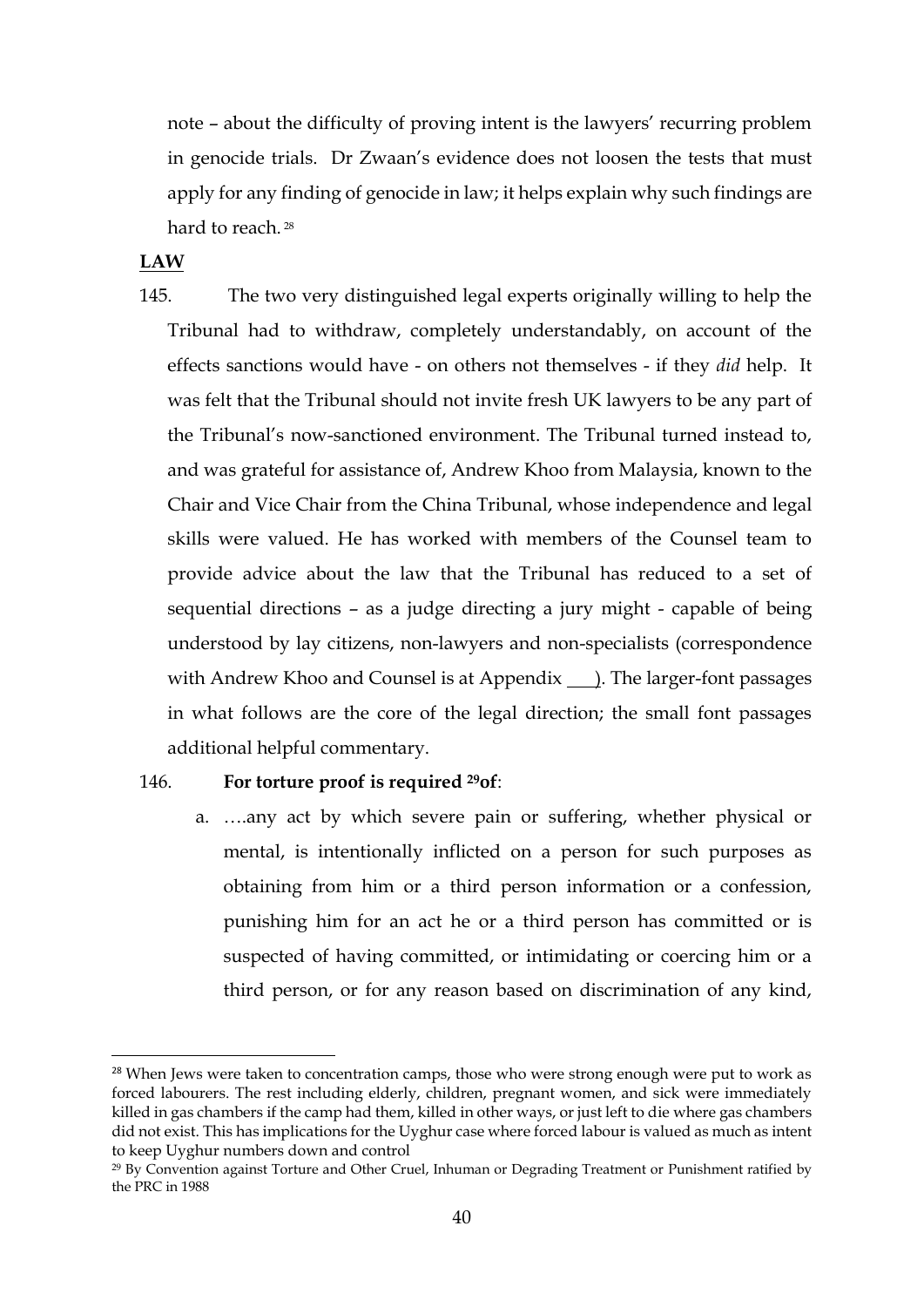when such pain or suffering is inflicted by or at the instigation of or with the consent or acquiescence of a public official or other person acting in an official capacity. It does not include pain or suffering arising only from, inherent in or incidental to lawful sanctions. (Even if the perpetrator's motivation is entirely sexual, it does not follow that the perpetrator does not have the intent to commit an act of torture or that his conduct does not cause severe pain or suffering, whether physical or mental, since such pain or suffering is a likely and logical consequence of his conduct.30)

## 147. **For crimes against humanity proof is required<sup>31</sup> of:**

- a. Commission of certain crimes or prohibited acts when committed as part of a widespread or systematic attack directed against a civilian population. The relevant prohibited acts of CAH for the purposes of the Tribunal are listed later.
- b. An "attack" attack is not limited to the use of force but encompasses any mistreatment of the civilian population.
- c. 'Widespread' refers to the large-scale nature of the attack and the number of targeted persons.
- d. 'Systematic' refers to the 'organized nature of the acts of violence'. The existence of a plan or policy can be indicative of the systematic character of the attack, but it is not a distinct legal element.
- **e.** The perpetrator the perpetrator actually doing the relevant act for Crimes against humanity - must know that there is a widespread or systematic attack against a civilian population and that his or her acts are part of that attack but need not have detailed knowledge of the attack or share the purpose of it.

#### 148. **For genocide proof is required<sup>32</sup> of:**

<sup>30</sup> ICTY, Prosecutor v. *Kunarac*[, Kovac and Vukovic, "Appeals Judgement", IT-96-23-T and IT-96-23/1-A,](http://www.legal-tools.org/doc/029a09/) 12 June 2001, para. 153.

<sup>&</sup>lt;sup>31</sup> Under Customary international law, as codified by Arts. 2 and 3, ILC, draft Articles on Crimes against Humanity provisionally adopted by the ILC at its 67th Session (2015), A/70/10, p.50 and commentary pp.58-72 and Art. 7, Rome Statute of the International Criminal Court (17 July 1998, entered into force 1 July 2002

<sup>&</sup>lt;sup>32</sup> Genocide is a norm accepted and recognised by the international community of states as a whole, from which no derogation is permitted. (Art 53, 64 VCLT 1969); According to the International Law Commission (ILC), 'Those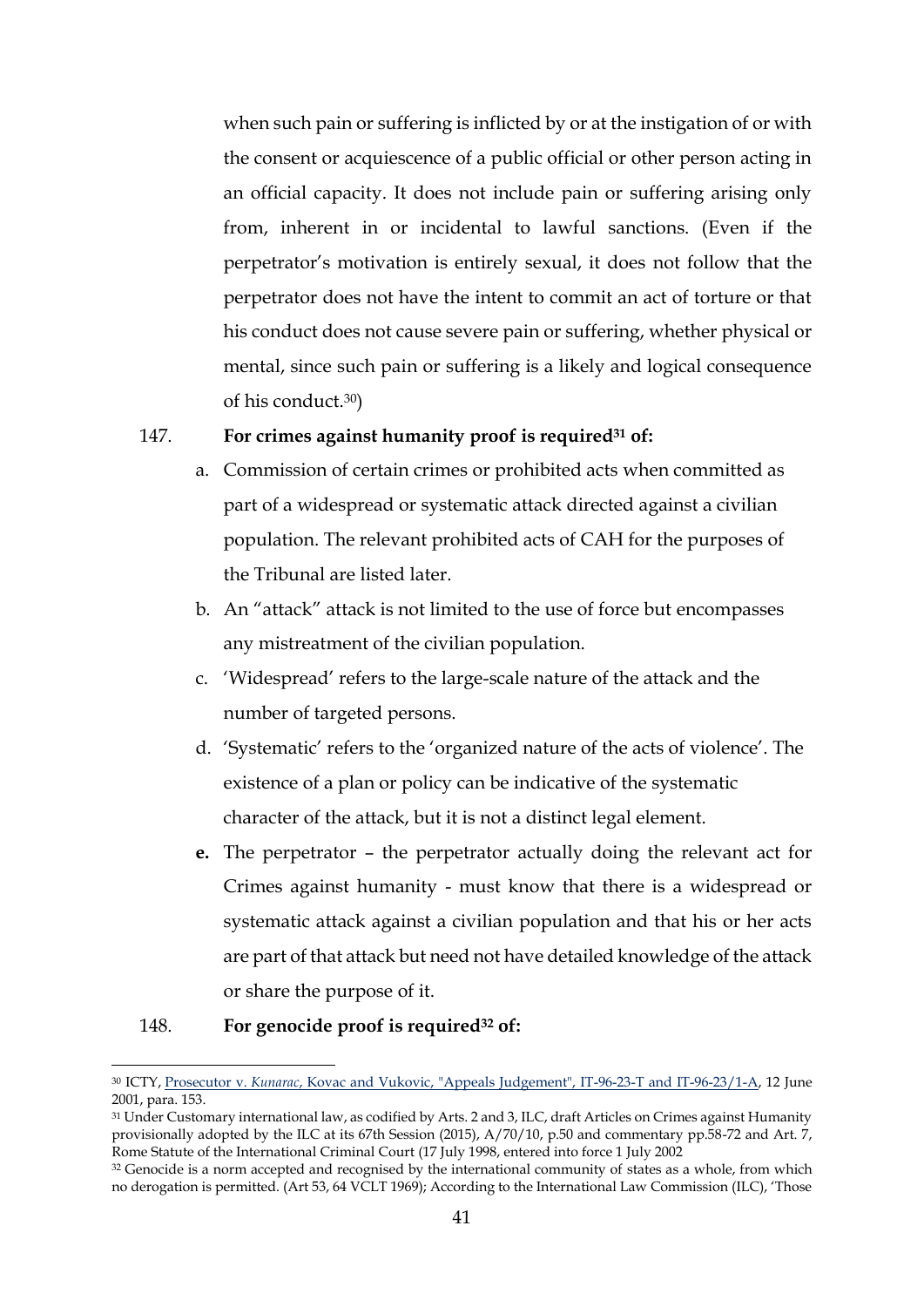- a. Certain prohibited acts committed with an intent to destroy, in whole or in part, a protected group, as such; 'as such' meaning that the offence 'requires intent to destroy a collection of people who have a particular group identity'. 33
- b. The protected groups are national, ethnical, racial or religious groups and no others.
	- i. The protected group must constitute a collection of people with a particular group identity which must be defined positively and have unique distinguishing characteristics either objectively or subjectively ascertained. If subjective, then from the psyche of the perpetrator, the group should still be, in some form, "stable "or "permanent "such that victims cannot ordinarily be dissociated from the group.
	- ii. A protected group cannot be defined negatively.
	- iii. When assessing genocide, the acts or omissions of perpetrators must include at least one of the prohibited acts; other culpable acts such as arbitrary detention, enforced disappearances and other general human rights violations, in and of themselves, are not within scope.
- 149. The underlying prohibited acts of genocide, each of which is required to

be volitional or intentional, are:

1

a. killing members of the group;

The material elements of killing are equivalent to the elements of murder.

b. causing serious bodily or mental harm to members of the group.

The bodily or mental harm caused must be of such a serious nature 'as to contribute or tend to contribute' to the destruction of the group. Such harm may include torture, rape, sexual violence, and non-fatal physical violence that causes disfigurement or serious injury to the external or internal organs. The harm must be inflicted intentionally. The harm does not need to be inflicted on each and every member of the group.

c. deliberately inflicting on the group conditions of life calculated to bring

about its physical destruction, in whole or in part;

The acts may include: systematic expulsion from homes; denial of medical services; and the creation of circumstances that would lead to a slow death, such as lack of proper housing, clothing, and hygiene or excessive work or physical exertion. The acts must be carried out 'deliberately'.

d. imposing measures intended to prevent births within the group;

peremptory norms that are clearly accepted and recognized include the prohibitions of aggression, genocide, slavery, racial discrimination, crimes against humanity and torture, and the right to self-determination' (ILC, 'Draft articles on Responsibility of States for Internationally Wrongful Acts, with commentaries', November 2001, Supplement No. 10 (A/56/10), chp.IV.E.1., pp. 112-113.) Convention on the Prevention and Punishment of the Crime of Genocide, 1948, (entered into force 12 January 1951), art. II.

<sup>33</sup> See ICTY, Prosecutor v. Milomir Stakić, Appeal Judgment, Case No. IT-97-24-A, Appeals Chamber, 22 March 2006, para.20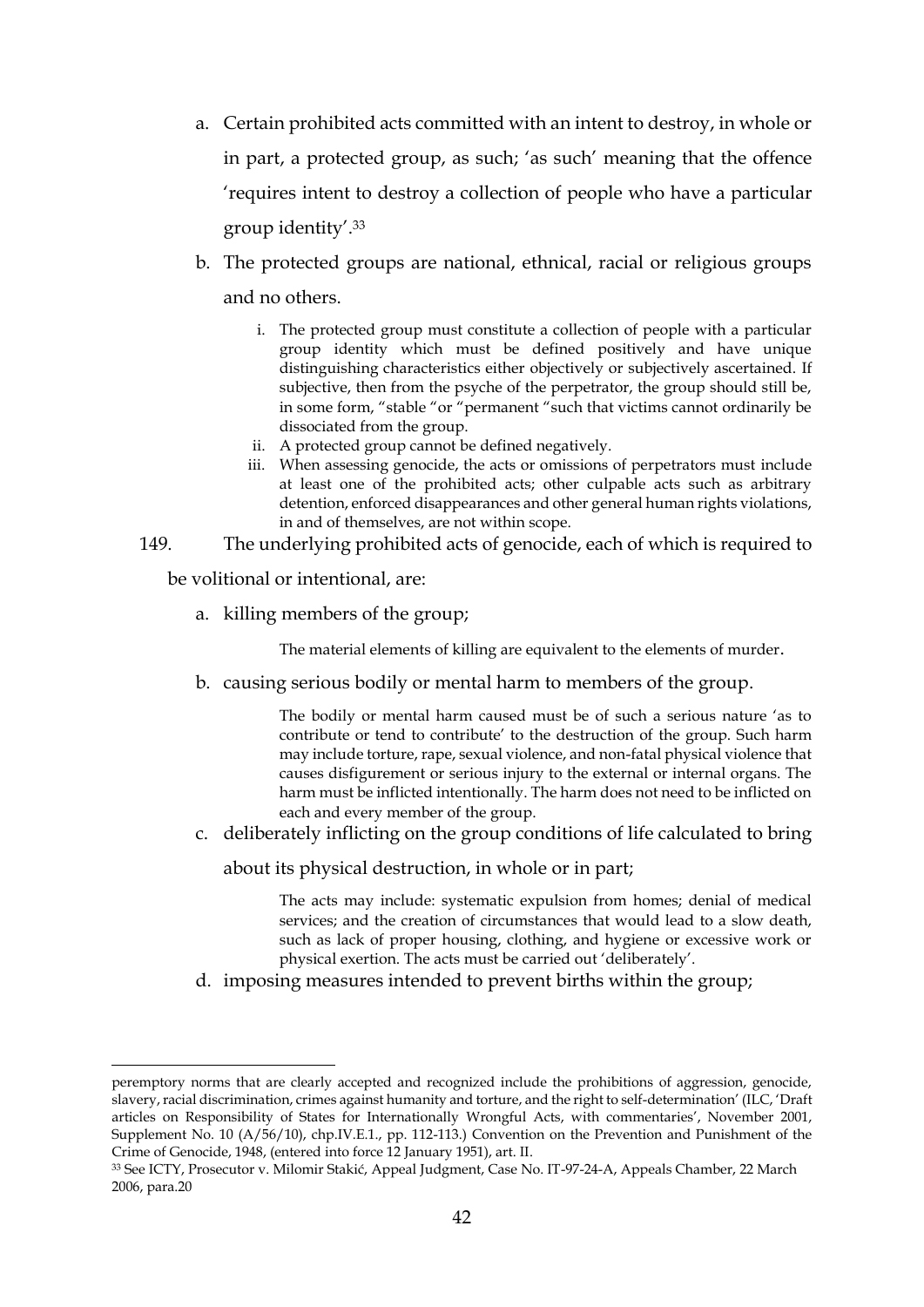The intended measures may be evidenced, inter alia, by 'sexual mutilation, the practice of sterilization, forced birth control, separation of the sexes and prohibition of marriages'.

- e. forcibly transferring children of the group to another group.
	- i. The forcible transfer must be of at least one child from the protected group to another. A child is a person under the age of 18.
	- ii. The term 'forcibly' is not confined to physical force but may include other forms of coercion such as threat of violence, psychological pressure, duress and detention.
- 150. Three of the five acts above require proof of a result (namely, killing, causing serious bodily or mental harm and the transfer of children from one

group to another). Two do not demand such proof (namely, the conditions of

life element and measures intended to restrict births).

- 151. The Intent to destroy the protected group, in whole or in part, as such
	- a. The intent required for genocide is a specific intent to destroy, in whole or in part, a protected group, as such. This specific intent distinguishes genocide from other international crimes as it requires that the perpetrator is targeting an individual because they belong to the protected group rather than as an individual per se. Specific intent has been described in the following way: "For any of the acts charged to constitute genocide, the said acts must have been committed against one or more persons because such person or persons were members of a specific group, and specifically, because of their membership in this group. Thus, the victim is singled out not by reason of his individual identity, but rather on account of his being a member of a national, ethnical, racial or religious group."
	- b. The specific intent must be directed at the destruction of the protected group. The destruction need not objectively occur but merely be intended.
- 152. The term 'destroy', in respect of the intent requirement, is limited to the

physical or biological destruction of all or part of the group.

- a. This restrictive interpretation has been advanced by the International Law Commission, the jurisprudence of all international courts to date, and some academics. The original basis for this interpretation is said to be found in the preparatory works to the Genocide Convention whereby "cultural genocide in the form of destroying a group's national, linguistic, religious, cultural, or other existence was ultimately (despite a proposal by the Ad Hoc Committee) not included in the Convention." Cultural destruction or destruction resulting in 'mere dissolution of the group', therefore, have not been accepted by the ICC, ICTY or ICTR.
- b. It has been pointed out that where there is physical or biological destruction there are often simultaneous attacks on the cultural and religious property and symbols of the targeted group as well, attacks which may legitimately be considered as evidence of an intent to physically destroy the group. In one case, the Trial Chamber took into account as evidence of intent to destroy the group the deliberate destruction of mosques and houses belonging to members of the group. Specific intent to destroy may thus be found in direct oral and/or written statements made by perpetrators advocating for the destruction of a protected group. However, because direct evidence of intent is, in most cases, lacking, specific intent may be inferred from the surrounding facts and circumstances in which prohibited acts occur. When assessing specific intent, consideration ought to be given to all of the evidence collectively. The circumstances of the case may include: "(a) the general context of the perpetration of other culpable acts systematically directed against that same group, whether these acts were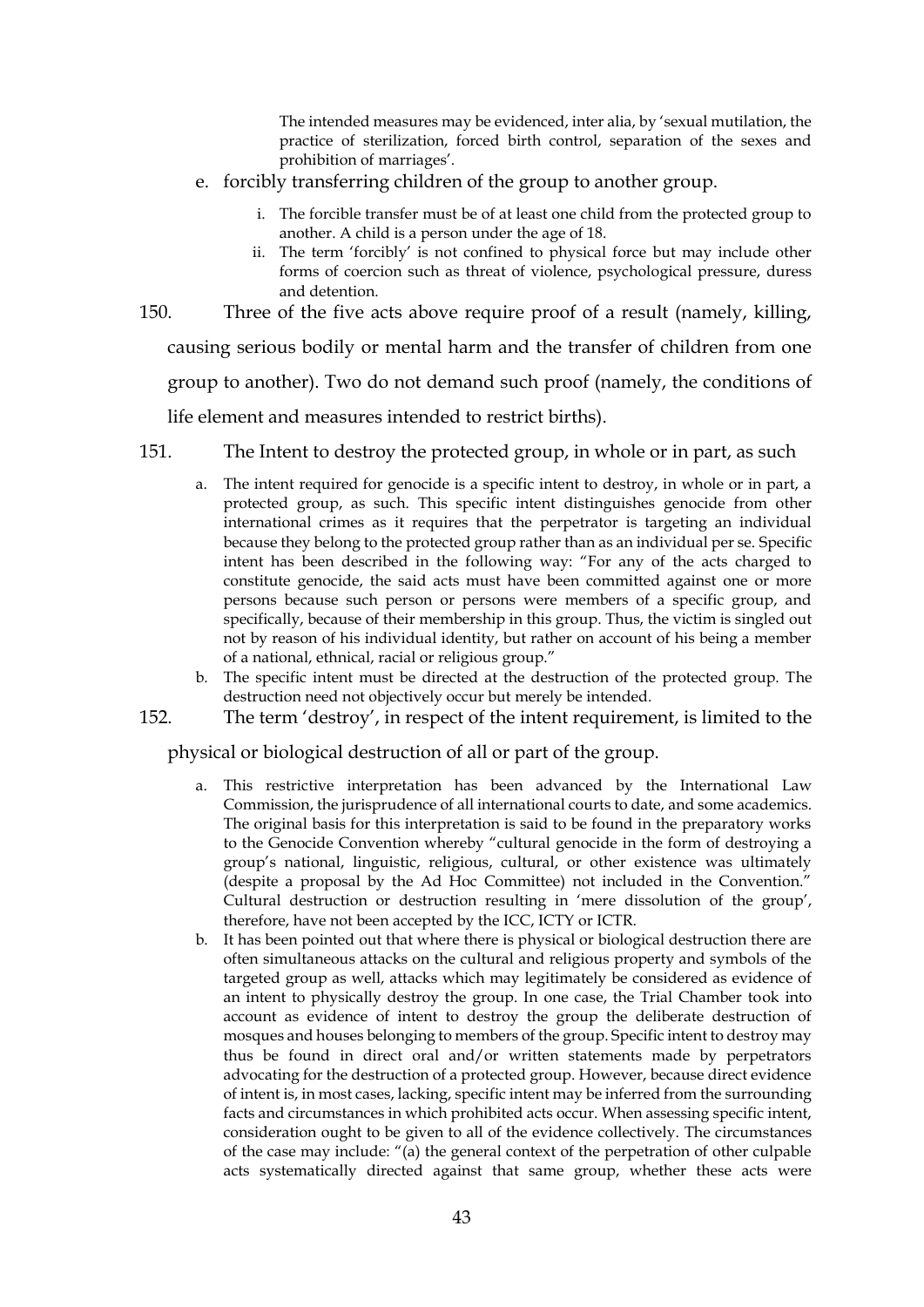committed by the same offender or by others, (b) the scale of atrocities committed, (c) their general nature, (d) their execution in a region or a country, (e) the fact that the victims were deliberately and systematically chosen on account of their membership of a particular group, (f) the exclusion, in this regard, of members of other groups,  $(g)$ the political doctrine which gave rise to the acts referred to, (h) proof of the mental state with respect to the commission of the underlying prohibited acts, (i) the repetition of destructive and discriminatory acts, (j) the existence of a plan or policy, and (k) the perpetration of acts which violate the very foundation of the group or considered as such by their perpetrators. "Ordinarily, other culpable acts" do not constitute prohibited acts, but they may be considered as evidence pointing towards the specific intent of a perpetrator to destroy the group. The existence of a plan or policy is not a legal element of the crime of genocide; it may become a possible relevant factor to prove the specific intent. But just the same, evidence of policies or motives of alleged perpetrators may not be reflective or relevant at all to the issue of intent; motive generally is irrelevant. Intent (i.e. a psychological state of mind) must attach to the commission of crimes; policies or motives may, however, be achieved through the commission of crimes.

153. A perpetrator - a top level perpetrator for Genocide - ordering or

bringing about the relevant act or acts - must 'clearly seek to produce the act charged', or, in other words, have 'the clear intent to cause the offence'.

- a. It is sufficient that a perpetrator's specific intent is directed at the destruction of the group 'in part' as opposed to the whole. Where only part of a protected group is targeted, that part must constitute a substantial part of that group such that it is significant enough to have an impact on the group, as a whole. In determining substantiality, non-exhaustive considerations may include:
	- i. as a starting point, the numerical size of the targeted part (evaluated not only in absolute terms, but also in relation to the overall size of the entire group);
	- ii. the prominence of the part of the group within the larger whole; whether the targeted part is emblematic of the overall group or essential to its survival;
	- iii. the area of the perpetrators' activity and control; and the perpetrators' potential reach
- 154. Where an inference is drawn as to specific intent, that inference must be

the only reasonable inference from the totality of the evidence.

155. States are prohibited from committing any act of genocide, which

means they must refrain from:

- a. the commission of prohibited acts by its own organs, agents and/or officials; and/or
- b. the commission of prohibited acts by others acting on their behalf or at their direction and control.
- 156. In addition, States as a matter of customary international law and treaty must not be complicit in prohibited acts committed by others within its State. (Genocide Convention, Art III(e), IV & V). must use all means reasonably available to prevent genocide and to punish persons where the crime has occurred. (Genocide Convention, Art I, IV) The latter would necessarily entail efforts at investigating whether genocide has occurred and/or is occurring.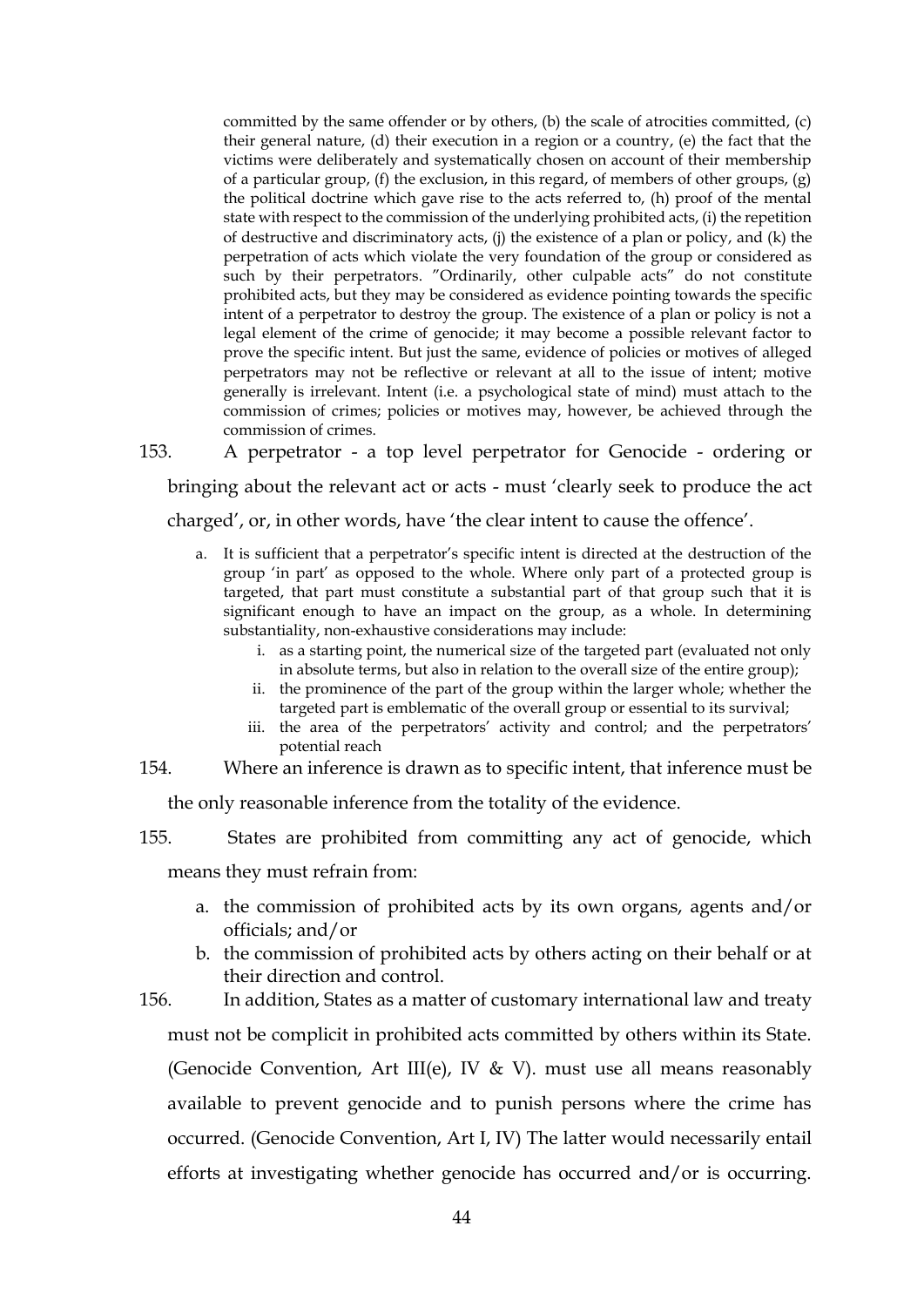must enact necessary legislation to give effect to its obligations under the Genocide Convention. (Genocide Convention, Art V).

- 157. The attribution of crimes to State organs, agents and officials is not to be confused with other duties on States under customary international law or the Convention, as detailed above. For instance, States have an (ongoing) duty to prevent genocide. That duty necessarily is prior to the commission of genocide and entails a duty to stop (prevent) further prohibited acts once genocide might have begun.
- 158. In respect of State attribution, a state absent a person (organ, agent or official) cannot commit a crime as the ILC and the ICJ have rejected the notion of state crimes and there is no consistent state practice or significant jurisprudence relating to the same. However, that does not preclude a finding of State responsibility for genocide where no individual has been convicted of the crime
- **159.** With the above advice and commentary on law in mind the Tribunal noted particularly how the words 'destroy' or 'destruction' have no single and unique meanings and are always context specific<sup>34</sup> and that destruction has to be 'physical or biological destruction'. *Physical* destruction is *in part* sufficiently contextual because killing members of a group would clearly be *physical* destruction - of a kind - of a constituent part of the group. 'Biological destruction' has not, so far as the Tribunal's lawyers have ascertained, ever been adequately defined by any court.
- **160.** The Tribunal found interesting that in the first draft of the Convention in 1947 three categories of genocide were defined:
	- **a. Physical** genocide; **Causing the death of members of a group or injuring their health or physical integrity by**:
		- **i. group massacres or individual executions**; or

<u>.</u>

- **ii.** subjection to **conditions of life** which, by lack of proper housing, clothing, food, hygiene and medical care, or excessive work or physical exertion are **likely to result in the debilitation or death of the individuals**; or
- **iii.** mutilations and biological experiments imposed for other than curative purposes; or

<sup>&</sup>lt;sup>34</sup> Any inclined to doubt this point should construct some sentences using either word and try them out without embellishment on a willing collaborator: 'I will destroy your garden'; 'I will destroy your company'; 'His reputation faced destruction'; 'the train set and toys had been destroyed' etc. The response, if context has not already been made clear ,is likely to be 'how?'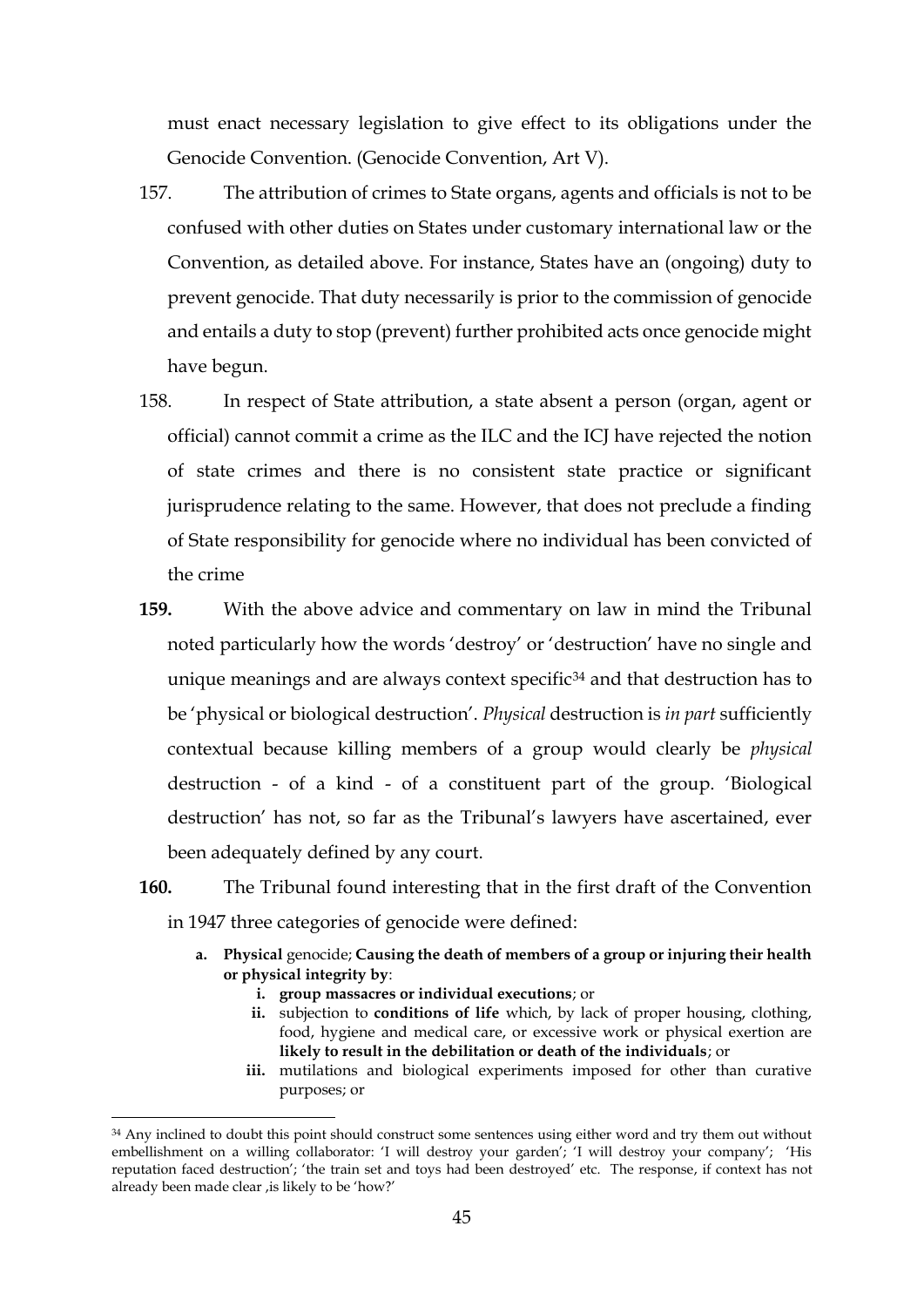- **iv. deprivation of all means of livelihood**, by confiscation of property, looting, curtailment of work, denial of housing and of supplies otherwise available to the other inhabitants of the territory concerned.
- **b. Biological** genocide; Restricting births by:
	- **i. sterilization and/or compulsory abortion;** or
	- **ii. segregation of the sexes; or**
	- **iii. obstacles to marriage**.
- **c. Cultural** genocide; Destroying the specific characteristics of the group by:
	- **i. forcible transfer of children to another human group**; or
	- **ii.** forced and systematic exile of individuals representing the culture of a group; or
	- **iii.** prohibition of the use of the national language even in private intercourse; or
	- **iv.** systematic destruction of books printed in the national language or of religious works or
	- **v.** prohibition of new publications;
	- **vi.** systematic destruction of historical or religious monuments or their diversion to alien uses, destruction or dispersion of documents and objects of historical, artistic, or religious value and of objects used in religious worship.
- 161. The second draft by the Ad Hoc Committee meeting between April 5 and May 10 1948 included:

Genocide is a crime under international law whether committed in time of peace or in time of war.

#### a. Article II: [**'Physical and biological' genocide**]

b.

In this Convention genocide means any of the following deliberate acts committed with the intent to destroy a national, racial, religious or political group, on grounds of the national or racial origin, religious belief, or political opinion of its members:

- i. Killing members of the group;
- ii. Impairing the physical integrity of members of the group;
- iii. Inflicting on members of the group measures or conditions of life aimed at causing their deaths;
- iv. **Imposing measures intended to prevent births within the group.**
- c. Article III ['Cultural' genocide]
- d. In this Convention genocide also means any deliberate act committed with the intent to destroy the language, religion, or culture of a national, racial or religious group on grounds of the national or racial origin or the religious belief of its members such as:
	- i. Prohibiting the use of the language of the group in daily intercourse or in schools, or the printing and circulation of publications in the language of the group;
	- ii. Destroying or preventing the use of libraries, museums, schools, historical monuments, places of worship or other cultural institutions and objects of the group.
	- iii. [bold emphasis added]
- 162. Later iterations developed from this first draft ended up with the

formulation in the Convention (copied in most statutes although some national

statutes criminalising genocide have amended or extended the definition):

- **a. Article II**
- b. In the present Convention, genocide means any of the following acts committed with intent to destroy, in whole or in part, a national, ethnical, racial or religious group, as such: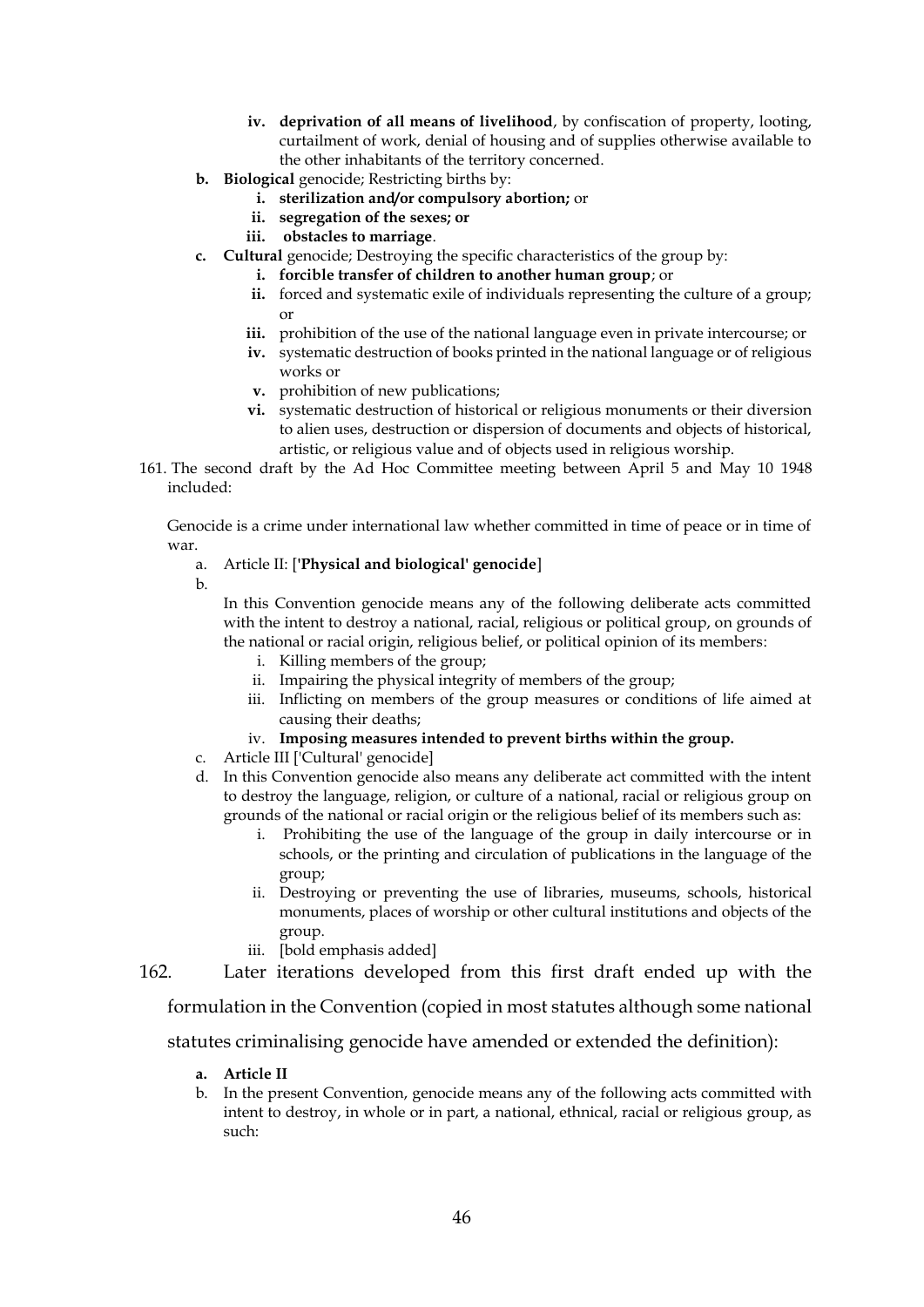- (a) Killing members of the group;
	- (b) Causing serious bodily or mental harm to members of the group;
- (b) Deliberately inflicting on the group conditions of life calculated to bring about its physical destruction in whole or in part;
- (c) Imposing measures intended to prevent births within the group;
- (d) Forcibly transferring children of the group to another group
- 163. Given that 'destroy' in the Convention as finally formulated is not defined and that there has been limited consideration by courts of the prohibited acts set out in the Convention except in regard to killing, causing serious bodily and mental harm, and deliberately inflicting conditions of life calculated to destroy, members of the group, the Tribunal consider that it might be prudent to have in mind how biological destruction was first narrowly conceived – even if lawyers tell the Tribunal that it shouldn't.<sup>35</sup>
- 164. Legal scholars and practitioners often enough argue that there is actually little *need* for the crime of genocide when the present formulation of crimes against humanity usually covers all acts that might constitute genocide and crimes against humanity are equally as serious. The only real difference is the particular intent – state of mind – of the potential offender or offending state. Without *adopting* this argument the Tribunal can observe that it might be unwise to venture into territory where the law is not *absolutely* clear if that lack of clarity<sup>36</sup> might be used to attack the Tribunal's Judgment and deflect attention from matters of substance that can be dealt with, if at all, as crimes against humanity.

#### **FURTHER CONCLUSIONS NOW FOCUSED ON LEGAL ISSUES**

165. The Tribunal, having reviewed all evidence and made primary findings of fact, considered relevant topics in isolation as set out above, followed relevant parts of the legal advice it has received and reached the following conclusions;

## **TORTURE.**

<sup>35</sup> It is unclear to the Tribunal how, although 'cultural genocide' specifically including '**forcible transfer of children to another human group'** in the *first* draft was excluded altogether in *second* and subsequent rounds of drafting the Convention, '**Forcibly transferring children of the group to another group** reappeared in the limited list of five acts in the final adopted version; wholly unexplained as to what form – physical or biological or other – of destruction it might now be.

<sup>&</sup>lt;sup>36</sup> For discussion of who benefits from lack of clarity in the law see Appendix  $\frac{1}{\sqrt{2}}$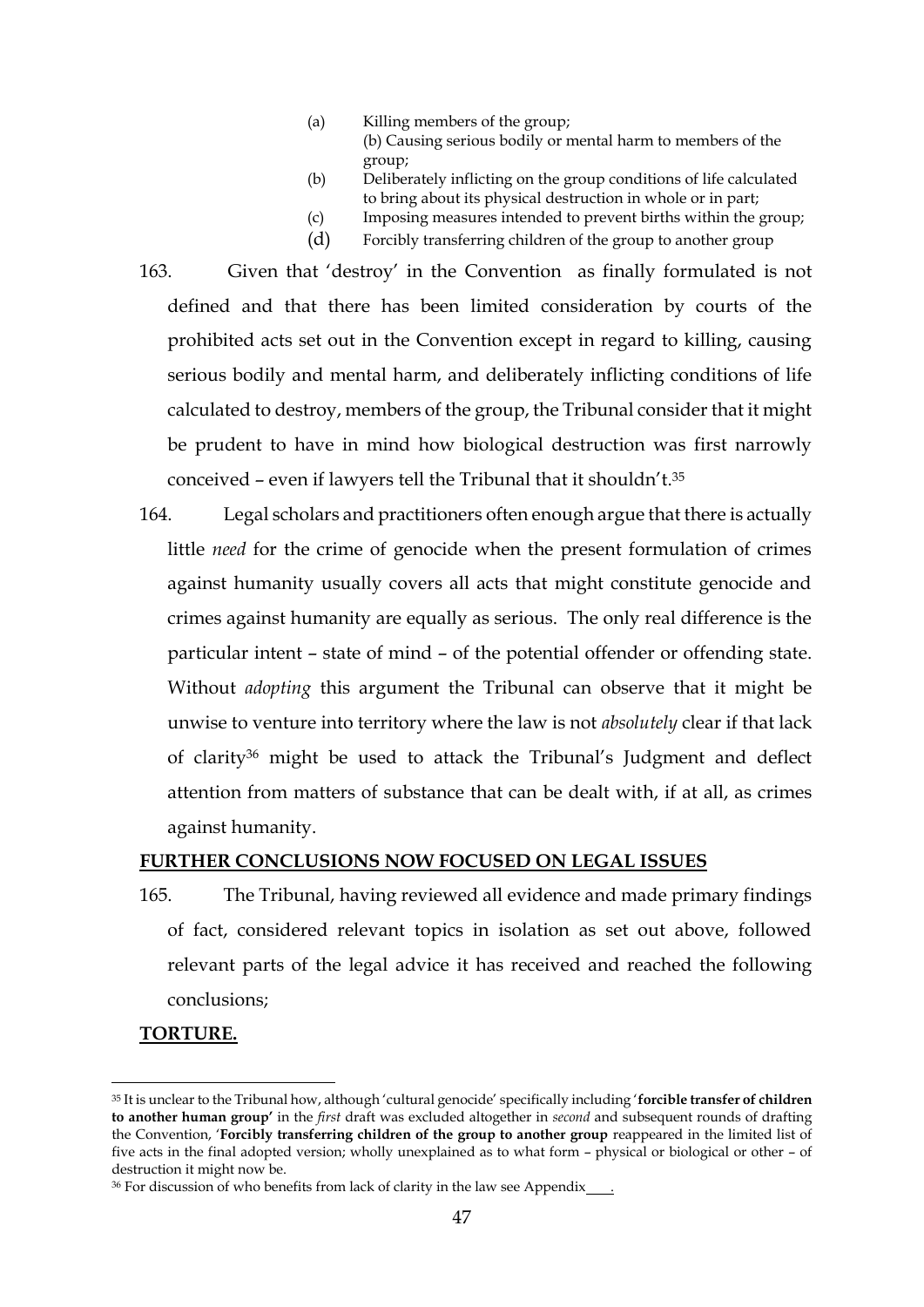166. The Tribunal has considered: acts by which severe pain or suffering whether physical or mental, qualifying as torture have been recorded by every witness giving evidence about detention centres throughout Xinjiang; the failure of any recorded discipline or control of those reported over time as having tortured detainees and those being interviewed; together with the general evidence of top down control in *all* matters - and is satisfied beyond reasonable doubt that torture has been inflicted throughout the period leading up to 2021, by or at the instigation of, or with the consent or acquiescence of, public officials or other persons acting in official capacities of the PRC and/or CCP.

#### **CRIMES AGAINST HUMANITY**

- 167. For acts to constitute crimes against humanity they have to be part of a widespread and systematic attack directed against a civilian population, with knowledge of the attack.
- 168. First, was there is there an attack on the Uyghurs? Could it simply be that bad things happened to lots of people in the PRC – intense surveillance, being sent to detention centres, being forced to undergo abortions or sterilisation operations - and the Uyghurs were just part of the suffering general public? The number of Uyghurs detained, the number of mosques and graveyards destroyed or rendered unfit for purpose, the sterilisations and abortions, the repression of use of language and practice of religion, the separation of Uyghur children from their parents all show that there was, indeed, an attack on the Uyghurs wholly without justification, even if some of them had sought separation from China and even if some Uyghurs had perpetrated acts of violence, as happened by way of example as in the years 1997 to 2000 and later in Urumchi in 2000 and in the Kunming train attack of 2014.
- 169. Second, was that attack widespread and systematic? The phrase 'widespread' refers to the large-scale nature of the attack and the number of targeted persons, while the phrase 'systematic' refers to the organised nature of the acts of violence and the improbability of their random occurrence. The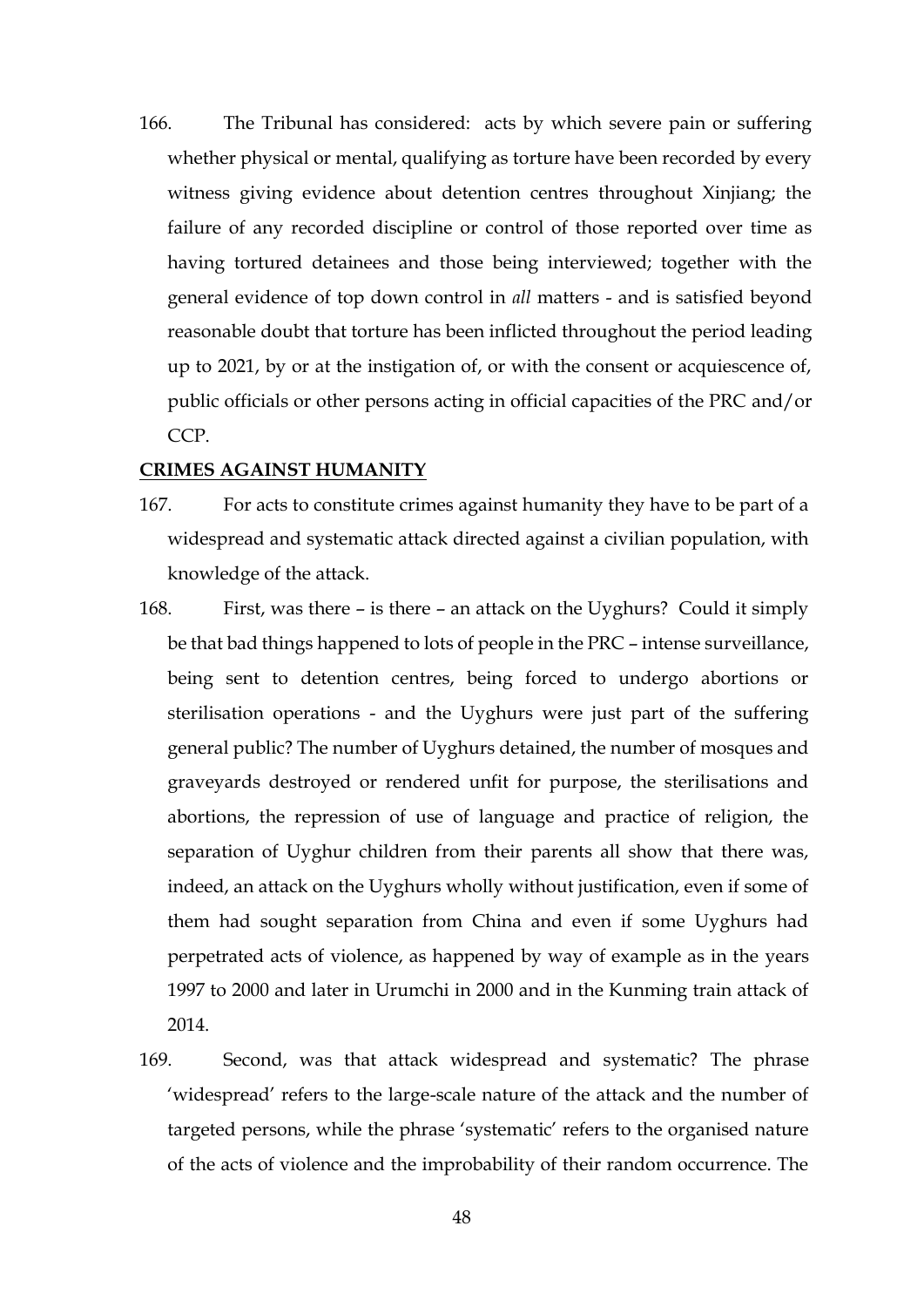attack on the Uyghurs, has covered a wide geographical area with the construction of detention centres, the destruction of mosques and the interference in the lives of Uyghurs occurring across the entire region. The attack has been dispersed across the XUAR but has been particularly concentrated and impactful in the southern area of Xinjiang which is majority populated by Uyghurs. The attack has been highly organised and systematic including the deployment of an all-pervasive technology-based surveillance system including the Integrated Joint Operating Platform which monitors - by means of artificial intelligence as well as human intervention - every facet of Uyghur life; it is hard to conceive of something more systematic as a means to launch an attack.

170. Reviewing the eleven qualifying acts for crimes against humanity:

- a. Murder; requires proof that the act or omission was committed with intent to kill or cause serious bodily harm to one or more persons. There have been deaths in the penal system caused by neglect, withholding of medical treatment, torture and rape and sexual violence but the Tribunal is unable to attribute the necessary mental state that these deaths were deliberately intended. The fact that they occurred must reflect that the PRC has treated those in its custody with callousness, brutality and cruelty but absent proof of intent the crime against humanity of murder is not proved.
- b. **Extermination;** requires proof that killings constituting murder occur on a mass scale. 'Mass scale' refers primarily to the number of killings, but does not suggest a numerical minimum. There is no evidence of mass killing and therefore the crime against humanity of extermination is not proved.
- c. **Enslavement;** requires the exercise of any or all powers attaching to ownership over one or more persons, such as by purchasing, selling, lending or bartering. The Tribunal is satisfied that there is evidence of large numbers of people being forced or coerced into labour in factories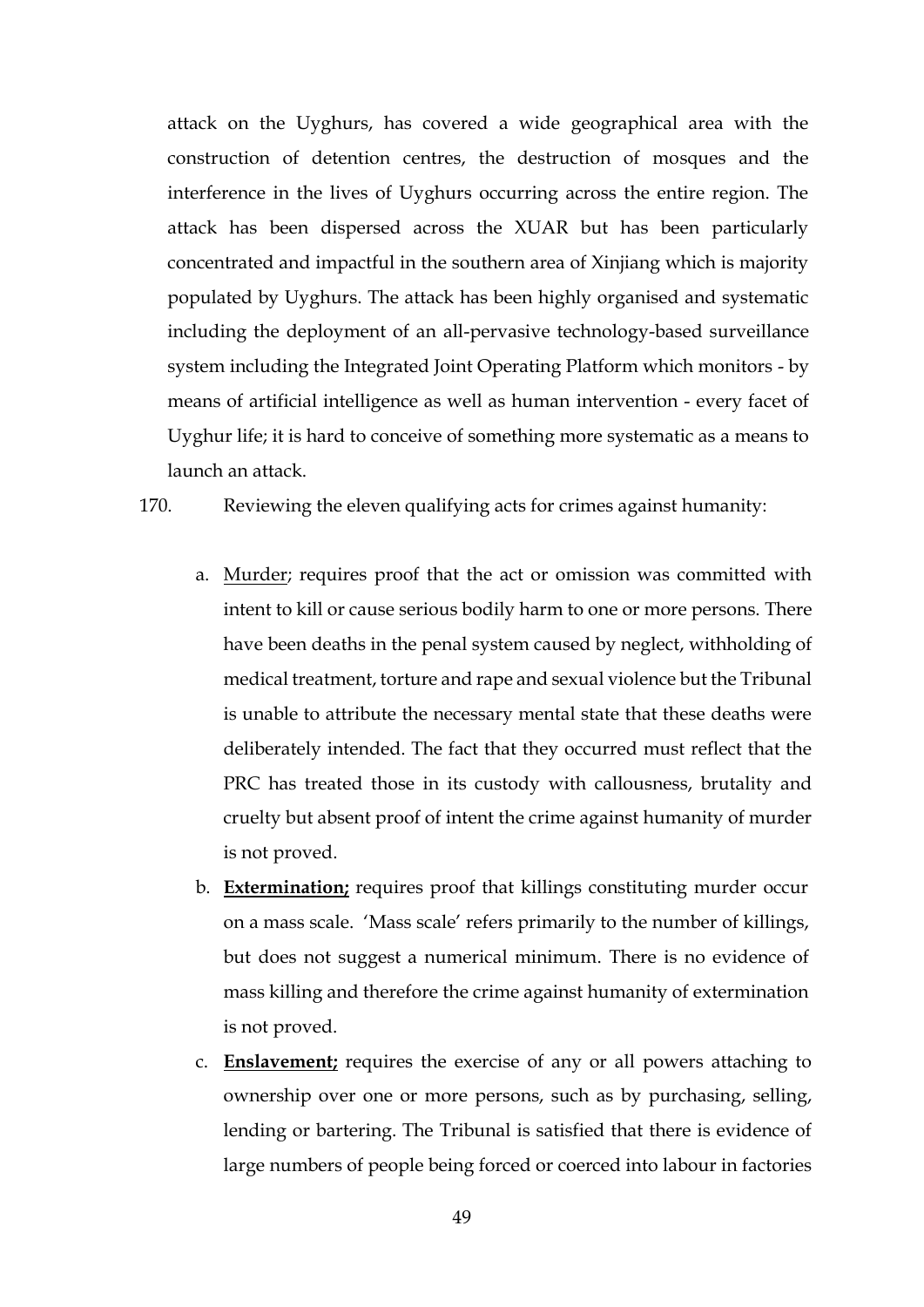and other work establishments both within the Xinjiang region and into 'mainland' China but there is no evidence of the exercise of ownership over individuals by, for example, trading them. Therefore, the crime against humanity of enslavement is not proved.

- d. **Deportation and forcible transfer;** ….. forcible transfer being the forcible or coercive displacement of persons from the area in which they are lawfully present, without grounds permitted under international law to another ……. location. The Tribunal received evidence of largescale forced or coercive labour transfers, of villages being knocked down without owners' or occupiers' consents and occupants being relocated, sometimes considerable distances. The crime against humanity of deportation or forcible transfer of population is therefore proved beyond reasonable doubt.
- e. **Imprisonment or other severe deprivation of physical liberty;** in violation of fundamental rules of international law. The evidence of a million or many more being imprisoned without any, or any reasonable, cause and without any or any proper process leaves the Tribunal satisfied beyond reasonable doubt that the crime against humanity of imprisonment or severe deprivation of physical liberty is proved.
- f. **Torture**; see above for torture as a free-standing international crime for which the test is similar to the test appropriate for crimes against humanity. The Tribunal is satisfied beyond reasonable doubt that the crime against humanity of torture is proved.
- g. **Rape, sexual slavery, enforced prostitution, forced pregnancy, enforced sterilisation and any other form of sexual violence;** Rape being sexual penetration, however slight of the vagina or anus of the victim by the penis of the perpetrator or any other object used by the perpetrator where such sexual penetration occurs without the consent of the victim. The definition of rape may also encompass 'invasion' of any part of a victim's body. The perpetrator must intentionally commit the act being aware that the victim does not consent to the act. The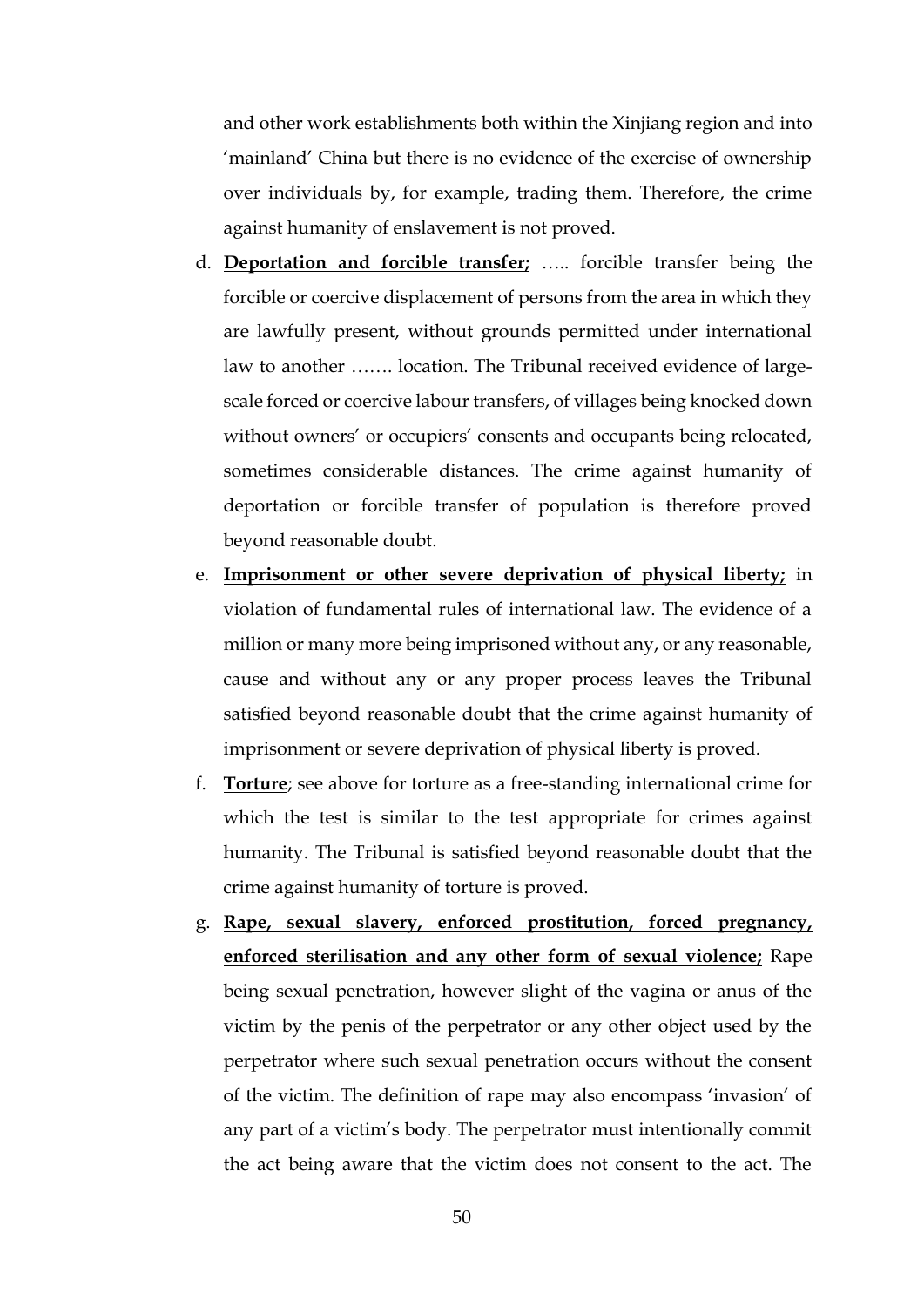Tribunal is satisfied beyond reasonable doubt that the crime against humanity of rape and enforced sterilisation and which may include other forms of sexual violence is proved.

- h. **Persecution;** being acts that discriminate in fact and deny fundamental human rights laid down in international law and are carried out with the intention to discriminate on political, racial, ethnic or religious grounds against any identifiable group or collectively that are universally recognized as impermissible under international law. Evidence of economic deprivation and or discrimination of a personal nature, plunder of property, discriminatory judicial and legal practice, restrictions placed on family life, exclusion from certain professions, restrictions placed on rights of citizens coupled with attacks on a civilian population, seizure, collection, segregation, and forced transfer of civilians to camps all constitute acts of persecutions. The Tribunal is satisfied beyond reasonable doubt that the crime against humanity of persecution is proved.
- i. **Enforced disappearances** being the arrest, detention or abduction of persons by, or with the authorization, support or acquiescence of a State or a political organization, followed by a refusal to acknowledge that deprivation of freedom or to give information on the fate or whereabouts of those persons, with the intention of removing them from the protection of the law for a prolonged period of time. The Tribunal received overwhelming evidence of multiple cases of people missing or disappeared in some cases involving all or most of a family's members. The Tribunal is satisfied beyond reasonable doubt that the crime against humanity of enforced disappearance of persons is proved.
- **j. Apartheid;** The Tribunal did not consider this crime, incompletely articulated in legal authorities to date.
- k. **Inhumane acts;** being the infliction of great suffering, or serious injury to body or to mental or physical health by means of an inhumane act. These crimes are in a 'residual category', which encompasses acts not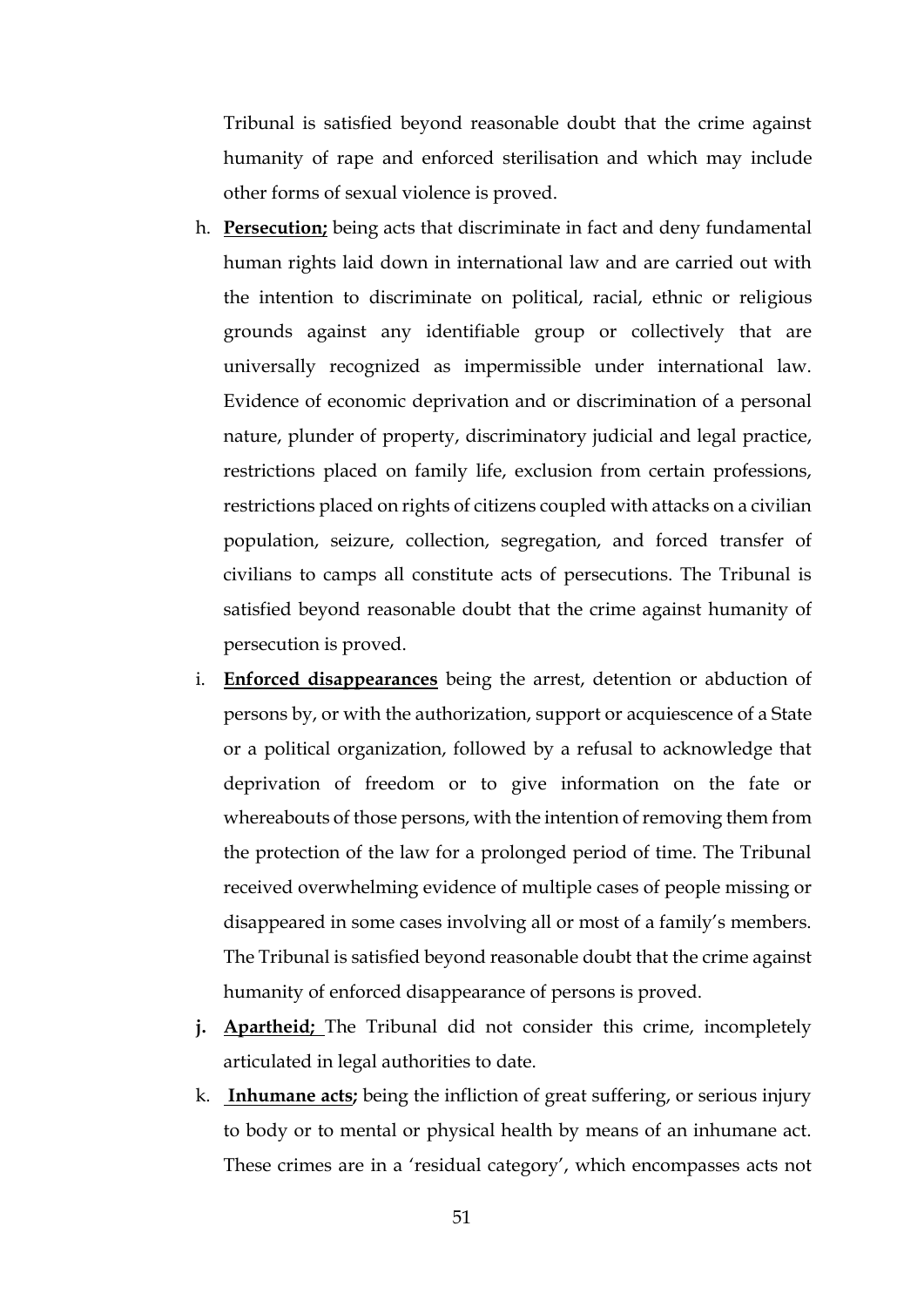specifically enumerated. The Tribunal received evidence which it could include within this category including the forcible imposition of Han people into Uyghur family homes, the pervasive surveillance systems installed throughout the region rendering it an open -air prison, the destruction of mosques and cemeteries, the repression of religious and cultural expression and forced or coerced marriages. The Tribunal is satisfied beyond all reasonable doubt that the crime against humanity of other inhumane acts is proved.

**171.** Further, in light of the public way Uyghurs were discriminated against overall, for all facts proved, the Tribunal is satisfied beyond reasonable doubt that perpetrators knew of the widespread or systematic attack against the Uyghur part of the population and that their acts were part of that attack, even if they may not have had *detailed* knowledge of it or shared its purpose.

## **GENOCIDE**

#### 172. Recalling (see paragraphs 160 *et seq* above) that**:**

- **a.** There has been limited consideration by courts of the prohibited acts set out in the Convention except in regard to killing, causing serious bodily and mental harm, and deliberately inflicting conditions of life calculated to destroy on members of the group;
- b. 'biological destruction' has not been adequately and definitively defined;
- c. There is no legal authority on how to approach multiple and mixed intents and acts, i.e., how to deal with any circumstance where an intention to achieve destruction by one method is delivered by another.

#### 173. For genocide proof is required of:

- a. Certain prohibited acts being committed with an intent to destroy [physically or biologically], in whole or in part, a protected group, as such, the protected groups being national, ethnical, racial or religious groups and no others.
- b. The protected group being a collection of people with a particular group identity which must be defined positively and have unique distinguishing characteristics either objectively or subjectively ascertained.
- 174. Recalling:
	- a. The intent, or *mens rea*, required for genocide is a specific intent to destroy, in whole or in part, a protected group, as such. This specific intent distinguishes genocide from other international crimes as it requires that the perpetrator is targeting an individual *because* they belong to the protected group rather than as an individual *per se*.
	- b. The specific intent must be directed at the destruction of the protected group. The destruction need not objectively occur but merely be intended.
	- c. Specific intent to destroy may be found in direct oral and/or written statements made by perpetrators advocating for the destruction of a protected group.
	- d. Ordinarily, "other culpable acts" do not constitute prohibited acts, but they may be considered as evidence pointing towards the specific intent of a perpetrator to destroy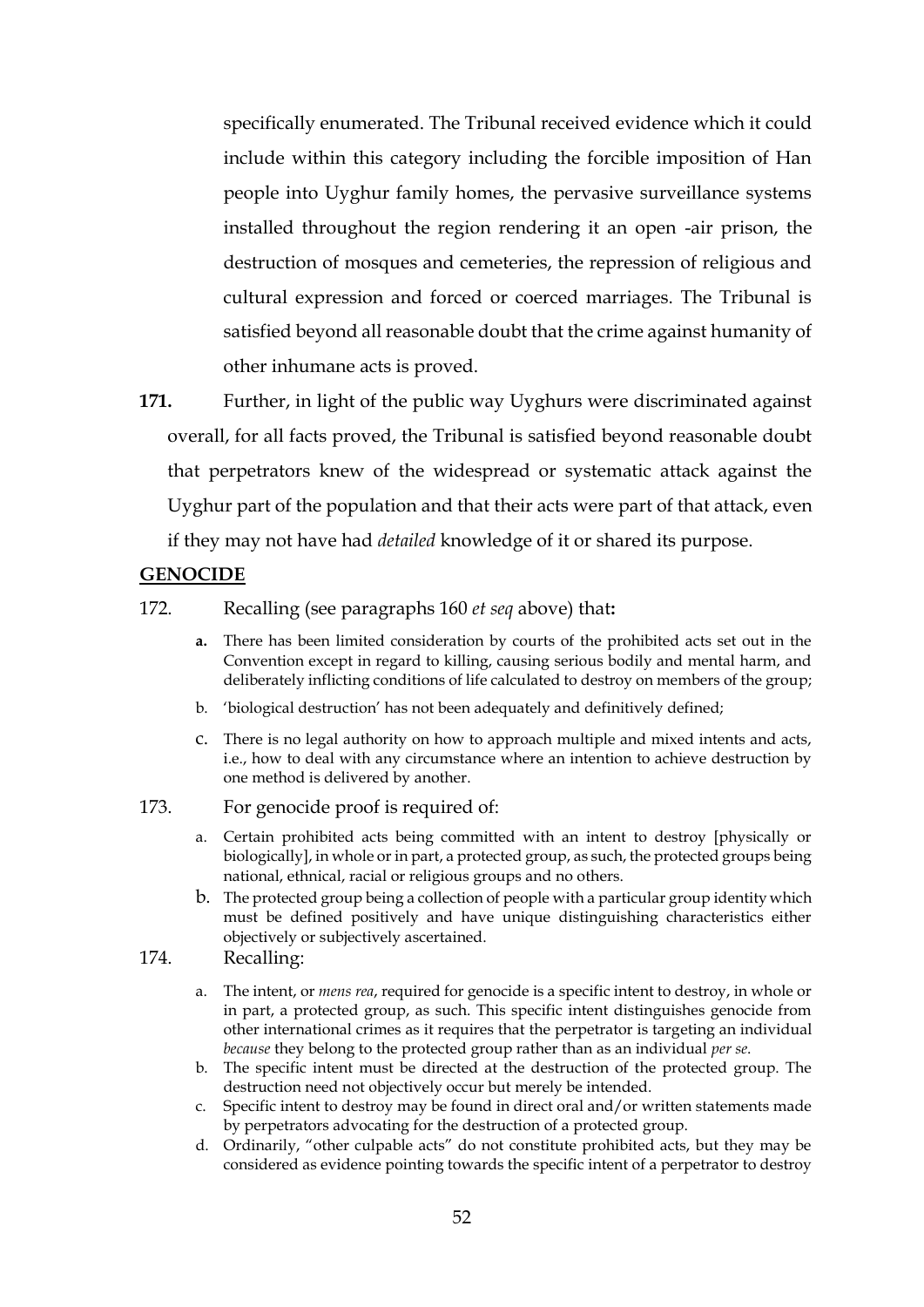the group. In short, and utilising a popular formulation, "the whole is greater than the sum of its parts."

- 175. Remembering in particular that:
	- a. The existence of a plan or policy is not a legal element of, nor a requirement for, the crime of genocide but that it *may* become a possible relevant factor to prove the specific intent.
	- b. M*otive* generally is irrelevant.
	- c. Intent (i.e. a psychological state of mind) must attach to the commission of crimes;
	- d. Policies or motives *may*, however, be achieved through the commission of crimes.
	- e. It is sufficient that a perpetrator's specific intent is directed at the destruction of the group 'in part' as opposed to the whole. Where only part of a protected group is targeted, that part must constitute a substantial part of that group such that it is significant enough to have an impact on the group, as a whole. In determining substantiality, nonexhaustive considerations may include, as a starting point: the numerical size of the targeted part (absolute but also relative to the overall group.
	- f. In imposing measures intended to prevent births within the group, the intended measures themselves, together with an intent to biologically destroy, would meet the legal elements for genocide; the actual consequences on future birth rates may not be necessary although such consequences, if they happened, may be instructive for identifying a perpetrator's destructive intent.
- 176. The Tribunal finds, first, that it is incontrovertible that the Uyghurs are a distinct ethnic, racial and religious group and as such can be defined positively and as a protected group for the purposes of the Genocide Convention.
- *177.* The Tribunal then considered, second, whether there is evidence establishing any or all of the five prohibited acts, necessary for proof of genocide: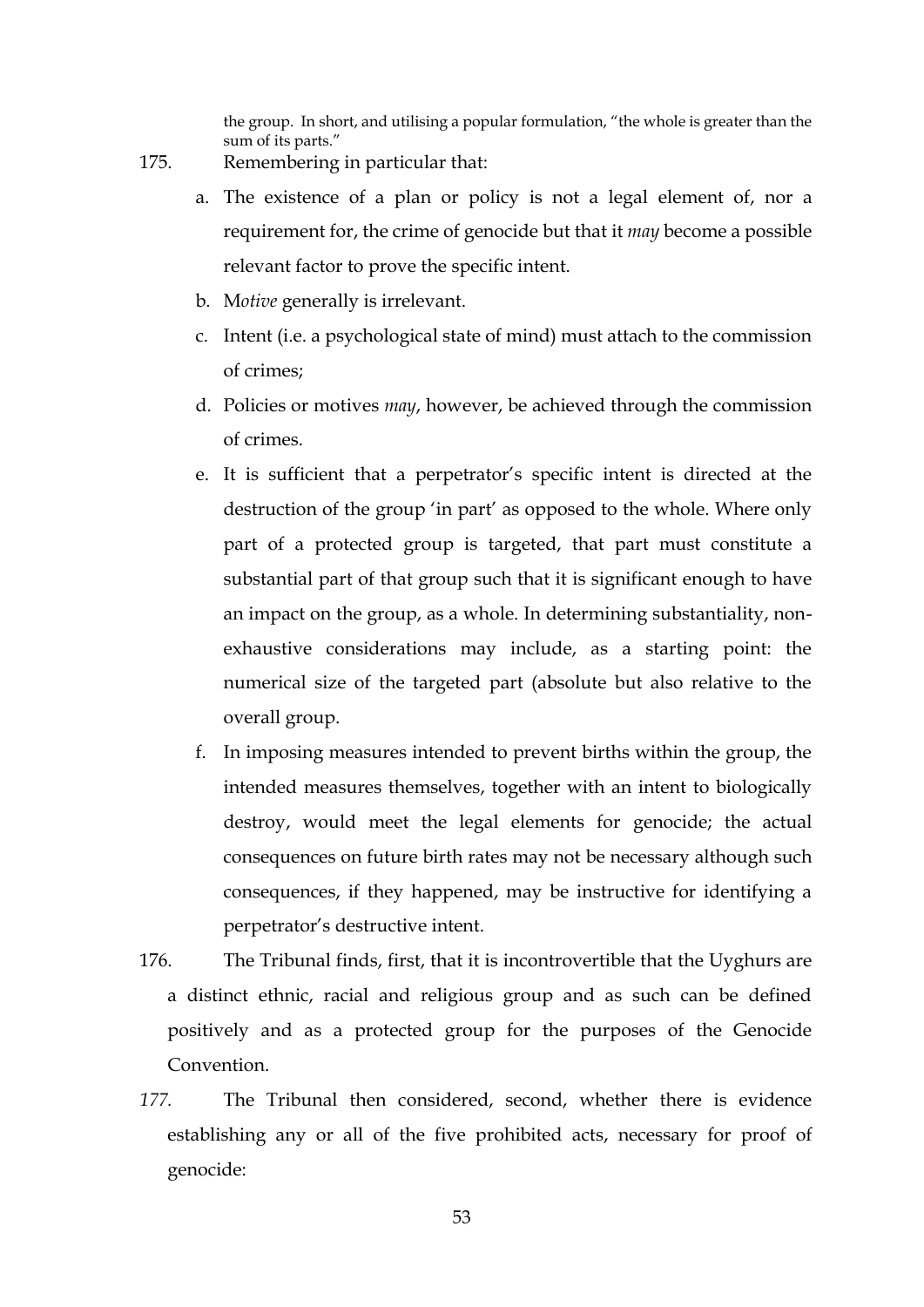- *a.* **Killing**; There has been evidence of killings in various ways; but the evidence does not show it to have been carried out on a scale that could threaten the *destruction* of the group in whole in part.
- *b.* **Causing serious bodily or mental harm to members of the group**; there has been considerable harm, both mental and physical, done to this group including by rape, torture, separation of the children from their families, destruction of their places of worship, suffocating surveillance, forced labour, razing of their homes, dehumanisation and persecution; but the Tribunal is unable to conclude that the State intended to *destroy* them by means of such harm.
- *c.* **Deliberately inflicting on the group conditions of life calculated to bring about its destruction**; there has been systematic expulsion from homes, in prison withholding of medical attention and the provision of meagre amounts of food of poor nutritional value, rape and torture of prisoners, generally there has been Surveillance as a condition of life so that in combination acts that may and most likely have damaged the health and longevity of those to whom it is done; but the Tribunal was unable to conclude that this threatens the *destruction* of the group.
- d. Imposing conditions intended to prevent birth; the PRC has put in place a comprehensive system of measures to 'optimise' the population in Xinjiang with a particular focus on the southern region which is majority Uyghur populated. It has sought to rebalance the respective Han and Uyghur populations increasing the former and reducing the latter by orchestrating in-migration of Han, out-migration of Uyghurs for labour purposes but most effectively by reducing the birth rates and population growth of Uyghurs. This may even result in a reduction of the *overall* population over time. The tools of its policy include sterilisation by removal of wombs, widespread forced insertion of effectively removable IUDs equating to mandatory sterilisation and forced abortions. These policies will result in significantly fewer births in years to come than might otherwise have occurred. The population of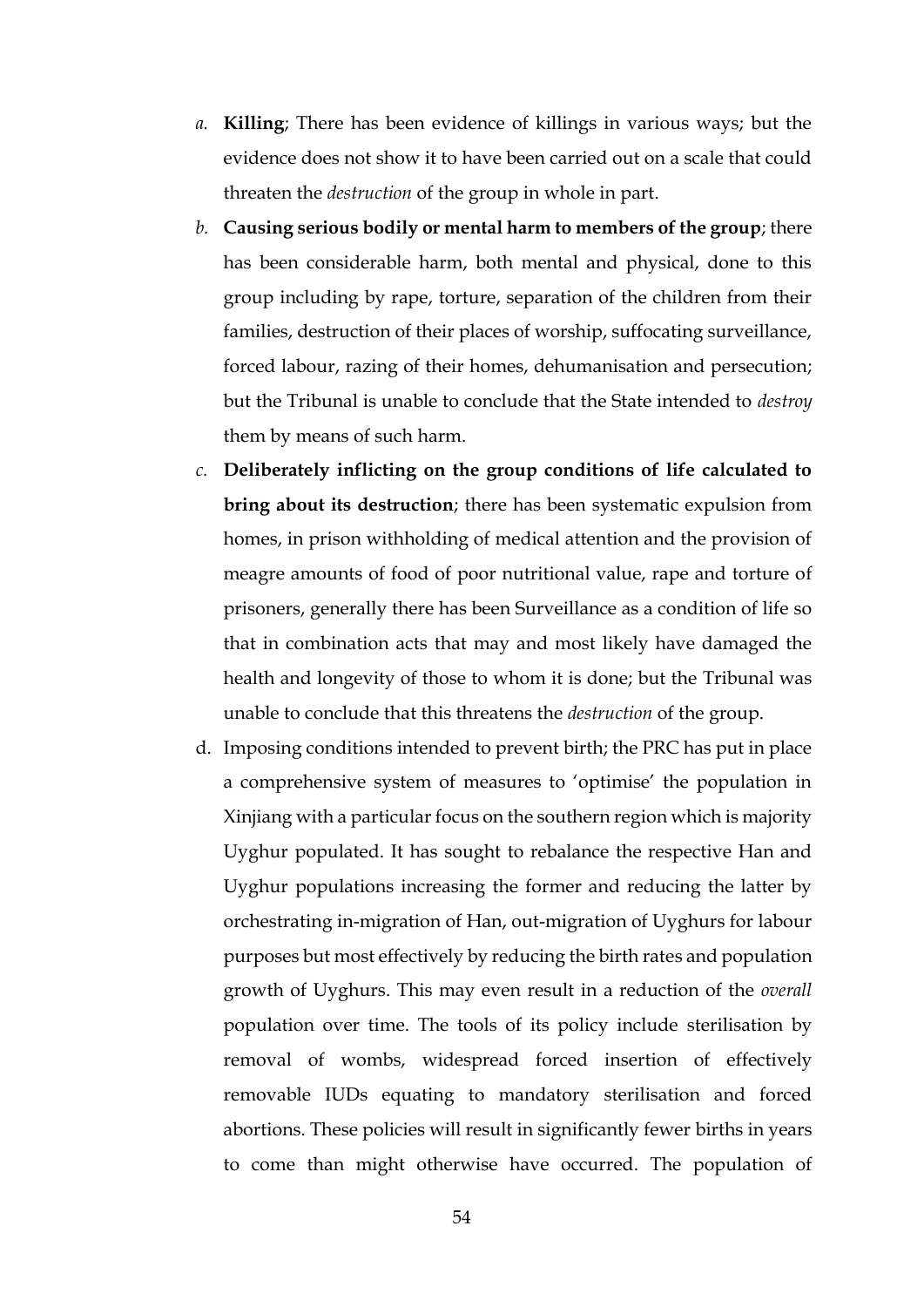Uyghurs in future generations will be smaller than it would have been without these policies. This will result in a partial destruction of the Uyghurs. In accordance with the Genocide Convention's use of the word 'destroy' this satisfies a prohibited act required for the proof of genocide but leaves unresolved whether the State *intended* this destruction and, if it did, whether the part to be destroyed was a sufficient part.

- e. Forcibly transferring children; The PRC has removed thousands, maybe hundreds of thousands of children from the care of their families sometimes with one or both of their parents imprisoned. These children, sometimes as young as a few months, have been placed in Han-run state institutions including boarding schools and orphanages. Some parents have not known where their children are or even whether they are alive or dead. These children have not only been removed from their homes and communities but from their cultures. These acts are grave threats to the integrity of the Uyghur group and could be a means by which the State could effect its destruction over the longer term; but the law has not been sufficiently developed for the Tribunal to conclude that they qualify as one of the acts of intended destruction.<sup>37</sup>
- 178. The general caution exercised by the Tribunal in making determinations about genocide referred to at paragraph 163 above was especially active when the 'intention' element of the crime was considered. It is clear that 'destruction' – even articulated as 'physical and biological destruction' - does not have a unique meaning and it is easy to imagine circumstances where an intention to destroy by one means might be associated with an inconsistent destructive act, itself consistent with some *different* but unproved intention. The Tribunal has taken into account all of the policies and conduct concerning birth control measures exercised by the PRC and is satisfied beyond reasonable doubt that imposing measures to prevent Uyghur births matched the revealed *intention* of

<sup>37</sup> The fact that 'forcible transfer of children' was included in the first draft of the Convention in 1947 under 'cultural genocide', was missing from subsequent drafts but then reappeared under a (presumed) different category of genocide reinforces the Tribunal's caution. It is unfortunate that definition sections were not a part of the Convention.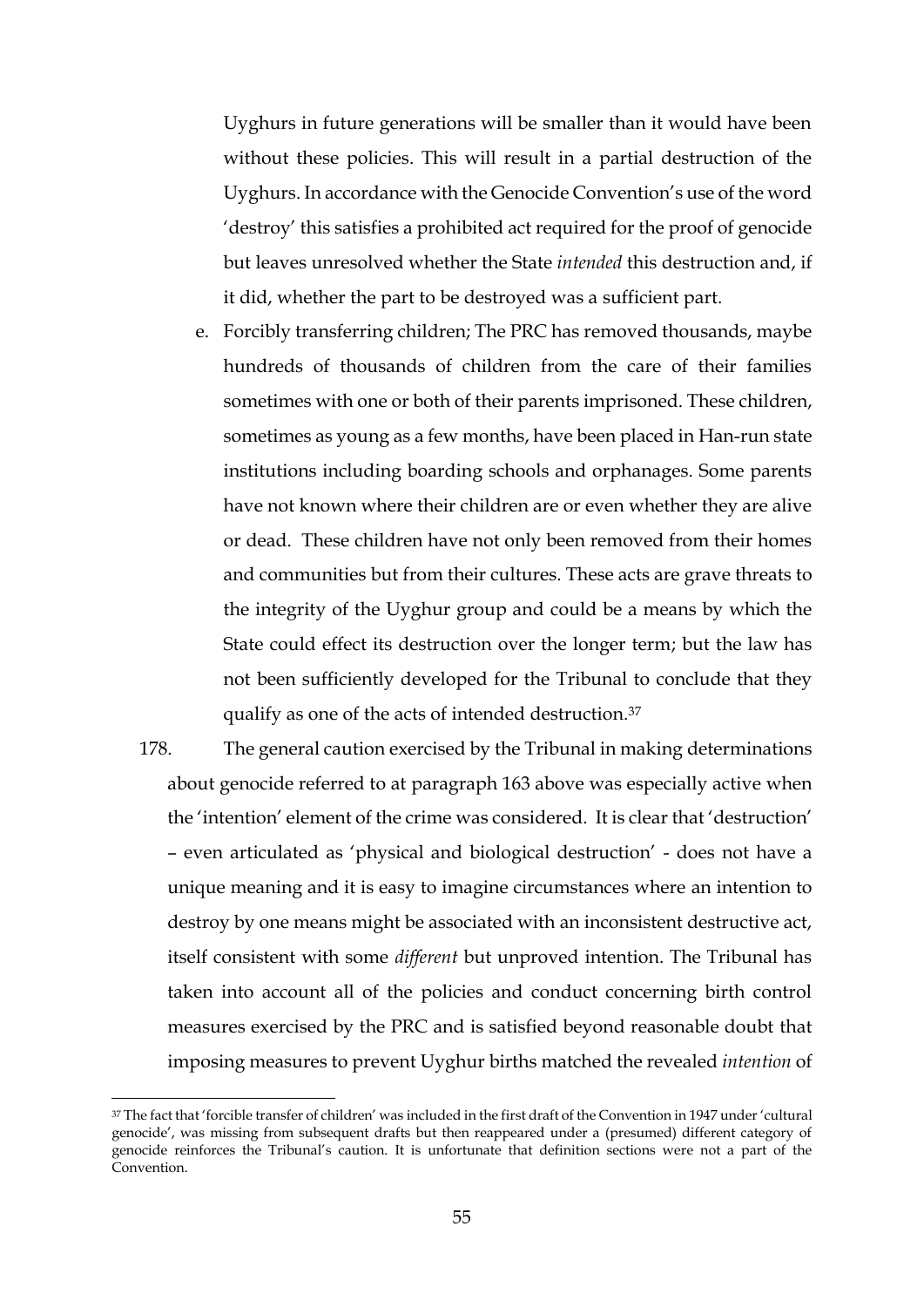the PRC leadership's policies, explained at paragraphs 79-96 above - that had evolved into plans at every level of regional, local and community government - to reduce the Uyghur population thereby to destroy it *to an extent* by birth control and sterilisation.

179. Thus, and so far:

#### **In the judgment of the Uyghur Tribunal:**

- 180. **Torture** of Uyghurs attributable to the PRC is established beyond reasonable doubt
- 181. **Crimes against humanit**y attributable to the PRC is established beyond reasonable doubt by acts of: deportation or forcible transfer; imprisonment or other severe deprivation of physical liberty; torture; rape and other sexual violence; enforced sterilisation; persecution; enforced disappearance; and other inhumane acts.
- 182. As to **genocide,** and as will be clear from paragraphs 176-178 above, all elements of an intended genocide to be accomplished by a Convention-listed act imposing measures to prevent births within the group are established, subject only to whether the 'part' subject of the intended destruction would qualify. If the 'part' is sufficiently large then genocide would be proved.
- 183. The Tribunal recognises that this may be the first public evidence-based determination of a genocide under Article II(d) of the Convention (or of crimes under statutes in similar terms).
- 184. The Tribunal would, as a whole, prefer *not* to make such a finding and to allow findings of genocide in law to match more closely the likely general public understanding of the word.
- 185. The Tribunal recognises that a finding of genocide based on control of childbirth may even seem to some close to lawful management by governments of societies elsewhere; in the back of some minds might be awkward and uncomfortable considerations of worldwide unsustainable population growth..
- 186. Between 1945 and 1948 men and women who had had experience of one, and usually two, world wars and wanted to save us from the worst that we could do to ourselves, drafted, among other things, the Universal Declaration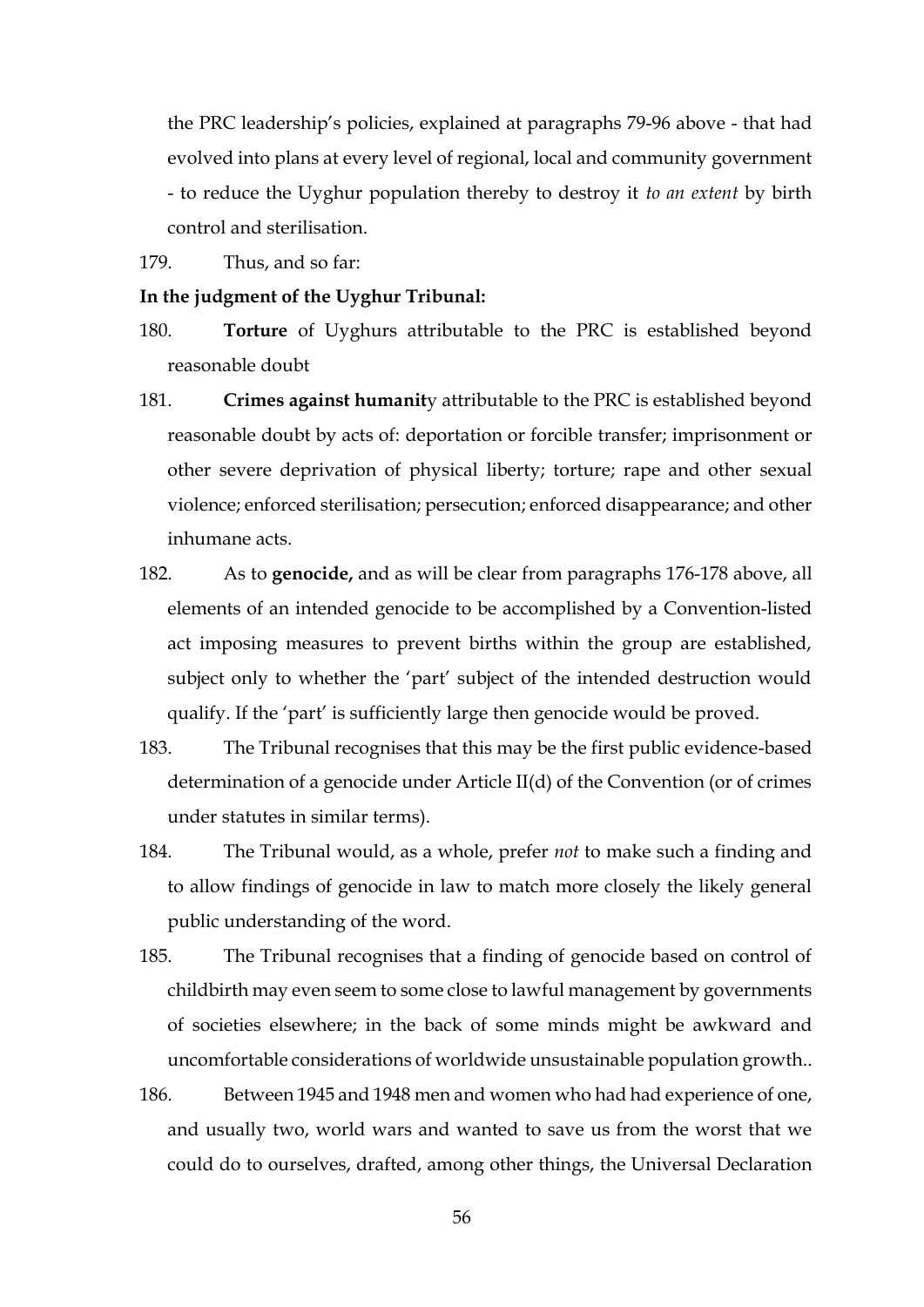of Human Rights and the Genocide Convention. In the drafting process of the Convention, other possible modes of genocide – for example of political groups - were decidedly left out but 'imposing measures intended to prevent births' was decidedly left in. It would be defiant of the wisdom of those men and women, whose experience of the worst of humanity was *personal*, *not* to find a breach of the Convention *if* one is proved.

- 187. The Tribunal feels some unease about making findings of this crime on the basis of evidence that links the crime to the very highest political figure of a country. It would seem altogether more appropriate for such things to be dealt with by governments or international organisations.
- 188. But governments have no courage to do such things; neither does the UN where a powerful state is involved.
- 189. And so it falls to this Tribunal to make clear on the basis of the findings above that the 'unborn' part of the Uyghur ethnicity of Xinjiang - calculated by consideration of the likely numbers of Uyghurs in years to come measured against the likely number of Uyghurs there *would* have been had the Uyghurs not been treated in the way they were by measures to prevent births constitutes a 'substantial part' for purposes of the Genocide Convention.
- 190. Accordingly, on the basis of evidence heard in public, the Tribunal is satisfied beyond reasonable doubt that the PRC, by the imposition of measures to prevent births intended to *destroy* a significant part of the Uyghurs in Xinjiang as such, has committed genocide.
- 191. This Judgment, with no evidence of any *mass* killing, *may* be thought to diminish the perceived status of genocide as a crime. In one way it *may* do that, and if so, in *one* way, not *necessarily* a bad thing. The use of superlatives – 'world's gravest crime' and hyperbole – 'crime of crimes' – when attached to tragedy brings public attention, sometimes at a cost to other tragedies able to attract less attention despite being as serious. The suffering of the Uyghurs has attracted public attention by superlative and hyperbolic expressions of concern for reasons that may not be entirely clear. Other suffering that *has* included large scale killings – of those without religious affiliation killed in North Korea,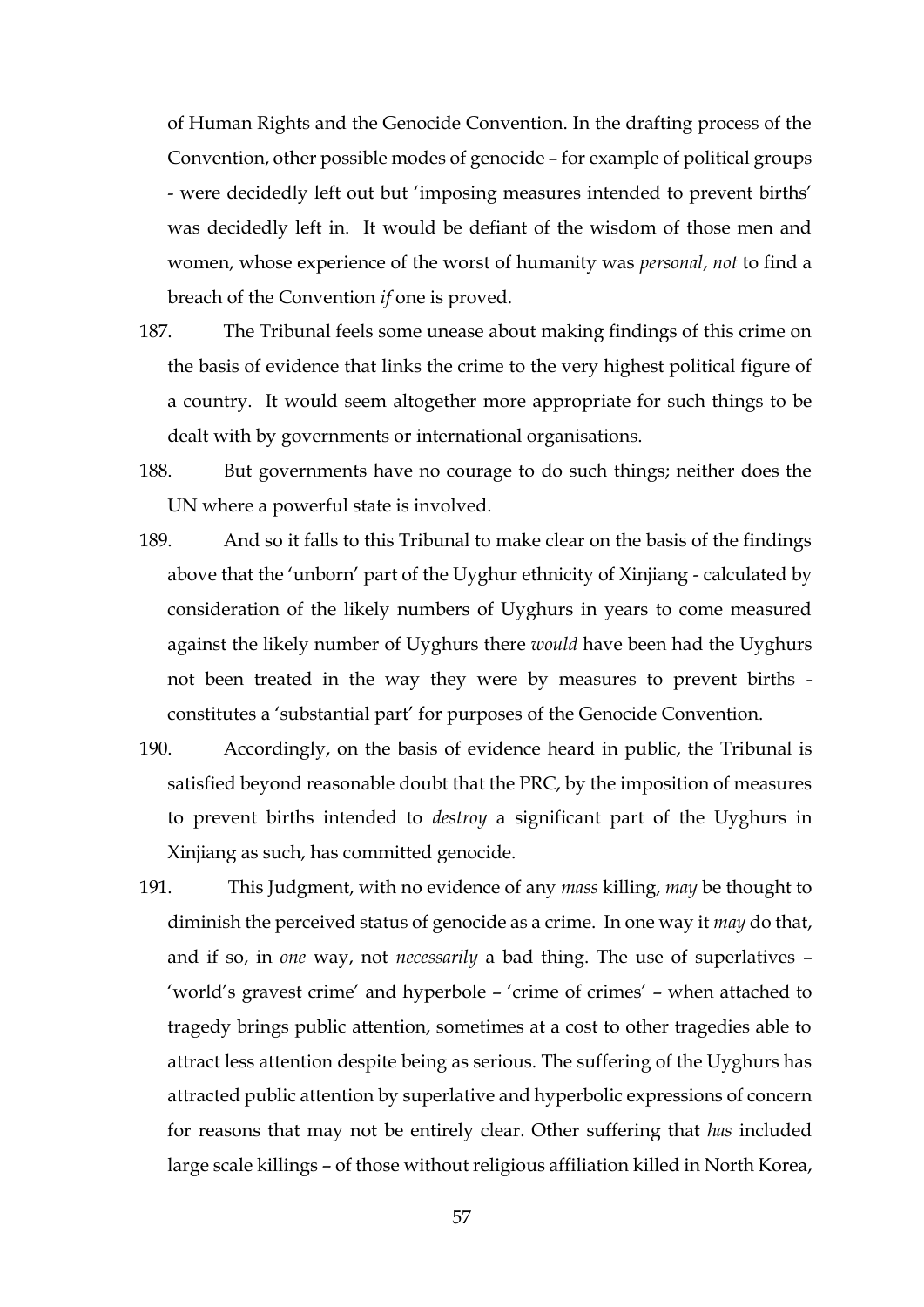of the Christians killed in Nigeria of Yazidi men and women in Syria – but with no or less ability to have the label 'genocide' attached to their suffering have found it harder to gather public sympathy and support. And *most* of those affected in Xinjiang, it should be recalled, are still alive and their lives may, at some stage, improve beyond how they presently are.

- 192. Further, in truth, genocide is *not* necessarily the worst of all possible crimes: activating a dirty bomb in a city might be no genocide despite the death and devastation it would cause; the 'Twin Towers 'attack was terrorism but not genocide.
- 193. Why should what has been happening to the Uyghurs be taken so seriously?
- 194. The Genocide Convention was concerned, at its creation in 1948, with the survival not of individuals but of groups – of national, ethnic, racial and religious groups. It looked *forward* to how they might be saved from destruction and to stimulating actions in support of their existence even before a first act of destruction may have occurred. That ambition, it might be thought, is as important today as then. Ours is a world of many nations, ethnicities, races and religions, all of which are entitled to survive, all of which are supported by the Universal Declaration of Human Rights,<sup>38</sup> none of which is to be extinguished.
- 195. But some might say that what happens in Xinjiang is merely the encouragement to assimilation of groups, assimilation being something that has happened naturally throughout recorded history and that for the PRC

<sup>38</sup> Article 1 All human beings are born free and equal in dignity and rights. They are endowed with reason and conscience and should act towards one another in a spirit of brotherhood.

Article 2 Everyone is entitled to all the rights and freedoms set forth in this Declaration, without distinction of any kind, such as race, colour, sex, language, religion, political or other opinion, national or social origin, property, birth or other status. Furthermore, no distinction shall be made on the basis of the political, jurisdictional or international status of the country or territory to which a person belongs, whether it be independent, trust, non-self-governing or under any other limitation of sovereignty.

Article 3 Everyone has the right to life, liberty and security of person.

Article 15 (1) Everyone has the right to a nationality. (2) No one shall be arbitrarily deprived of his nationality nor denied the right to change his nationality.

Article 18 Everyone has the right to freedom of thought, conscience and religion; this right includes freedom to change his religion or belief, and freedom, either alone or in community with others and in public or private, to manifest his religion or belief in teaching, practice, worship and observance.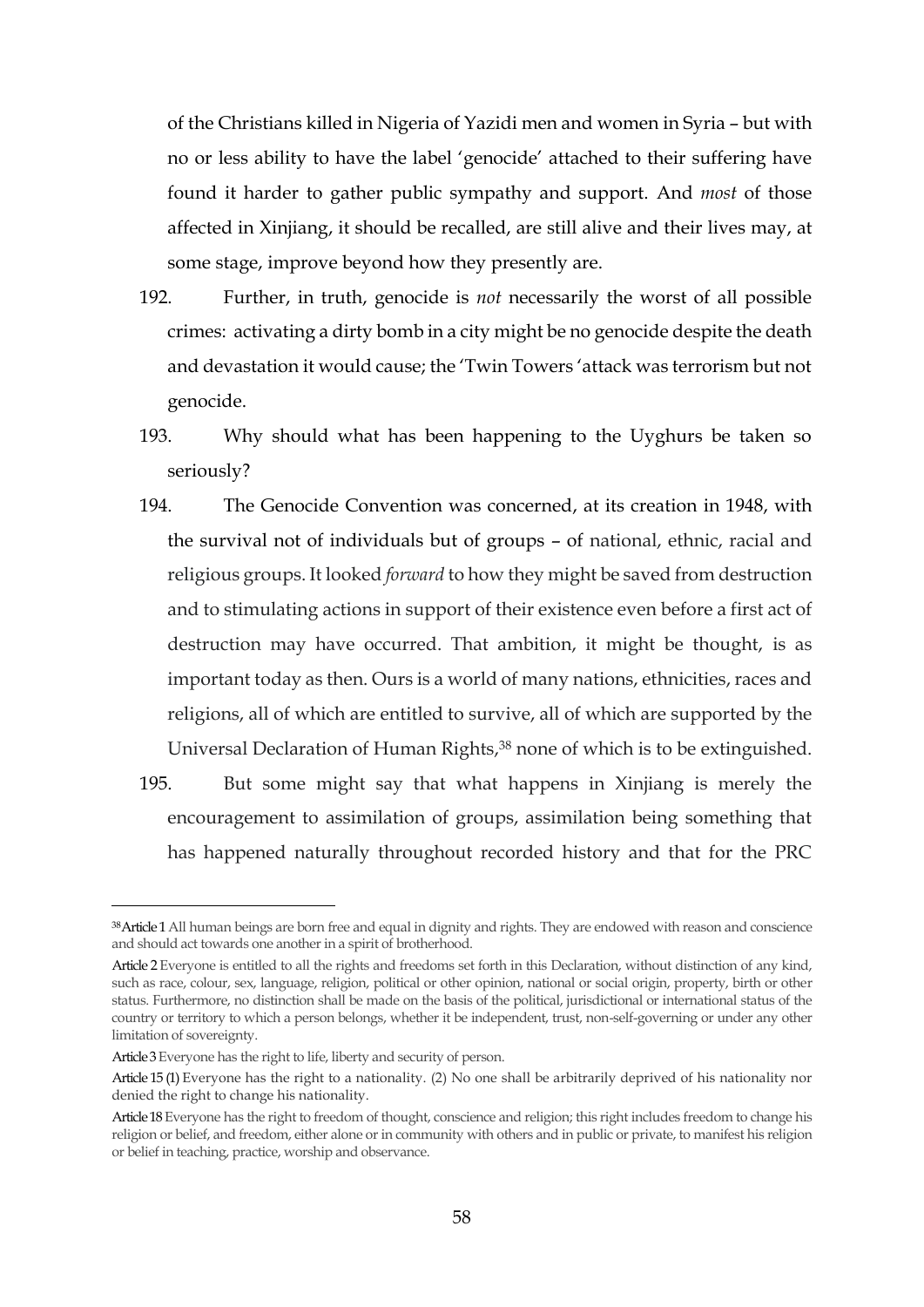might bring greater security of borders and a country of single character. Such thinking might be misguided, given the experience of so many ethnicities to survive despite attack, but assimilation by 'encouragement'/force would set at nought the value of diversity experienced everywhere in everything humans do and how they live.

- 196. Even without Dr Zwaan's important observation about how long *murderous* genocides may take to develop, it can be said that the method of genocide identified in this Judgment – a genocide the intention for which is evidenced by other crimes of humanity and the use of torture – is indeed grave. Even if some of the surrounding support for the Uyghurs - in governments and parliaments and the media - may have been driven in part by envy of China's success, by fear of China and to many in the West, or its unfamiliar political system, their support was justified.
- 197. The Tribunal, nevertheless, makes no recommendations.
- 198. The Tribunal has no power of any kind to sanction the PRC or individuals in the PRC. It assumes politicians, civil society, NGOs and powerful individuals who may have some powers of sanction and who can make their voices heard on issues to which this Judgment may relate, will do so. Much of the material dealt with by the Tribunal has been, for some time, in the public domain from other sources and it could reasonably have been *expected* that governments, organisations and businesses interacting with the PRC will have *already* factored in what was revealed in that material and now in this Judgment.
- 199. And it is worth recalling that the US government through Secretary of State Pompeo and his successor Secretary of State Blinken *have* asserted genocide has been occurring although without revealing evidence or reasoning on which the assertion is based. Some sanctions *have* been imposed by the USA, the EU, the UK and other countries in respect of human rights abuses by the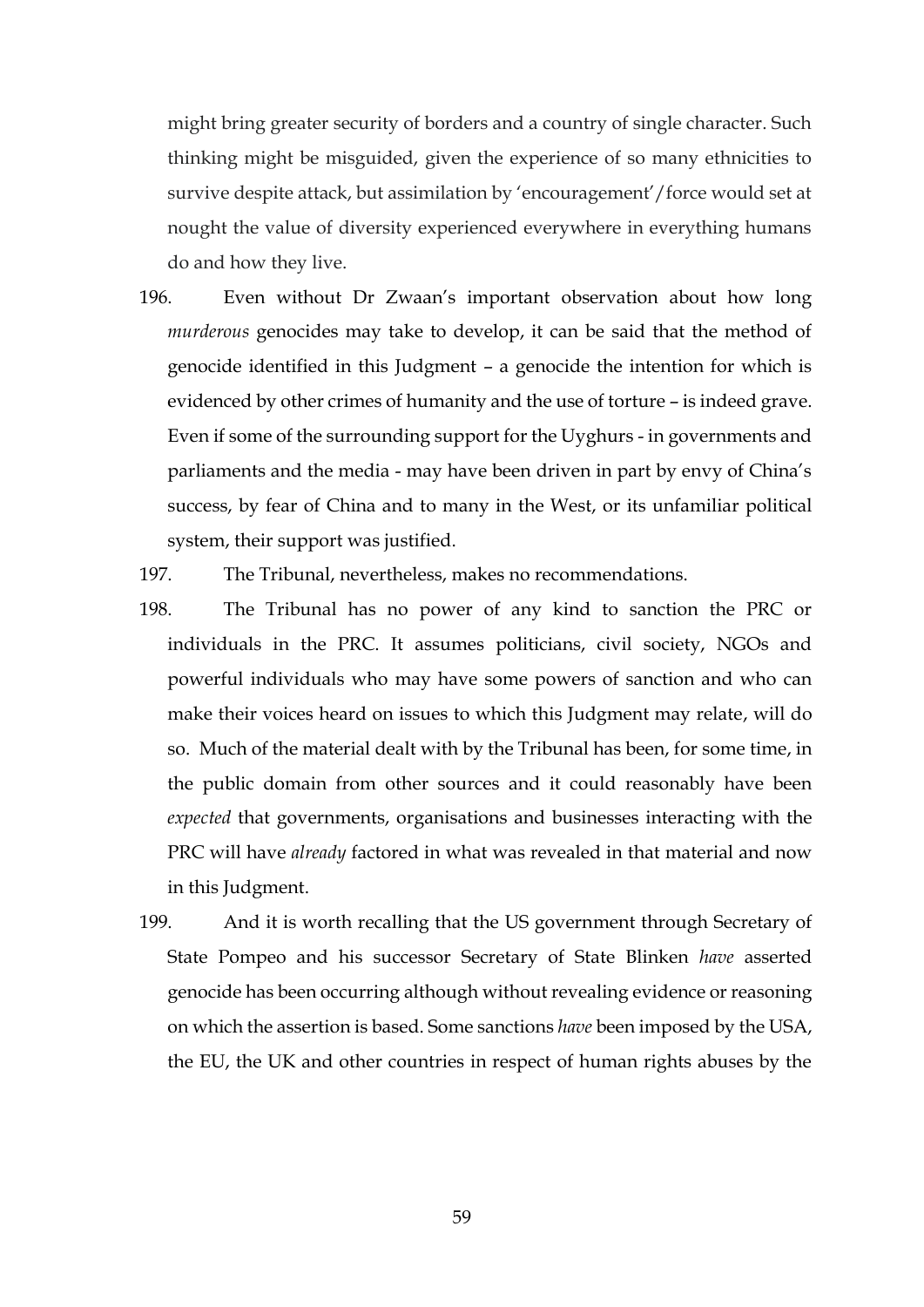PRC<sup>39</sup> but without a clear link to that clear undertaking in Article I of the Convention to prevent if possible and the to act *at the instant* a state learns of, or should have learned of a serious risk that genocide will be committed

- 200. Staying with the accusers, those several parliaments that found genocide by the PRC reached accurate conclusions even *without* the weight of evidence considered by the Tribunal. Perhaps governments of *their* countries that have *not* acted under their Convention undertakings should now be more respectful of their legislators' opinions.
- 201. It is unfortunate that no efforts have been made by those or other countries to have the issue dealt with at the ICJ, as might happen if a country had the courage to take the matter there notwithstanding the PRC'S reservation concerning that court's jurisdiction. Maybe the reservation would now be found *not* to be of effect; maybe the PRC, if confident of its position, would not want to hide, as if in shame, behind the reservation.
- 202. From the PRC's and CCP's points of view, there is no appeal from the Judgment of this people's tribunal – or from the other opinions adverse to the PRC. They all stand unless corrected.
- 203. China is one of the oldest continuous civilizations existing today and yet it faces determinations supported by evidence that would show it to be – in part a d that part its government not its people – to wholly wicked. The determinations cover a period when the PRC has been establishing itself as the most powerful nation on earth, or soon to be the most powerful. It is the most populous and perhaps the most financially successful of nations. Was conduct of which the Tribunal has heard and read *necessary* for it to achieve what is clearly within its ambitious grasp? Might China, instead, have achieved all it seeks - and to have become a country to envy, emulate and admire - *without*

<sup>39</sup> The European Union, United Kingdom and Canada imposed sanctions on Chinese officials and entities for human rights violations in Xinjiang. The European Union [targeted](https://www.consilium.europa.eu/en/press/press-releases/2021/03/22/eu-imposes-further-sanctions-over-serious-violations-of-human-rights-around-the-world/) four Chinese officials, along with the Xinjiang Public Security Bureau. The United [Kingdom](https://www.gov.uk/government/news/uk-sanctions-perpetrators-of-gross-human-rights-violations-in-xinjiang-alongside-eu-canada-and-us) and Canada did the same The United States placed sanctions on top Chinese officials as part of a multinational effort to punish Beijing for human rights abuses against the largely Muslim [Uyghur](https://www.nytimes.com/2021/04/01/world/asia/japan-uyghurs-xinjiang.html) minority group.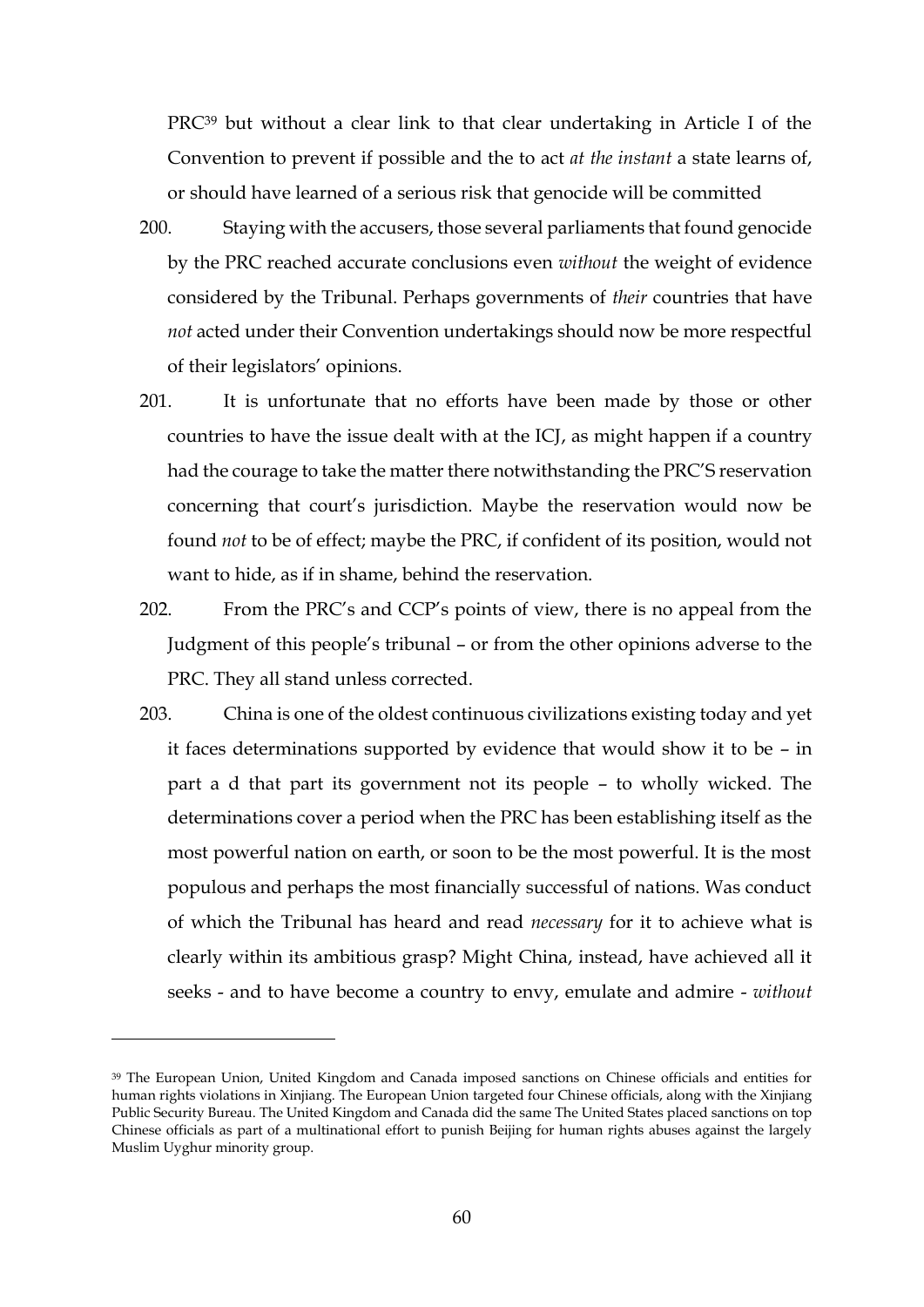being in its approach towards the Uyghurs, as this Judgment reveals, *un*civilised? May what the Tribunal has been dealing with have been avoidable, unnecessary human tragedy – sad in the extreme for all observers to behold; devastating and worse to have experienced as victim. Could the wonderful, diverse entity of China have expected better of itself? Could we have expected better of China?

- 204. The PRC is said to want to expand its influence economically and by other means. It has - within grasp – an even greater power to influence the world by submission of its actions to the world's highest courts – the ICJ and the ICC; it would be leadership by *example*; a willingness to expose conduct of state or individuals to international public review, something the rest of the world's *citizens* might want even if something that their own governments – especially if governments of large and powerful states - might fear.<sup>40</sup>
- 205. Before the PRC should reject the idea, given the worldwide concerns about treatment of the Uyghurs and other Turkic Muslims and now this Judgment, might it on behalf of its 1.4 billion citizens, consider just what those in *other* countries who buy T shirts of cotton coming from Xinjiang, computers from other parts of China and so on must think of a country that: fears its own people using their intellects freely; that applies barbaric methods of torture to people as if hoping to change their minds for good, or perhaps just to get them to conform for a time through fear; that squashes a million and more of its people together into cells so small they cannot all even lie down to rest; that so coarsens its citizens working in detention centres as to allow women citizens to be raped or gang raped and men to be raped when in the custody of the state.
- 206. Those not from China understand that preserving what in translation is called 'face' is of critical importance to all in China, leaders and followers. Does the PRC think this conduct does anything to preserve 'face' and dignity? Does it think those from foreign lands will be unaffected by the truth that has

<u>.</u>

<sup>40</sup> It is always the biggest and most powerful countries – China, Russia, USA etc – that appear to want supervision to be of other countries while their own escape oversight – as the USA did with any criminality in Vietnam, or Russia for the great famine. Until this immunity and impunity end any well-ordered world-order remains for the mere citizen a distant dream.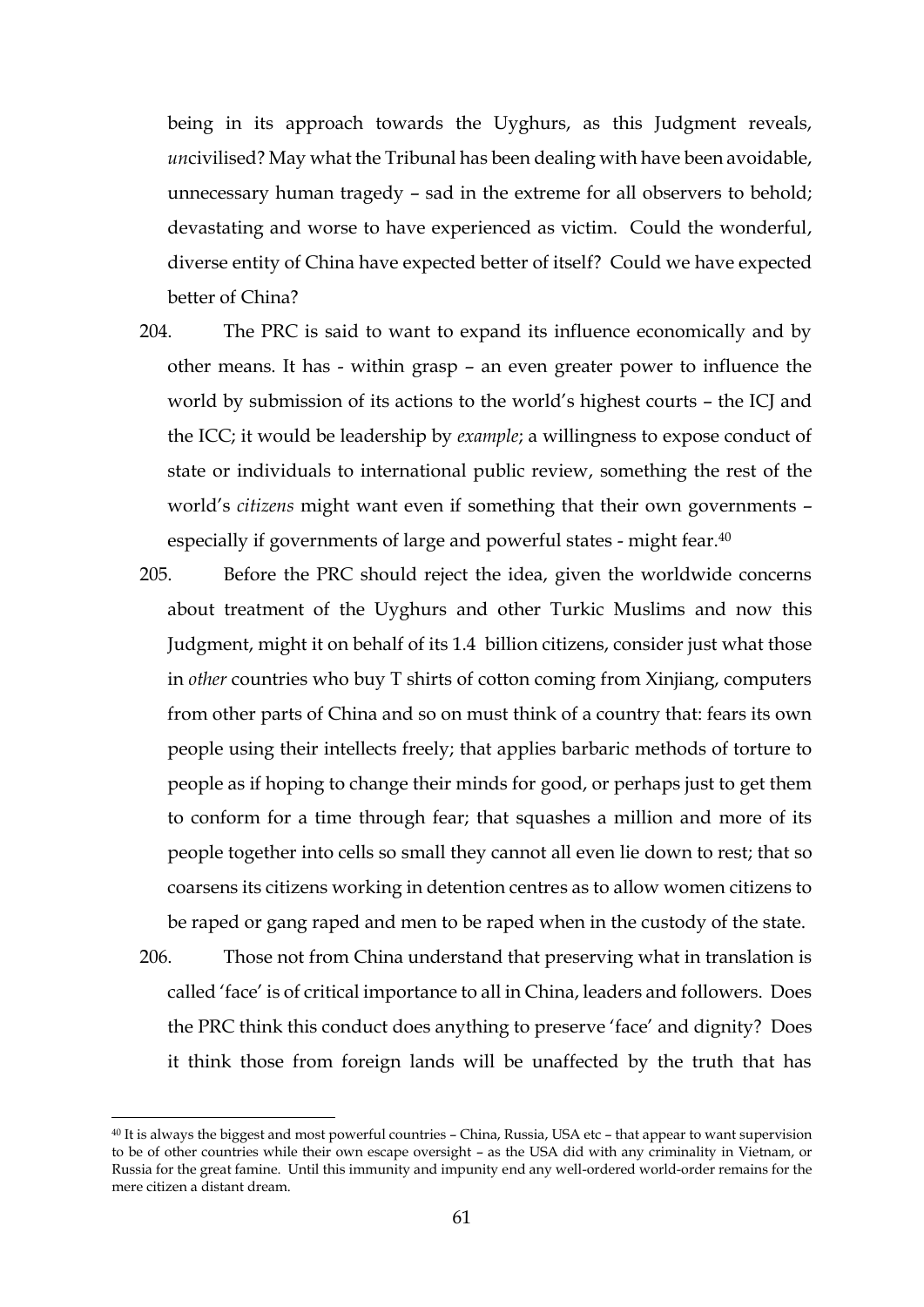emerged and emerges further in this Judgment? Will its leaders – and its citizens – really keep 'face' as these facts are ever better known?<sup>41</sup> Might its own citizens prefer to see this Judgment and other opinions adverse to the PRC subject to international scrutiny?

- 207. The Tribunal's work lasting a little over a year and accomplished with *pro bono* or lightly paid researchers and otherwise wholly dependent on the unpaid contributions of very many people - has been comparatively straightforward. It is work that has been done in the shortest time possible because it is recognised that making public gross wrongs committed in other countries *can* have positive effect even without actual government-togovernment or UN-to-government confrontation. It is work the product of which *may* now limit the brutality of crimes against humanity and genocide demonstrated in various forms, that may save lives, may allow the unborn to be born, may save women from having their ability to give life brutally destroyed. Once *needing* to be done, as the work done by the Tribunal was, it had to be done urgently. <sup>42</sup>
- 208. A final reflection. If rights are truly universal then they are matched by *universal* duties. And those duties are personal. Not only is your right as an immediate neighbour your neighbour's duty to uphold but your neighbour's right - even on the other side of the planet - is similarly your duty to uphold, if ever possible. International bodies, nation states and big NGOs deliver some parts of the citizen's duty, but that does not mean that personal duty, to be honoured citizen-to-citizen wherever possible, does not exist. That personal duty *can* be delivered in part though the ballot box that elects leaders who do, or often do not, respect and support the rights of citizens everywhere. The personal duty includes choices of how and where to deploy influence, and of how to spend money and time, of where to study and with whom. If the citizen

<sup>41</sup> German citizens after WWII, even those born after the war ended were for many decades to live personally burdened by Germany's national shame

<sup>42</sup> And it is worth observing how the same work could have been done much more swiftly, thus to achieve earlier and perhaps greater good, by teams of paid employees working for, say a UK government ministry. Might government capacity and resources have been better used than by challenging even the *possibility* of making a genocide determination at all, as happened when resisting an amendment to the UK's Trade Bill in 2021 that would have outlawed *any* trade agreement with a genocidal state.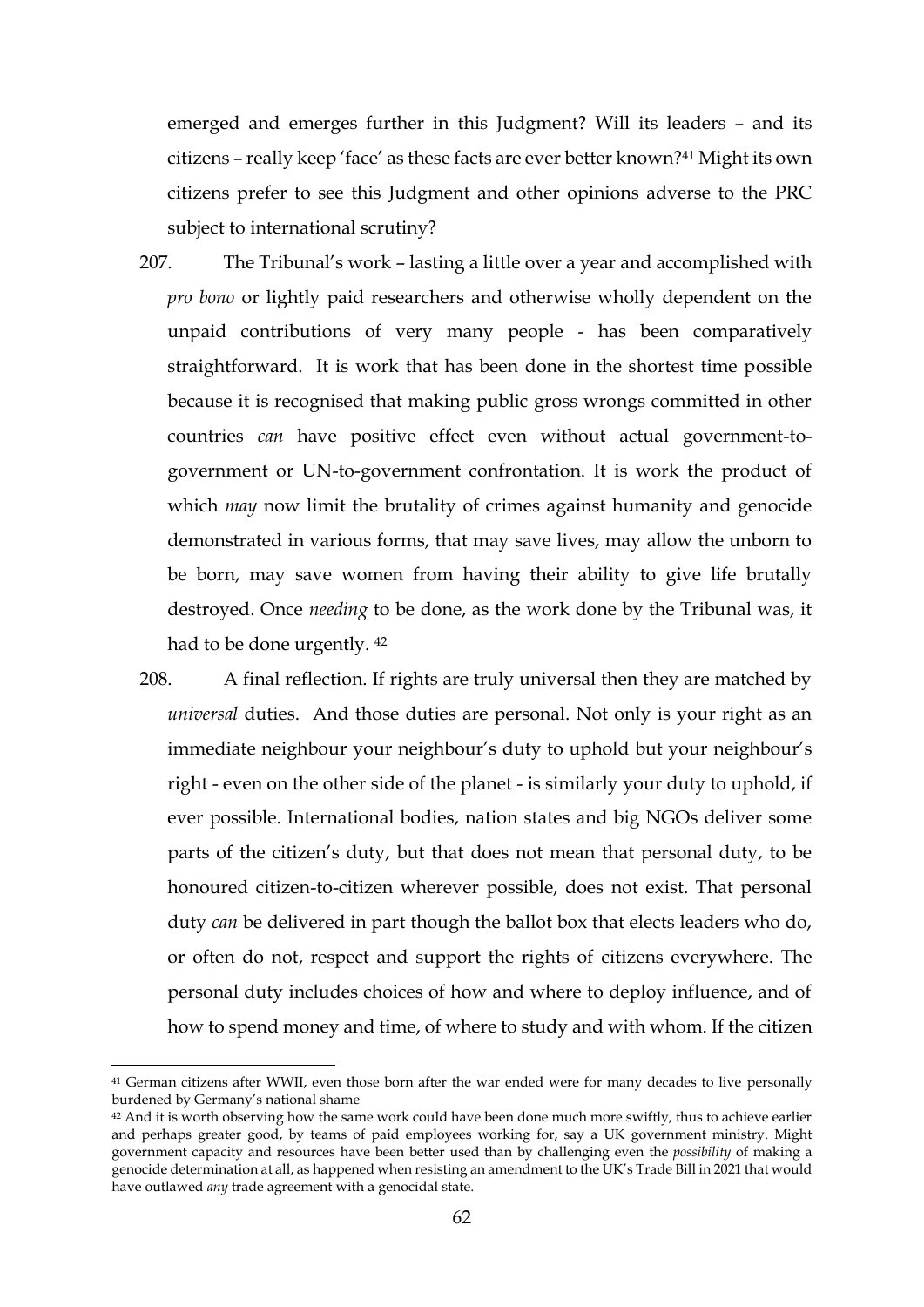is left - by governments or other bodies that avoid finding and revealing certain truths - uncertain about events near or far away then a citizen's duty that might be activated is suppressed. That is why when governments avoid the Genocide Convention undertaking it is appropriate for citizens, as in this Tribunal, to do what governments fear to do, which is no more than to fill a gap in knowledge that could and should have been filled by others.

- 209. The Tribunal has respected the PRC and its people, recognising that there are significant differences of culture between them and citizens of Western democracies, differences in the approach of PRC citizens to authoritarian government even to the point of accepting levels of government violence against its own citizens. It has, accordingly, considered only the clearest breaches of international standards and law to which the PRC is fully committed, acting with caution and care to reach its decisions.
- 210. Maybe the public, whom the Tribunal serves better informed of world affairs if less experienced in the realities of war than the drafters of the 1948 documents - would have more concern for victims in far off lands than their leaders might expect. Maybe *they* could see sense in having a document easier to apply than the Genocide Convention, such as a convention to prevent crimes against humanity, to drive their own countries to act *without delay* when a million and more are interned in order for their minds, born free, to be trained to follow a single line of thinking, their bodies to be at the disposal of those who would rape or torture, their rights to bring new life into the world curtailed not just in the genocidal way identified but by effective separation of the sexes though forced labour, by their children created in human relationships lost not through death but through non-human alienation achieved by being entered into a model making machine. Maybe they, more than their political leaders and international bodies, know that wherever and whenever gross human suffering occurs, action must follow. From the needless suffering of fellow citizens anywhere in the world it can never be right to look away43.

<sup>43</sup> 'Never look away' a phrase borrowed from the title of a Florian Henckel von Donnersmarck film, without other thematic connections being implied.